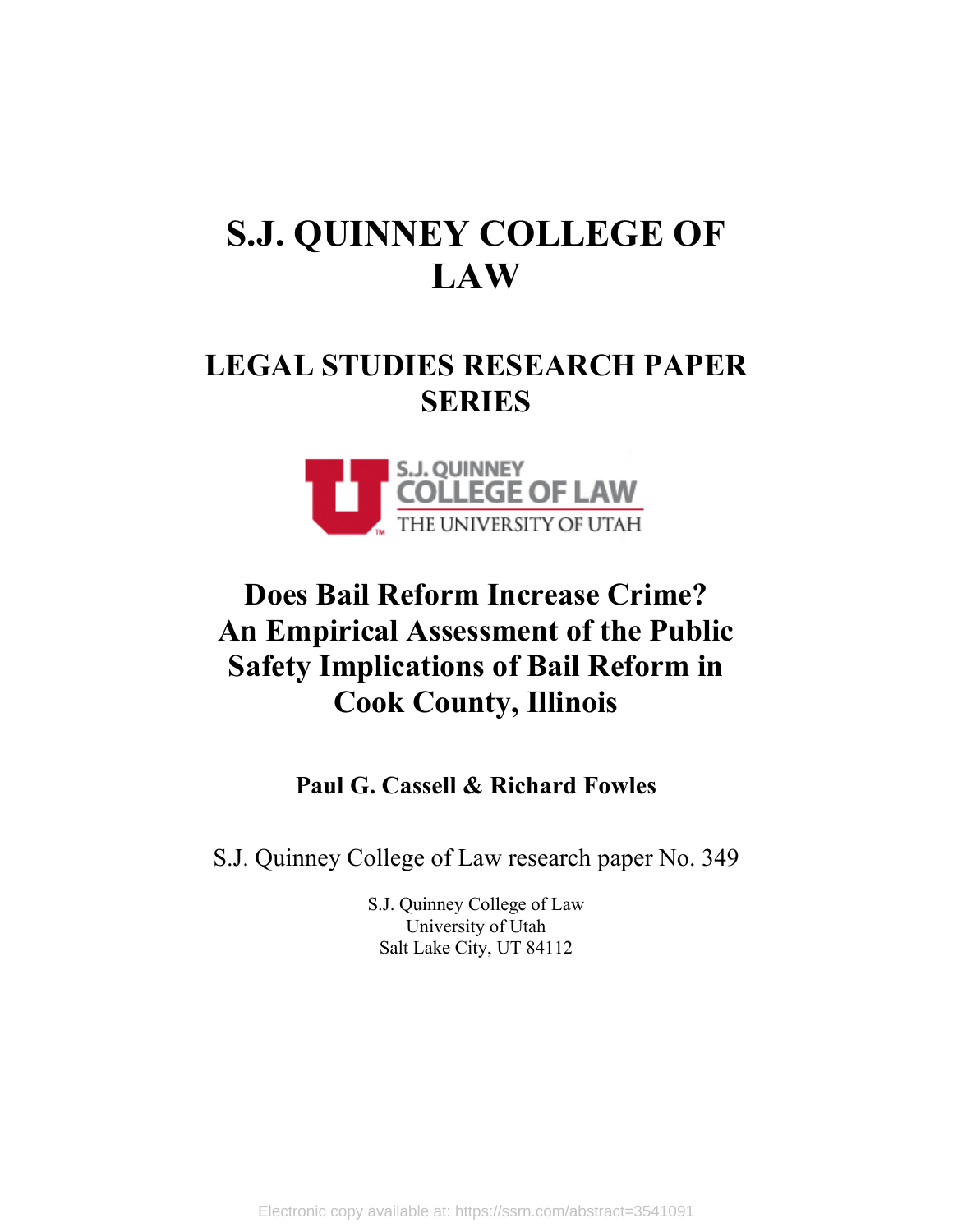## **DOES BAIL REFORM INCREASE CRIME? AN EMPIRICAL ASSESSMENT OF THE PUBLIC SAFETY IMPLICATIONS OF BAIL REFORM IN COOK COUNTY, ILLINOIS**

Paul G. Cassell & Richard Fowles

#### **FEBRUARY 19, 2020**

#### **ABSTRACT**

*Recently bail reform issues have been in the news across the country, as concerns about fair treatment of defendants and possible public safety risks from expanding pretrial release have collided. These issues involve important empirical questions, including whether releasing more defendants before trial leads to additional crimes. An opportunity to investigate this public safety issue has developed in Chicago, our nation's second largest city. There, the Office of the Chief Judge of the Cook County Courts adopted new bail reform measures in September 2017 and reviewed them empirically in May 2019. Cook County's Bail Reform Study concluded that the new procedures had released many more defendants before trial without any concomitant increase in crime. This article disputes the Study's conclusions. This article explains that, contrary to the Study's assertions, the new changes to pretrial release procedures appear to have led to a substantial increase in crimes committed by pretrial releasees in Cook County. Properly measured and estimated, after more generous release procedures were put in place, the number of released defendants charged with committing new crimes increased by 45%. And, more concerning, the number of pretrial releasees charged with committing new violent crimes increased by an estimated 33%. In addition, as reported by the* Chicago Tribune*, the Study's data appears to undercount the number of releasees charged with new violent crimes; and a substantial number of aggravated domestic violence prosecutions prosecutors dropped after the changes, presumably because batterers were able to more frequently obtain release and intimidate their victims into not pursuing charges. These public safety concerns call into question whether the bail "reform" measures implemented in Cook County were cost-beneficial. And because Cook County's procedures are state-of-the-art and track those being implemented in many parts of the country, Cook County's experience suggests that other jurisdictions may similarly be suffering increases in crime due to bail reform.*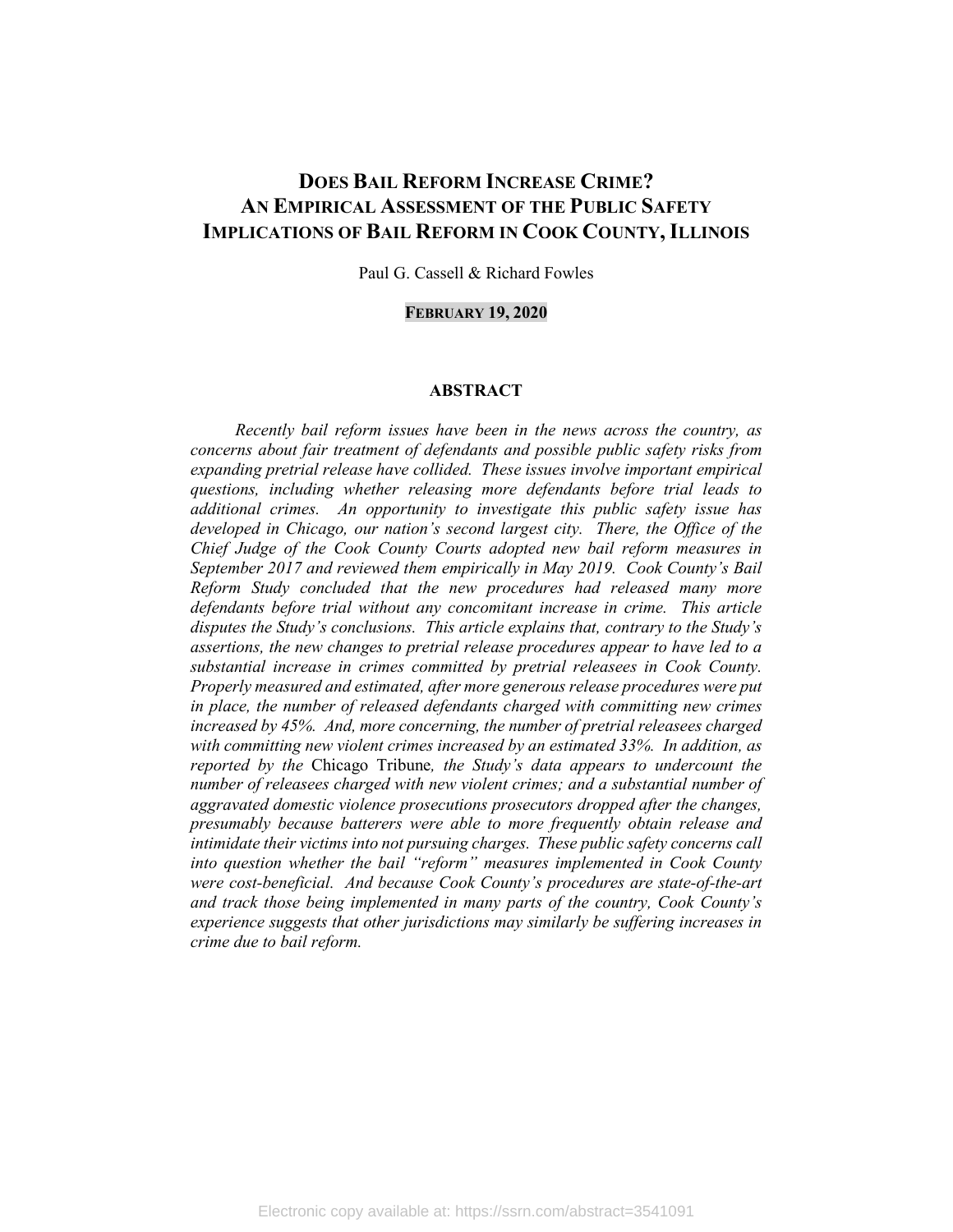### **Table of Contents**

| I.                                                                                    |
|---------------------------------------------------------------------------------------|
|                                                                                       |
| III. The Bail Reform Study's Conclusions About Linkages to the Total Number of Crimes |
| IV. The Bail Reform Study's Conclusions About Crimes Committed by Pretrial Releasees  |
| Crimes Committed by Pretrial Releasees Appear to Have Increased After Pretrial<br>А.  |
| Violent Crimes Committed by Pretrial Releasees Appear to Have Increased After<br>B.   |
| The Data from Bail Reform Study Appears to Have Significantly Undercounted<br>C.      |
| Prosecutors Dropped Aggravated Domestic Violence Cases More Frequently After<br>D.    |
|                                                                                       |
| A. The Need for Reanalysis of the Data Regarding Crimes by Pretrial Releasees30       |
| B. Some Tentative Thoughts on a More Complete Cost-Benefit Assessment. 33             |
|                                                                                       |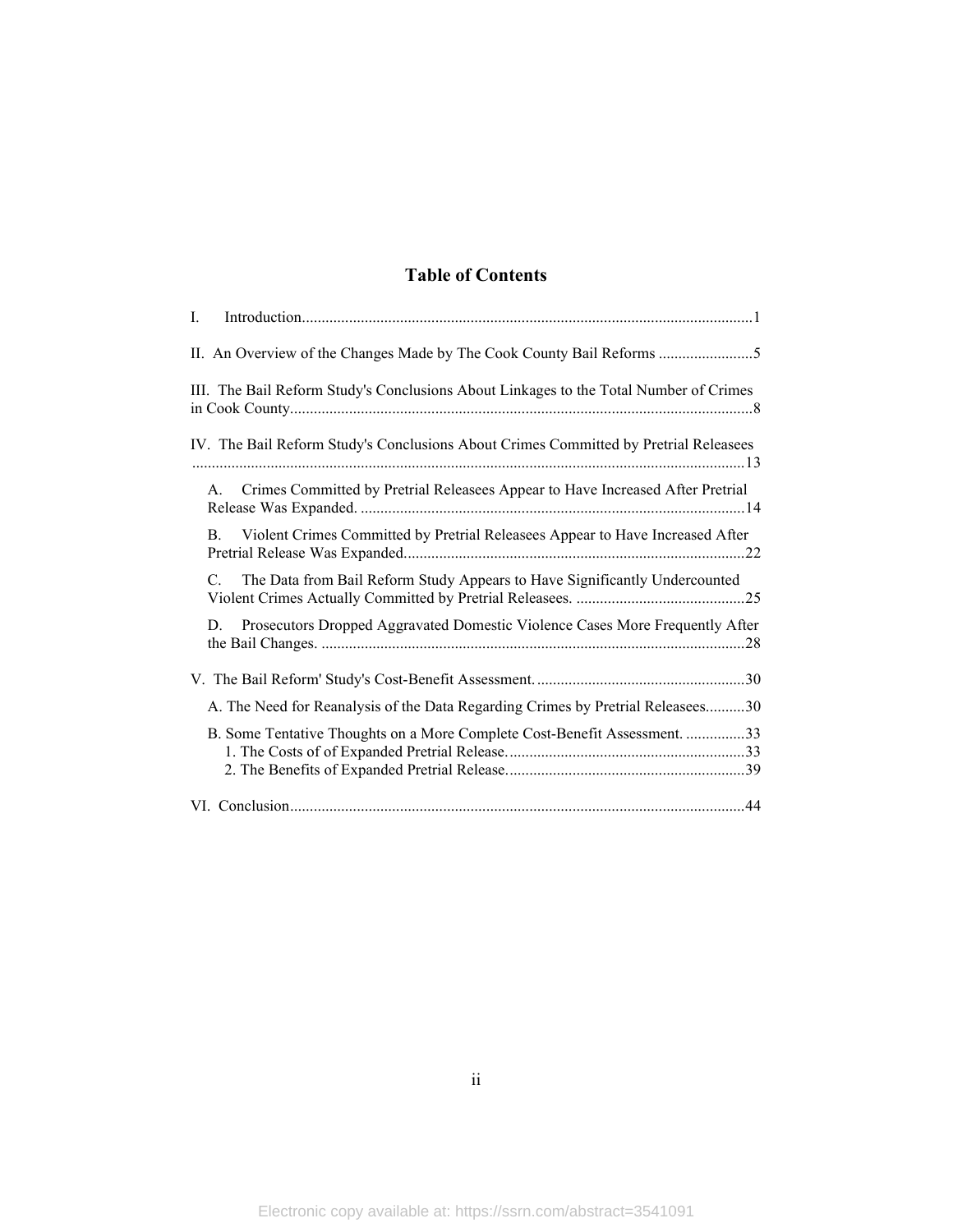## **DOES BAIL REFORM INCREASE CRIME? AN EMPIRICAL ASSESSMENT OF THE PUBLIC SAFETY IMPLICATIONS OF BAIL REFORM IN COOK COUNTY, ILLINOIS**

Paul G. Cassell<sup>[∗](#page-3-1)</sup> & Richard Fowles<sup>\*\*</sup>

#### <span id="page-3-6"></span>I. INTRODUCTION

<span id="page-3-0"></span>Bail reform issues have recently been in the news across the country. Reformers and their critics have argued about the ways to make the nation's pretrial release procedures fairer while at the same time protecting the public from crimes from released defendants. [1](#page-3-3) Reformers have claimed that traditional cash bail requirements for pretrial release needlessly incarcerate many indigent individuals merely because they are unable to raise the required sums. And, the critique continues, those incarcerated are mostly poor and disproportionately black or Hispanic—individuals who are presumed to be innocent and could often be released before trial without jeopardizing public safety. [2](#page-3-4) In light of that widely accepted criticism, many jurisdictions have experimented with new procedures that reduce the use of cash bail as a requirement for a defendant's release and, more broadly, that lead to the release of more defendants before trial.

Bail reform critics have responded that the expanded release of defendants leads to an increase in crime.<sup>[3](#page-3-5)</sup> For example, in New York, more generous pretrial release procedures have been blamed for an upsurge in crime at the beginning of this

<span id="page-3-1"></span><sup>∗</sup> Ronald N. Boyce Presidential Professor of Criminal Law and University Distinguished Professor of Law, S.J. Quinney College of Law at the University of Utah.

<sup>∗∗</sup> Professor, Economics Department, University of Utah.

<span id="page-3-2"></span>The authors thank Shima Baughman. Amos Guiora, Matt Tokson, and Patricia Cassell for helpful comments and Chris Binning and Jaime Wiley for excellent research assistance. The authors remain solely responsible for any errors. We appreciate financial support provided by the Albert and Elaine Borchard Fund for Faculty Excellence.

<span id="page-3-3"></span><sup>&</sup>lt;sup>1</sup> See generally SHIMA BARADARAN BAUGHMAN, THE BAIL BOOK: A COMPREHENSIVE LOOK AT BAIL IN AMERICA'S CRIMINAL JUSTICE SYSTEM (2017).

<span id="page-3-4"></span>*See, e.g.,* CRIMINAL JUSTICE POLICY PROGRAM, HARVARD LAW SCHOOL, BAIL REFORM: A GUIDE FOR STATE AND LOCAL POLICY MAKERS (2019), available at http://cjpp.law.harvard.edu/assets/BailReform\_WEB.pdf.

<span id="page-3-5"></span><sup>3</sup> *See, e.g.,* Jesse McKinley et al., *Why Abolishing Bail for Some Crimes Has Law Enforcement on Edge*, N.Y. TIMES, Dec. 31, 2019; Dan Frosch & Ben Chapman, *New Bail Laws Leading to Release of Dangerous Criminals, Some Prosecutors Say*, WALL ST.J., Feb. 10, 2020.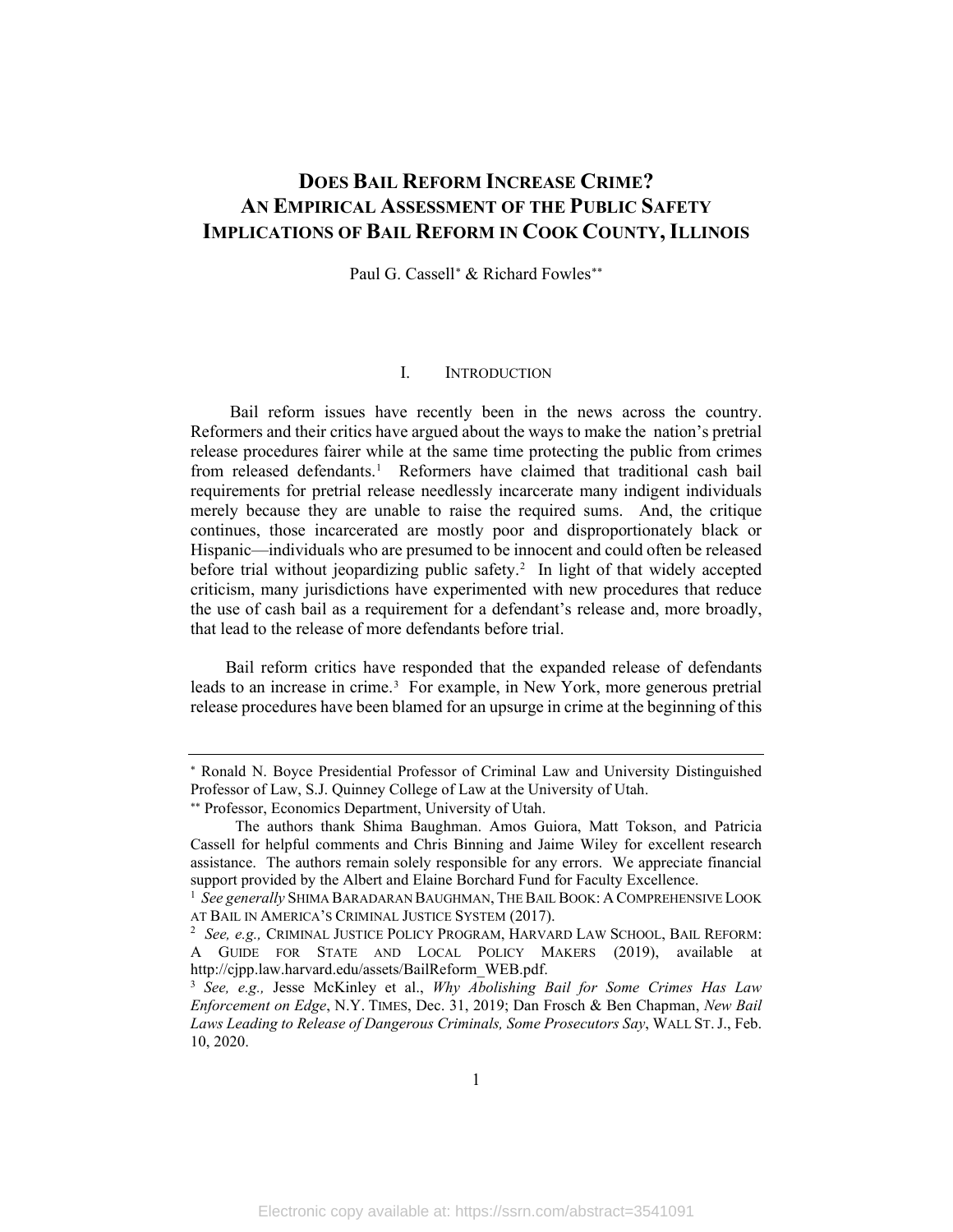year.[4](#page-4-0) As such reform measures continue to be considered in counties and states around the nation, arguments about their effects on public safety will likely be at the forefront public policy debates. [5](#page-4-1)

<span id="page-4-8"></span>An opportunity to empirically assess these public safety issues has recently developed in Cook County, Illinois—one of the nation's largest trial court systems (which includes all of Chicago, the nation's second largest city). On September 18, 2017, the Chief Judge of the Cook County Circuit Court (Judge Timothy Evans) implemented sweeping bail reforms by issuing General Order 18.8A (G.O. 18.8A). The Order was designed to not only reduce reliance on money bail but also increase pretrial releases in Cook County courts. About a year-and-a-half later, Chief Judge Evans reviewed the results of these new procedures and published a study entitled "Bail Reform in Cook County" (which we will refer to as the "Bail Reform Study").[6](#page-4-2) The Study trumpets the fact that the new pretrial reforms led to a significant increase in the percentage of defendants who were released before trial—from about 72% of all defendants to about 81% of all defendants.[7](#page-4-3) And the Study also argues that this increase in pretrial releases was accompanied by "considerable stability" in the "community safety rate" of the releases.<sup>[8](#page-4-4)</sup> Specifically, the Study claims that the new, more generous release procedures did not increase crime, stating that "[i]t should be noted that the increase in pretrial release has not led to an increase in crime"[9](#page-4-5) and that the changes have "not led to an increase in violent crime in Chicago."<sup>[10](#page-4-6)</sup>

Such research designed to develop empirical evidence on the effect of new judicial practices is commendable. Judges may be reluctant to make changes, falling prey to the same "preferences for the familiar status quo as the rest of us."<sup>[11](#page-4-7)</sup> Thus, judges may need prodding to make changes in long-standing procedures, such as money bail. And yet, it is important that any "reform" measure be a genuine

<span id="page-4-0"></span><sup>4</sup> *See* Ben Chapman & Katie Honan, *New York City Police Commissioner Blames New Bail*  Law for Rising Crime, WALL ST. J., Feb. 4, 2020

<span id="page-4-1"></span>*See* Center on Media, Crime, and Justice, *Prosecutors, Legislators Push Back Against Bail Reform,* THE CRIME REPORT (Feb. 11, 2020) (noting bail reform initiatives adopted in more than 20 states and many counties).

<span id="page-4-2"></span><sup>6</sup> OFFICE OF THE CHIEF JUDGE, CIRCUIT COURT OF COOK COUNTY, ILLINOIS, BAIL REFORM IN COOK COUNTY: AN EXAMINATION OF GENERAL ORDER 18.8A AND BAIL IN FELONY CASES (2019) (hereinafter BAIL REFORM STUDY).

<span id="page-4-3"></span>*Id.* at 24 ("a larger percentage of post-G.O. 18.8A defendants had secured release than their pre-G.O. 18.8A counterparts (pre = 71.6% vs. post = 80.5%)").  $^{8}$  *Id.* at 33.

<span id="page-4-4"></span>*Id.* at 33. 9 *Id.* at 1.

<span id="page-4-5"></span>

<sup>10</sup> *Id.* at 2.

<span id="page-4-7"></span><span id="page-4-6"></span><sup>11</sup> Matthew Tokson, *Judicial Resistance and Legal Change*, 82 U. CHI. L. REV. 901, 903 (2015).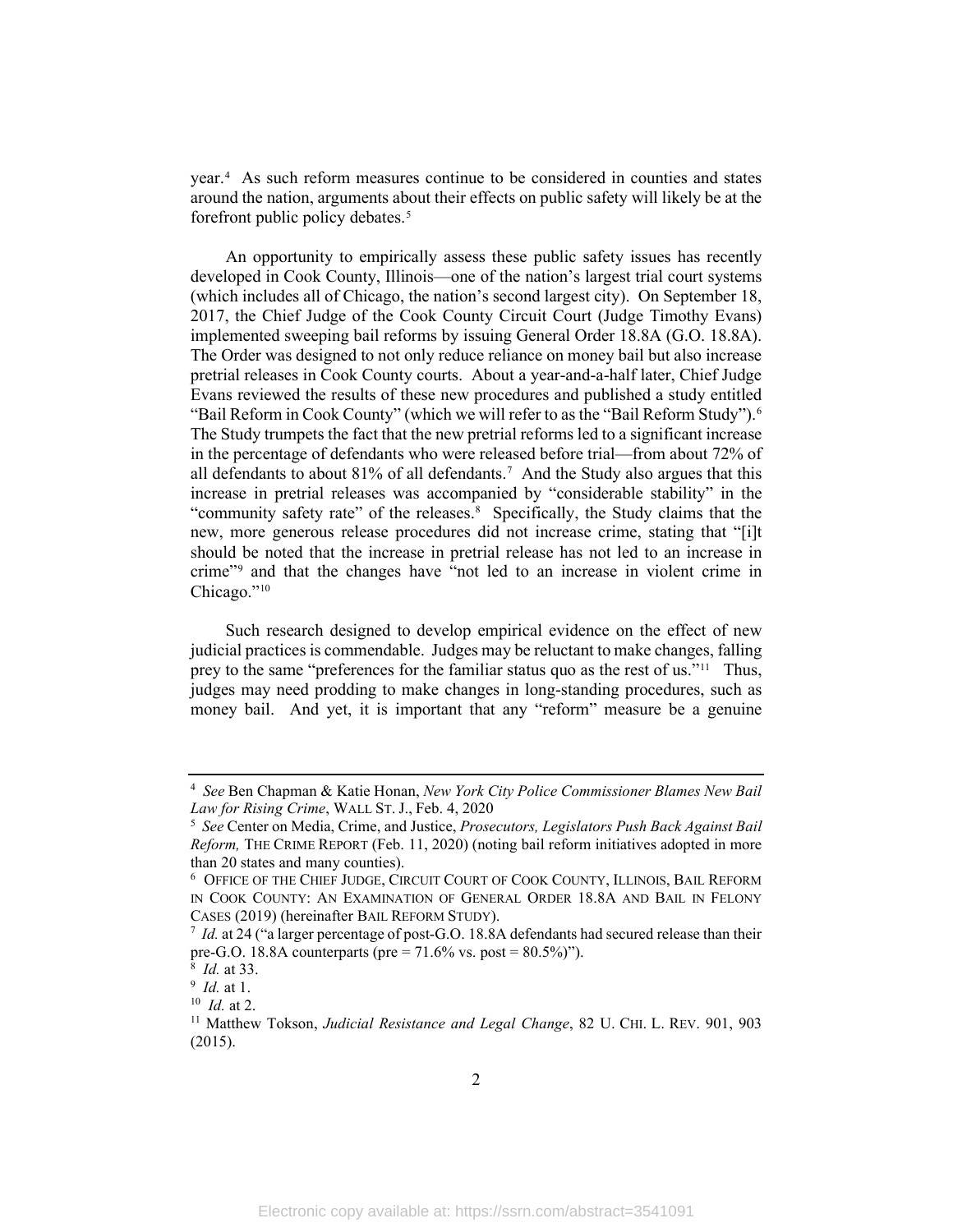<span id="page-5-5"></span>improvement. Only if empirical research accurately captures what has happened after a change in judicial procedures can the reform measure's value be evaluated.<sup>[12](#page-5-0)</sup>

<span id="page-5-4"></span>In this article, we explore the public safety implications of the Cook County changes and specifically the Bail Reform Study's sanguine conclusions that the new procedures did not lead to more crimes. While the two of us have differing points of view on various subjects, we both are committed to empirically assessing such questions—a pragmatic bent that has led us to team up in the past, [13](#page-5-1) including researching Chicago crime issues.[14](#page-5-2) Having carefully reviewed the Bail Reform Study, we have serious doubts about its upbeat conclusions.

<span id="page-5-3"></span>Properly understood, the Study's data raises significant concerns about what happened after changes in Cook County's pretrial release procedures. The Study fails to recognize that, given that more defendants are being released after the reforms, even a "stable" rate of community safety will inexorably lead to more crimes. That stable rate of safety—and, inversely, the stable rate of failure or public safety danger—applies across a larger pool of released defendants, which necessarily means that the public suffers additional crimes. In other words, at least in Cook County, more bail reform apparently means more crimes.

In addition, we find that, contrary to the Study's suggestion of stability, the number of crimes committed by pretrial releasees appears to have significantly increased. Correctly estimated, the number of released defendants charged with committing new crimes increased by about 45% after G.O. 18.8A's implementation. And, more concerning, the number of pretrial releasees charged with new violent crimes increased by about 33%. In addition, as reported by the *Chicago Tribune*, good reasons exist for concluding that these figures on violent crimes committed by releasees undercounted what really happened after the reforms, including failing to capture a significant number of additional murders. And finally, as also reported by the *Chicago Tribune*, the percentage of aggravated domestic violence prosecutions that prosecutors dropped increased from 56% before G.O. 18.8A to 70% after. A reasonable inference is that the increase in dropped cases resulted from batterers

<span id="page-5-0"></span><sup>12</sup> *See, e.g.,* Richard Fowles & Sofia Nyström, *Introduction to an Econometric Cost-Benefit Approach: Utah Cost of Crime*, Utah Comm'n on Crim. and Juv. Justice (2012), available at http://www.justice.utah.gov/Documents/CCJJ/Cost%20of%20Crime/Utah%20Cost%20of %20Crime%202012%20-%20Methods%20Review%20Cost.pdf..

<span id="page-5-1"></span><sup>13</sup> *See, e.g.,* Paul G. Cassell & Richard Fowles, *Handcuffing the Cops? A Thirty-Year Perspective on* Miranda*'s Harmful Effects on Law Enforcement*, 50 STAN. L. REV. 1055 (1998); Paul G. Cassell & Richard Fowles, *Still Handcuffing the Cops? A Review of Fifty Years of Empirical Evidence of* Miranda*'s Harmful Effects on Law Enforcement*, 2017 BOST. U.L. REV. 685 (2017).<br><sup>14</sup> *See* Paul G. Cassell & Richard Fowles, *What Caused the 2016 Chicago Homicide Spike?* 

<span id="page-5-2"></span>*An Empirical Examination of the "ACLU Effect" and the Role of Stop and Frisks in Preventing Gun Violence*, 2018 U. ILL. L. REV. 1582.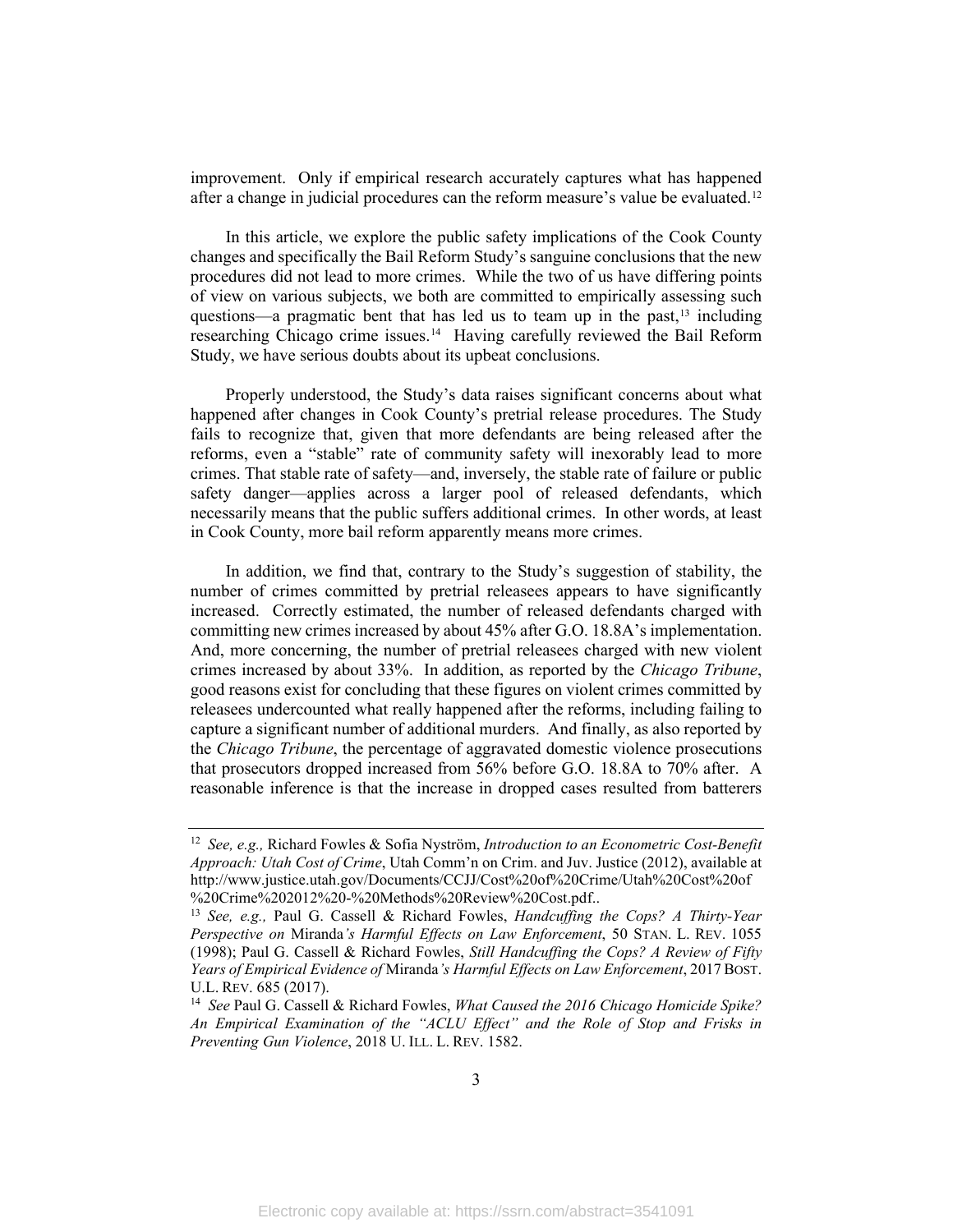more frequently obtaining pretrial release and intimidating their victims into not pursuing charges at trial.

These public safety harms call into question whether the bail reform measures as implemented in Cook County were cost-beneficial. And because Cook County's procedures are state-of-the-art and track those being implemented in many parts of the country, Cook County's experience suggests that other jurisdictions may similarly be suffering increases in crime due to bail reform. Accordingly, our findings will be useful to policymakers across the country as they consider whether and how to implement changes in pretrial release procedures.

Our analysis proceeds in several steps. Part II initially describes how pretrial release procedures have worked in Cook County before the recent reforms and then after.

Part III reviews the Bail Reform Study's argument that the expansion in pretrial releases has not increased the crimes committed in Cook County. Because many factors apart from pretrial release procedures can affect aggregate crime totals, looking generally to such aggregations is an inappropriate way for determining G.O. 18.8A's public safety implications.

Part IV turns specifically to crimes committed by pretrial releasees and examines data presented in the Bail Reform Study about a "stable" community safety rate before and after the changes. Examining the issue more closely, we find that the Study's data suggest substantial increases in the total number of crimes committed by pretrial releasees after the implementation of more generous release procedures, including increases in violent crimes. We also concur with conclusions of the *Chicago Tribune* that the Study's methodology and data significantly undercount the number of defendants who committed violent crimes after the changes. Finally, for domestic violence cases, it appears (as first reported by the *Chicago Tribune*) that many abusers were able to take advantage of new release procedures to intimidate their victims into having charges dropped.

Part V then considers how these crime increases might factor into a more extended cost-benefit analysis assessing Cook County's reforms. While we are unable to provide a full cost-benefit analysis, clear reasons exist for thinking that the recent changes may not have been net beneficial.

Part VI concludes with some implications of our paper for changes in pretrial release procedures elsewhere. Because the kinds of changes that were made in Cook County in 2017 are being pursued in other jurisdictions, we caution that public safety dangers similar to what we found in Cook County may be occurring in these other jurisdictions as well.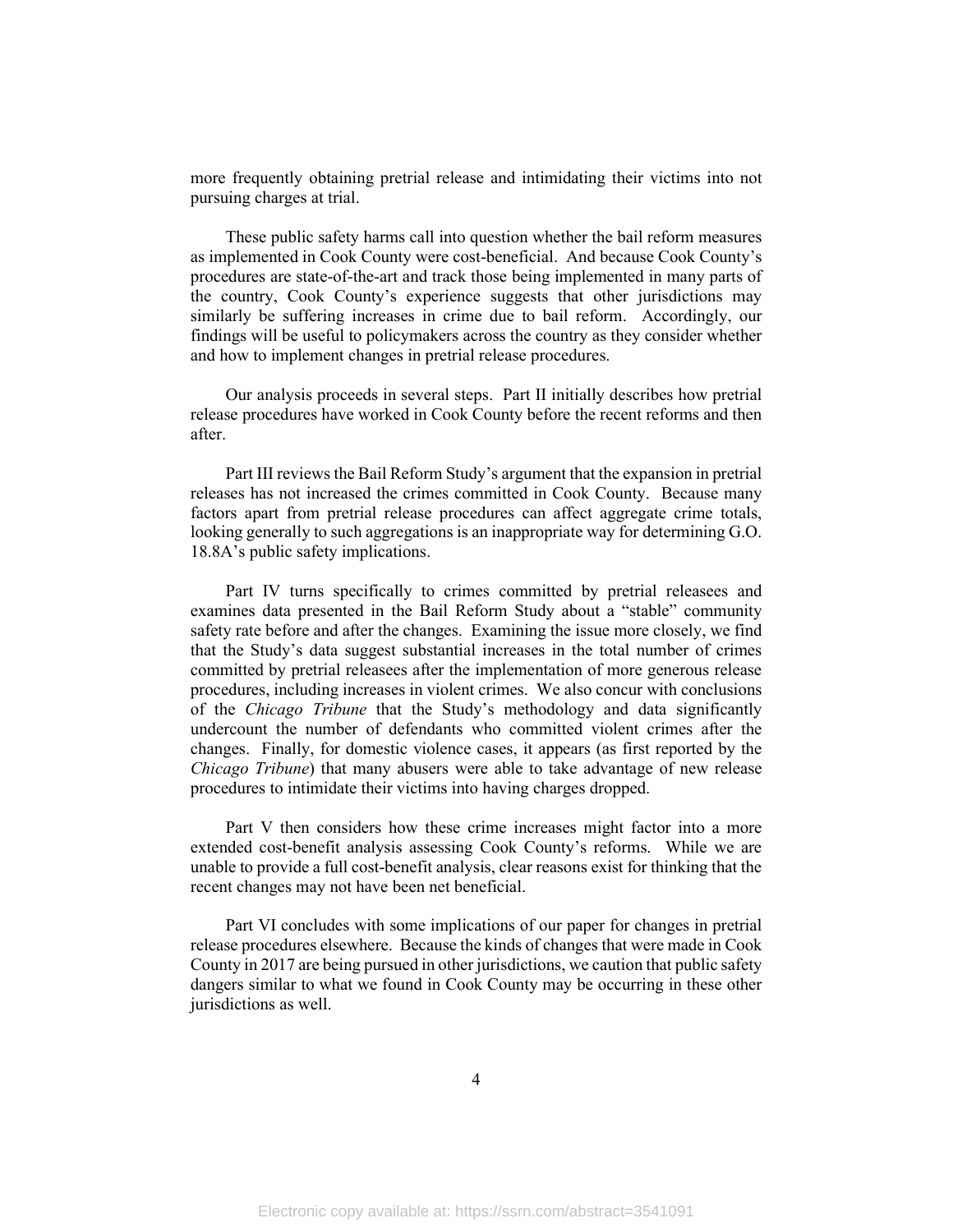#### <span id="page-7-0"></span>II. AN OVERVIEW OF THE CHANGES MADE BY THE COOK COUNTY BAIL REFORMS

In this section, we briefly review, first, the changes made to bail procedures by G.O. 18.8A,<sup>[15](#page-7-2)</sup> and then, second, the conclusions reached by the Bail Reform Study.

<span id="page-7-1"></span>By way of historical background, bail reform has long been an issue in Cook County, with concern about cash bail systems dating back to the early part of the Twentieth Century.[16](#page-7-3) More recently, the critique has been that judges in Cook County, distrusting information provided by pretrial services, set large cash bonds as a means of detaining defendants, even defendants who are being held on relatively minor charges.<sup>[17](#page-7-4)</sup> In October 2016, a class-action lawsuit was filed in Illinois state court, challenging Cook County's bail system.<sup>18</sup> While that case was ultimately dismissed without a decision on the merits,<sup>[19](#page-7-6)</sup> advocacy efforts connected with the lawsuit lead to new legislation in Illinois, the Bail Reform Act of [20](#page-7-7)17.<sup>20</sup> The Act encouraged (but not require) expanded use of non-monetary alternatives to cash bail.

In line with the suggestion of the new legislation, on September 18, 2017, Chief Judge Evans of the Circuit Court of Cook County, Illinois, issued G.O. 18.8A, which was designed to both reduce the use of cash bail and increase the number of defendants released before trial.<sup>[21](#page-7-8)</sup> These are two separate issues. While the shorthand phrase "bail reform" is often used to cover both topics, it is possible to eliminate cash "bail" while at the same time increasing the number of persons

<span id="page-7-2"></span><sup>15</sup> *See generally* BAIL REFORM STUDY, *supra* note 2, at 4–5. A copy of the order can be found at the contract of the contract of the contract of the contract of the contract of the contract of the contract of the contract of the contract of the contract of the contract of the contract of the contract of the c

<span id="page-7-3"></span>http://www.cookcountycourt.org/Portals/0/Orders/General%20Order%20No.%2018.8a.pdf. <sup>16</sup> *See, e.g.,* ARTHUR L.BEELEY,THE BAIL SYSTEM IN CHICAGO (1927). *Cf.* Amos N. Guiora, *Transnational Comparative Analysis of Balancing Competing Interests in Counter-Terrorism*, 20 TEMP. INT'L & COMP. L.J. 363, 365 (2006) (discussing denial of bail to suspected radicals in the early Twentieth Century).

<span id="page-7-4"></span><sup>17</sup> *See* Alexa van Brunt & Locke E. Bowman, *Toward a Just Model of Pretrial Release: A History of Bail Reform and a Prescription for What's New*, 108 J. CRIM. L. & CRIMINOLOGY 701, 761-62 (2019). 18 *Robinson v. Martin*, No. 2016 CH 13587 (Ill. Cir. Ct. 2016). 19 Order Granting Section 2-619.1 Motion to Dismiss, *Robinson*, No. 2016 CH 13587 (filed

<span id="page-7-5"></span>

<span id="page-7-6"></span>June 26, 2017); *see also* van Brunt & Bowman, *supra* note [17,](#page-7-1) at 762; *see also* Megan Crepeau, Judge Throws out Proposed Class-Action Lawsuit over Cook County Bond Practices, CHI. TRIB., June 28, 2019, available at https://www.chicagotribune.com/news/breaking/ct-met-cash-bail-lawsuit-dismissed-

<span id="page-7-8"></span>

<span id="page-7-7"></span><sup>20180627-</sup>story.html.<br><sup>20</sup> The Bail Reform Act of 2017, S.B. 2034, 100th Gen. Assembly (Ill. 2017).<br><sup>21</sup> BAIL REFORM STUDY, *supra* note 2, at 1-6; *see also* Megan Crepeau, *Judges Ordered to Set Affordable Bonds for Defendants who Pose no Danger*, CHI. TRIB., July 17, 2017, available at https://www.chicagotribune.com/news/breaking/ct-cook-county-bail-reformmet-20170717-story.html (visited Jan. 23, 2020).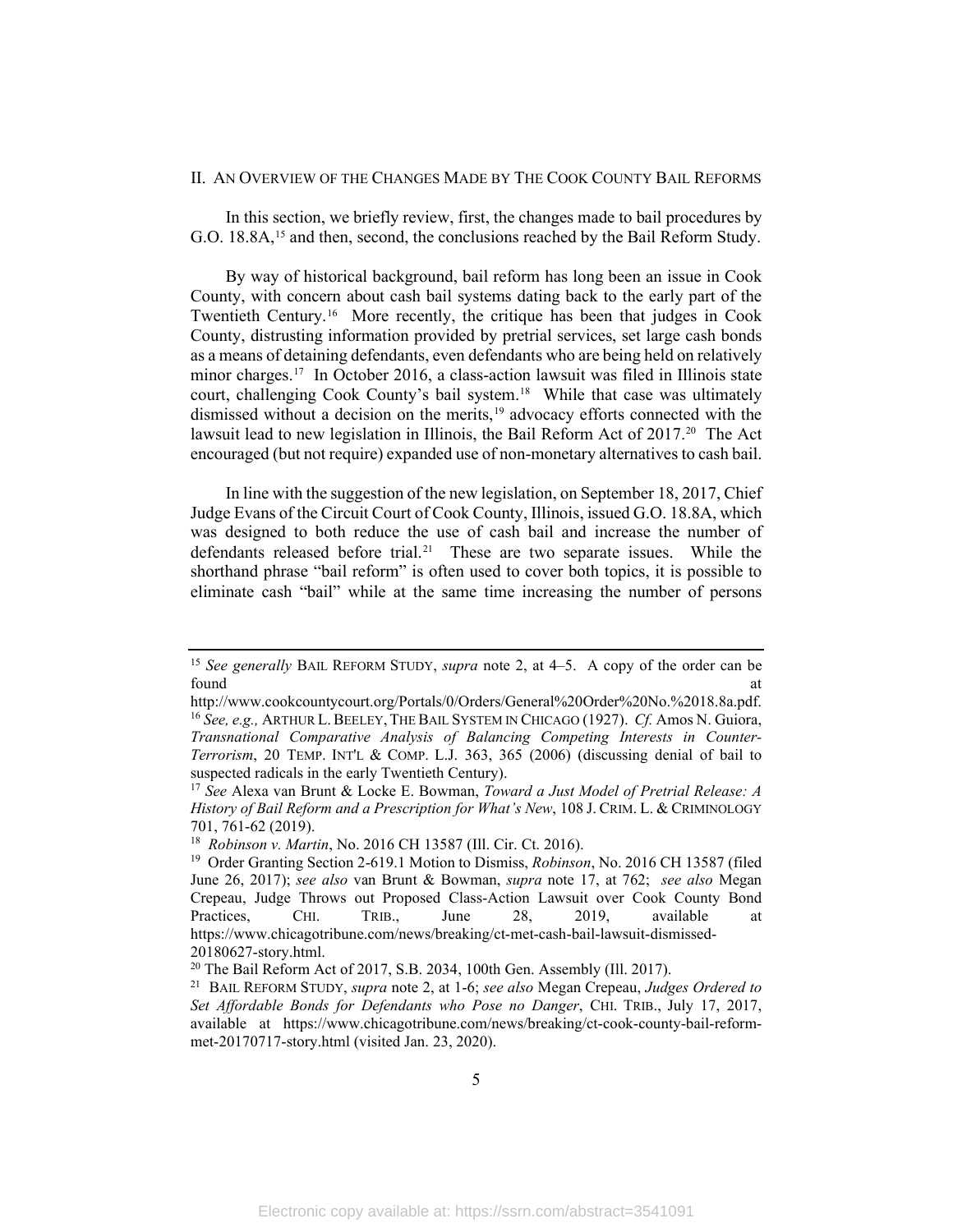detained before trial. Bail has simply been the historical device often used as part of detention decisions.

In this paper, our interest is not in whether Cook County courts reduced or eliminated cash bail as a means for essentially detaining defendants (and assuring their appearance at trial). Indeed, we have some sympathy for the argument that monetary bail is an ineffective mechanism for making such determinations. Instead, our focus here is on the distinct question of how many persons should be released pretrial considering the public safety risks associated with placing a suspected criminal back on the streets.

G.O. 18.8A was designed to expand the pretrial release of defendants awaiting trial. Chief Judge Evans established a new division within the Circuit Court (the "Pretrial Division"), which focuses on bail hearings and related determinations in connection with G.O. 18.8A. Under the new procedures, when a defendant is arrested, he<sup>[22](#page-8-0)</sup> is first given an initial bail hearing in what is often referred to as a "bond hearing." During this hearing, the defendant can argue for release before one of the pretrial judges who are responsible for determining this issue, including the type and amount of bond or other conditions of release.<sup>[23](#page-8-1)</sup>

In determining release issues, the court must ensure that the kind of bond imposed will assure the appearance of a defendant in court, the safety of the community, and compliance by the defendant with all the conditions of release. In addition to these factors, the court must also consider the facts of the case, the other requirements of the new Illinois statute, input from the defense and prosecution, and a public safety assessment ("PSA"). The PSA was created and implemented by Chief Judge Evans in 2013 with the assistance of the Laura and John Arnold Foundation and is designed to measure where releasing a defendant before trial is dangerous to the community.<sup>[24](#page-8-2)</sup>

<span id="page-8-5"></span>Following an evaluation of all these factors, the pretrial judge can detain a defendant or allow release based on several different types of bonds, including release on individual recognizance (an "I-Bond"), a deposit bond, or a cash bond.[25](#page-8-3)  Additionally, nonmonetary conditions may be imposed with any bail, including (but not limited to) electronic monitoring and pretrial supervision within the community.[26](#page-8-4)

<span id="page-8-0"></span> $22$  For convenience, we use male pronouns in referring to defendants involved in the study, as more than 80% of the defendants were male. BAIL REFORM STUDY, *supra* note 2, at 33 (table 7B).

<sup>23</sup> *Id.* 

<span id="page-8-2"></span><span id="page-8-1"></span><sup>&</sup>lt;sup>24</sup> *Id.* at 3.<br><sup>25</sup> *Id.* at 4.

<span id="page-8-3"></span>

<span id="page-8-4"></span> $^{26}$  *Id.* at 3.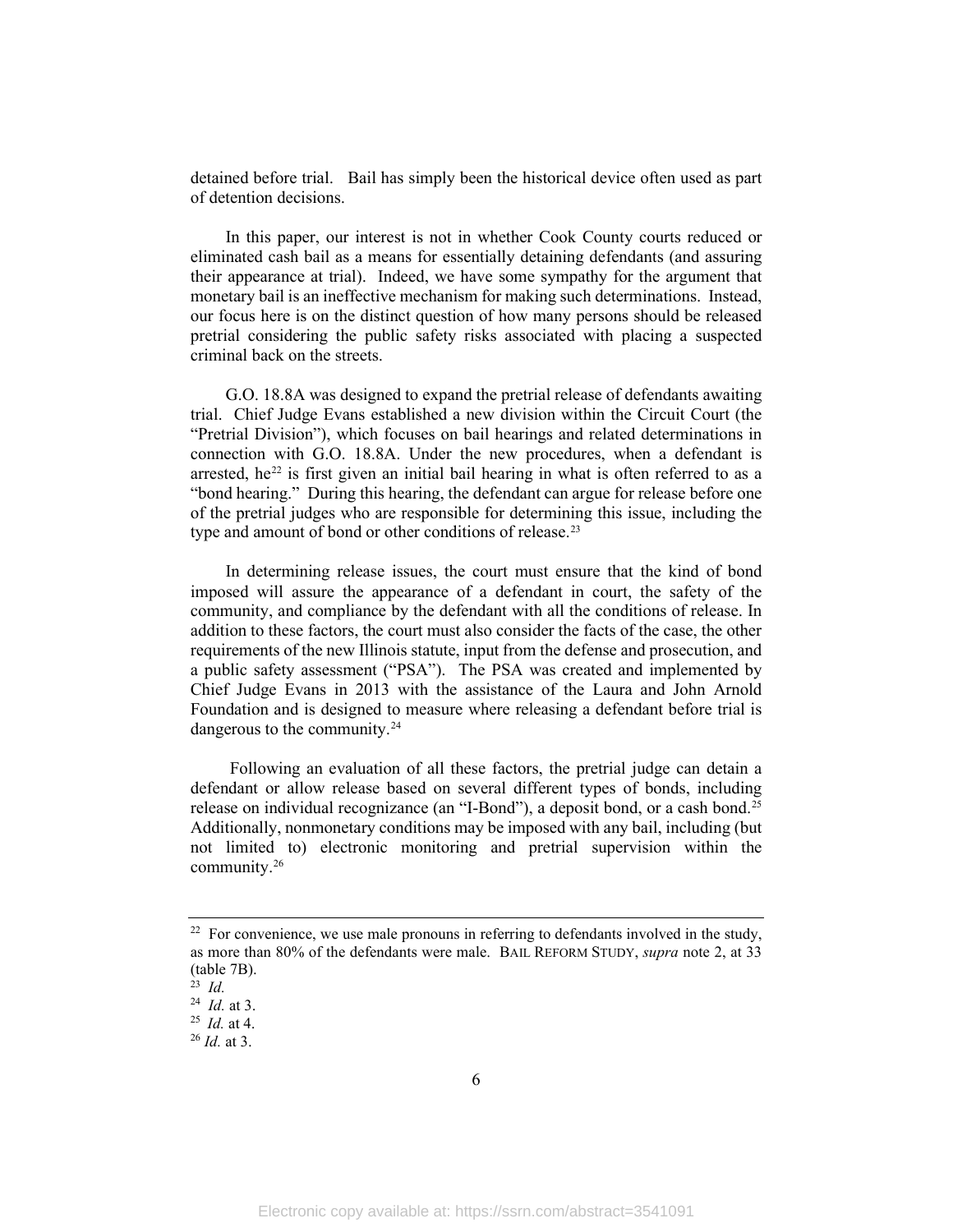Although the presumption under G.O. 18.8A is non-monetary pretrial release, if monetary bail is determined necessary to ensure the defendant's appearance in court, the amount of bond required is to be determined based upon the defendant's ability to pay and should not serve as an oppressive barrier to pretrial release. Ultimately, in situations where monetary bail is warranted, it should not be a pretrial punishment against the defendant and should be affordable.<sup>[27](#page-9-0)</sup>

Approximately eighteen months following the implementation of G.O. 18.8A, in May 2019, the Chief Judge Evans released a 39-page report entitled "Bail Reform in Cook County.["28](#page-9-1) The Bail Reform Study contained detailed information about the effects from the changes in pretrial release procedures, including several conclusions related to the effectiveness of the Order regarding recidivism, jail populations, and types of bail imposed.

One important conclusion from the Study was that pretrial release of defendants had expanded significantly under the new procedures. While before G.O. 18.8A 71.6% of felony defendants had secured pretrial release, after the Order 80.5% of such defendants were released.<sup>29</sup> This meant that in the 15 months before the Order, 20,435 defendants were released while awaiting trial; in the 15 months after the Order, 24,504 defendants were released—about four thousand more defendants. The Study explained that mechanism for these additional releases was a significant increase in individual recognizance releases with a corresponding decrease in the rate of cash bond releases.<sup>[30](#page-9-3)</sup> Further, the Study noted that when cash bail was required, the amounts were significantly more affordable.<sup>[31](#page-9-4)</sup> The Study also found that persons who were released pretrial generally appeared for subsequent court hearings.[32](#page-9-5)

Among the various findings announced in the Study, perhaps the most encouraging was its assertion that the reforms had substantially reduced jail populations without increasing crime (and particularly violent crime) in Cook County. The Study claimed that "the increase in pretrial release has not led to an increase in crime"<sup>[33](#page-9-6)</sup> and that "bail reform has not led to an increase in violent crime in Chicago."[34](#page-9-7)

<span id="page-9-0"></span><sup>27</sup>*Id.* at 4. 28 *Id.* 

<span id="page-9-1"></span>

<span id="page-9-5"></span>

<span id="page-9-4"></span><span id="page-9-3"></span><span id="page-9-2"></span><sup>&</sup>lt;sup>30</sup> *Id.* at 1.<br><sup>31</sup> *Id.* at 2.<br><sup>32</sup> *Id.* at 30-32. Because our focus is on public safety implications of G.O. 18.8A, we do not explore this issue of appearance at trial in this article.

<span id="page-9-6"></span><sup>33</sup> *Id.* at 1.

<span id="page-9-7"></span><sup>34</sup> *Id.* at 2.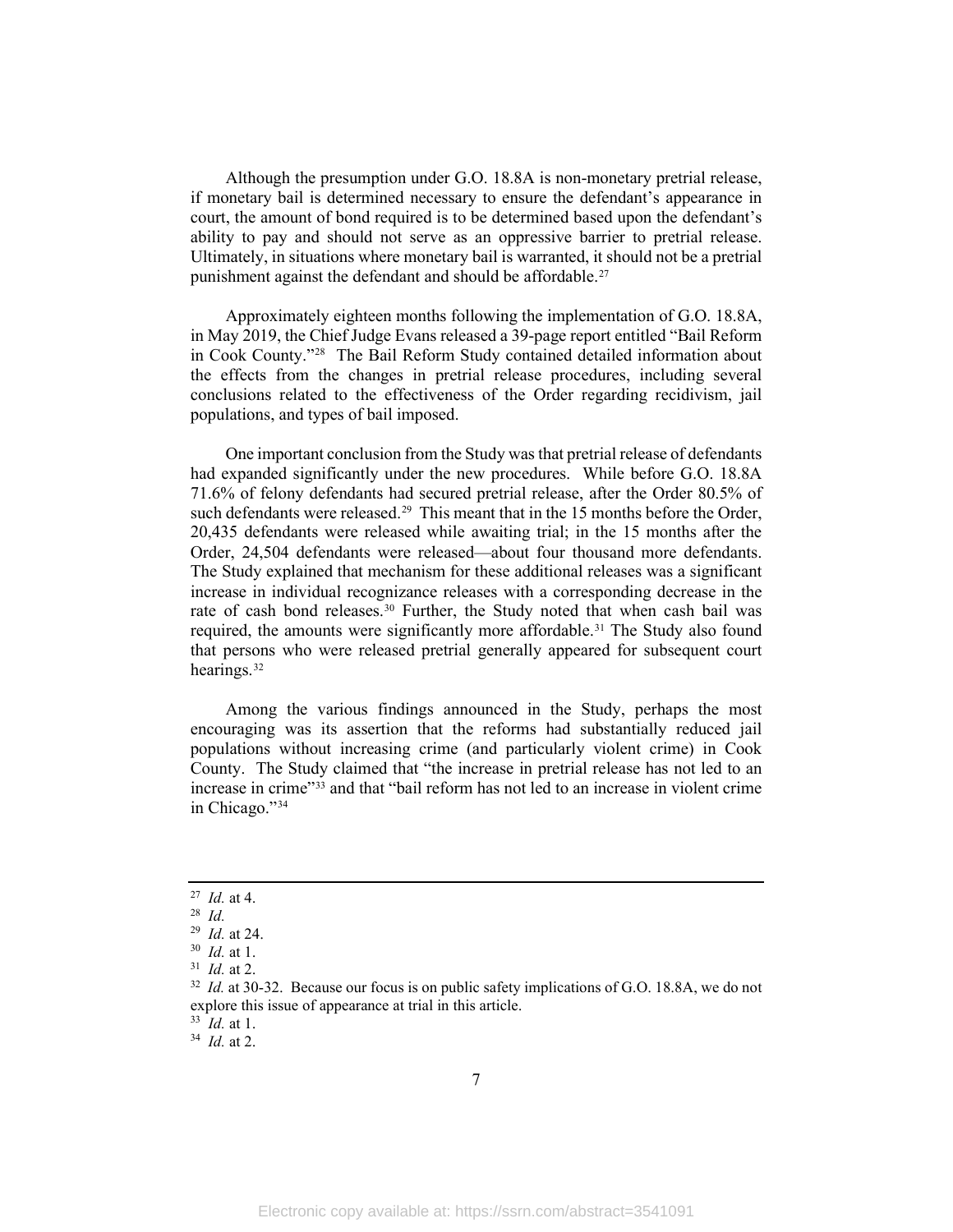Although the Study generally provided a positive assessment of the reform, the Study included several caveats. Perhaps the most significant stipulation was that there remained the need to continually monitor and update the public safety assessment instrument to ensure that properly measured defendants' dangerousness if released. [35](#page-10-1) For example, the Study conceded that, following the implementation of G.O. 18.8A, it appeared that some defendants granted pretrial release were subsequently arrested on murder charges.<sup>[36](#page-10-2)</sup> The Study explained that using a PSA as a part of release decisions means using "a probabilistic tool" that "will fail at times to accurately predict human behavior. When this happens, community members can be victimized and the Court acknowledges this very unfortunate possibility.["37](#page-10-3) Nonetheless, the Study concluded, the risk of crimes committed by pretrial releasees "exists in any criminal justice system that relies on pretrial release."[38](#page-10-4) The Study concluded that the changes had been, on balance, costbeneficial: G.O. 18.8A had been "associated with positive changes in the process" because it "allowed more pretrial defendants to remain in their communities pending resolution of their cases where they can work, pursue education, and support their families without an increased threat to public safety."[39](#page-10-5)

#### <span id="page-10-0"></span>III. THE BAIL REFORM STUDY'S CONCLUSIONS ABOUT LINKAGES TO THE TOTAL NUMBER OF CRIMES IN COOK COUNTY.

The Bail Reform Study was generally greeted with enthusiasm in Chicago particularly the finding that expanded releases did not increase crime. For example, shortly after the Study's publication, the Chicago Council of Lawyers distributed a statement that bail reform "has been a tremendous success."<sup>40</sup> Noting the public safety assertions in the Study, the Council of Lawyers argued that releasing "more pretrial defendants simply [has not] had the harmful effects opponents predicted" and that "[o]pponents of bail reform who still state that bond reform is dangerous should be consistently asked to defend their opposition to bond reform in light of what this data shows us."<sup>41</sup>

We do not count ourselves among the opponents (or proponents) of bail reform. Instead, our interest is the same as the Chicago Council of Lawyer's: What the data show us. Unfortunately, we believe that the reported statistics do not prove what the Study suggests. In broadly asserting that the data prove that pretrial release reform

<span id="page-10-1"></span><sup>35</sup>*Id.* at 36. 36 *Id.* 

<span id="page-10-2"></span>

<span id="page-10-3"></span><sup>37</sup> *Id.* 

<span id="page-10-4"></span><sup>38</sup> *Id.* 

<span id="page-10-6"></span><span id="page-10-5"></span><sup>39</sup> *Id.* 

<span id="page-10-7"></span><sup>40</sup> A Policy Statement from Chicago Appleseed and the Chicago Council of Lawyers (June 11, 2019), available at https://chicagocouncil.org/the-data-is-out-bond-reform-in-cookcounty-has-been-a-tremendous-success/ (visited Jan. 23, 2020). 41 *Id.*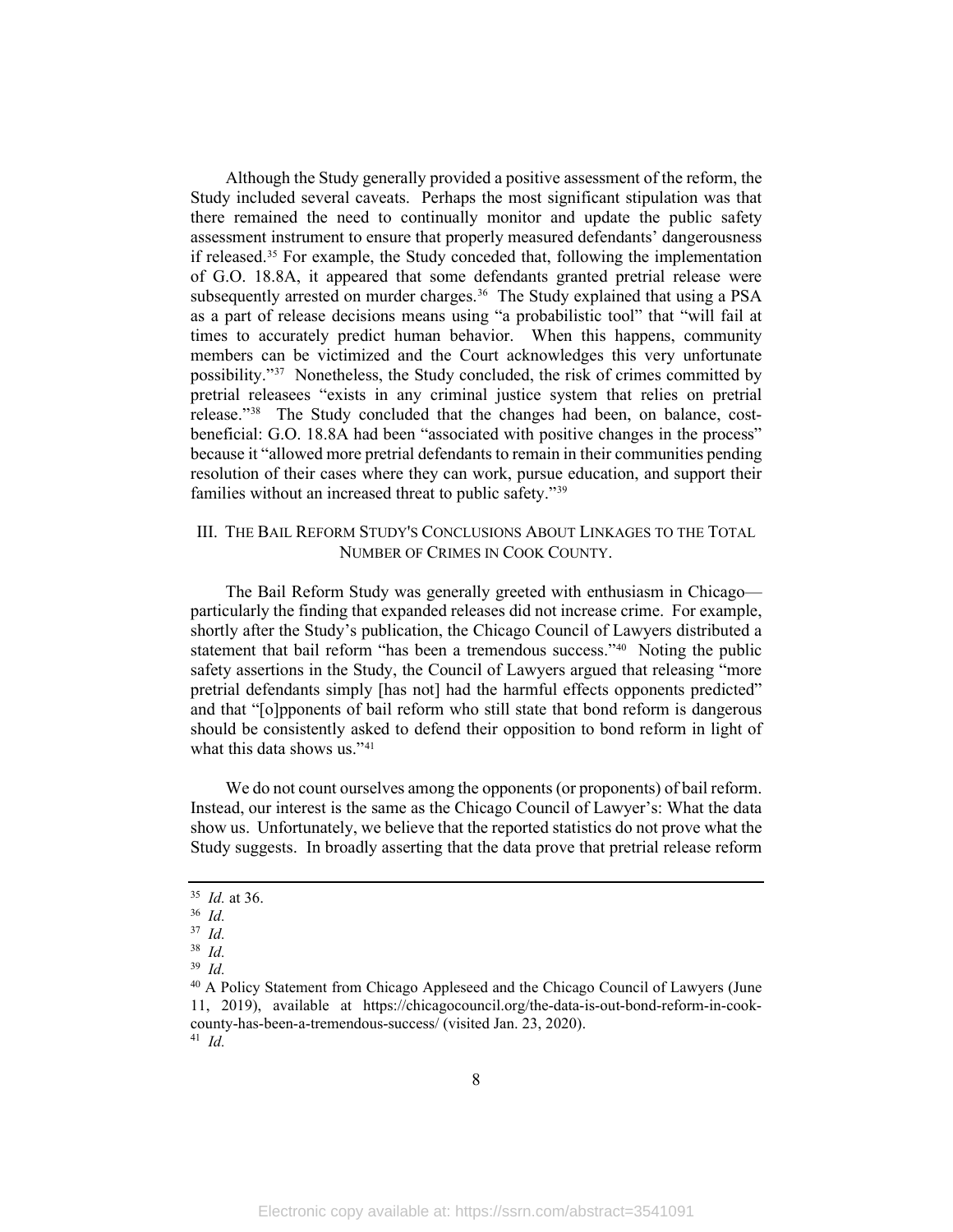did not increase crime in the Chicago area, the Study advances an unsustainable position.

One fundamental problem is that looking merely at a change in the total number of crimes after a reform and then attributing the change (or stability) to that single factor is not how well-regarded criminology studies are conducted. Instead, a researcher must consider potential confounding variables that might contribute to any trends.

For example, we recently published a study considering the effects on Chicago's crime rates from changes in stop-and-frisk policy that occurred in late 2015.[42](#page-11-0) Rather than examine before-and-after crime totals, we ran multiple regression equations controlling for a variety of factors that have been reported in the literature to have some association with crimes, including not only the stop-andfrisk variable of interest to us but also temperature, the number of 9-1-1 calls to police, the Chicago area unemployment rate, homicides in the surrounding areas, property crime arrests, violent crime arrests, gun arrests, shooting arrests, drug arrests, and trends over time. $43$  We then made a qualitative examination of other possible confounding variables before attempting to reach tentative causal conclusions.[44](#page-11-2) The Bail Reform Study failed to take any of those steps—or even anything resembling them[.45](#page-11-3)

The Bail Reform Study's failure to control for other factors such as these is a serious problem because parts of the "before" and "after" periods for the study coincided with an intense effort in Chicago to reduce the crime rates in the wake of the 2016 Chicago homicide spike. Some tragic history is important to recount here. In 2016, Chicago garnered unwanted attention for a nearly unprecedented spike in homicides—a "crushing wave of violence."<sup>46</sup> More than 750 people were killed in Chicago in 2016, the highest number of homicides the city experienced in nearly 20 years.[47](#page-11-5) In fact, in the previous nine years, Chicago's yearly homicides were between

<span id="page-11-2"></span>

<span id="page-11-3"></span>

<span id="page-11-1"></span><span id="page-11-0"></span><sup>42</sup> *See Cassell & Fowles, <i>supra* note [14.](#page-5-3)<br>
43 *See id.* at 1613-18.<br>
44 *See id.* at 1618-43.<br>
45 The study also asserts that public safety was protected under G.O. 18.8A because there was an increase in "no bail orders" under the new procedures. BAIL REFORM STUDY, *supra* note [6,](#page-4-8) at 2. But this appears to have been a mere procedural change regarding the way in which defendants were detained. Previously it appears that many presumptively dangerous defendants were, as a practical matter, detained through the setting of high bail figures. *See*  <sup>46</sup> The Chicago Lessons That Chicago Has to Relearn, CHI. TRIB., Sept. 25, 2016, at 22 2016 WLNR 29152627.

<span id="page-11-5"></span><span id="page-11-4"></span><sup>47</sup> Azadeh Ansari & Rosa Flores, *Chicago's 762 Homicides in 2016 is Highest in 19 Years*, CNN (Jan. 2, 2017 22:20 GMT), http://edition.cnn.com/2017/01/01/us/chicago-murders-2016/index.html.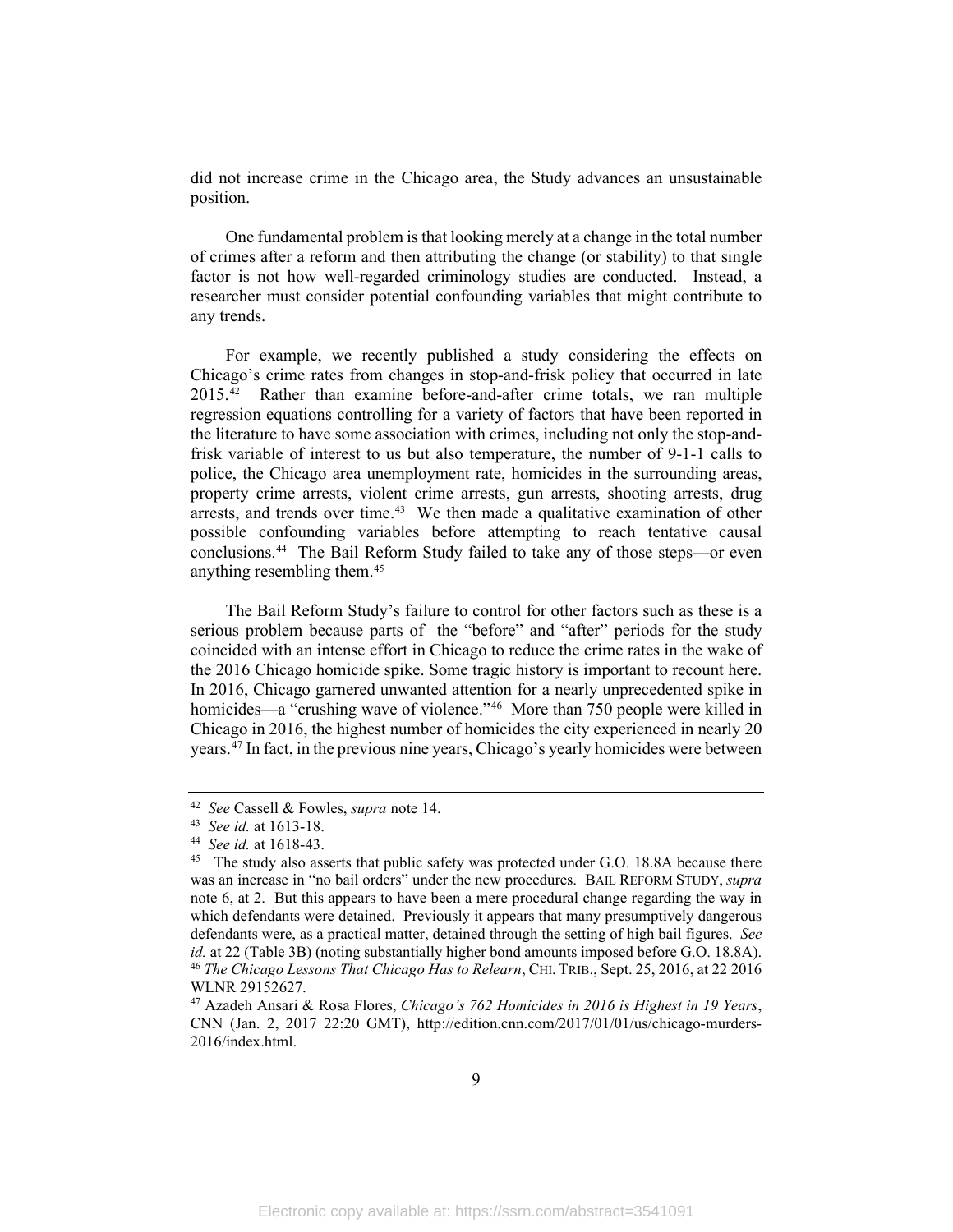400 and 500. [48](#page-12-0) In January 2017, the television program *60 Minutes* aired "Crisis in Chicago," in which the program's correspondent recounted, "In the six days we were in Chicago, 55 people were shot, 16 were killed. We were struck by just how routine it all felt. The dead and wounded were removed with grim efficiency—right down to the hazmat crews that cleaned away the blood. Murder seemed almost normal."<sup>49</sup> On the last day of that bloody year, hundreds of Chicagoans marched down Michigan Avenue (Chicago's "Magnificent Mile"), carrying more than 750 crosses, each numbered to represent where each death fell in the year's homicide count.<sup>50</sup>

This history has a potential impact on the Bail Reform Study. The "before" period in the study is the fifteen months of July 1, 2016, through September 30, 2017. Thus, a significant part of the "before" period (July through December 2016) coincides with a dramatic increase in homicides and shootings in Chicago—the Chicago homicide spike. $51$ 

As a result of that spike, federal, state, and local authorities all brought to bear important crime-fighting measures, mostly starting in around the first half of 2017 and continuing through 2018.<sup>[52](#page-12-4)</sup> For example, Mayor Rahm Emanuel hired hundreds of new police officers in 2017 and 2018. In June 2017, the Illinois Legislature passed a law increasing sentences for repeat gun offenders. In 2017, the federal government deployed many new ATF (Alcohol, Tobacco, and Firearms) agents and federal prosecutors in Chicago increasingly focused on gun crimes. In 2017, new "shot-stopper" technology was also deployed in Chicago's high crime neighborhoods. And a Partnership for Safe and Peaceful Communities was formed that committed \$75 million toward reducing gun violence in Chicago.<sup>[53](#page-12-5)</sup>

Fortunately, it appears that all of these efforts, in combination, had at least some success in reducing Chicago's homicide and shooting crimes, reductions that

<span id="page-12-0"></span><sup>48</sup> Ray Sanchez & Jason Hanna, *Chicago Police Tout 14% Homicide Drop, and Concede There's More To Do*, CNN, Dec. 1, 2017, http://www.cnn.com/2017/12/01/us/chicagohomicide-shooting-statistics/index.html.

<span id="page-12-1"></span><sup>49</sup> *Chicago's Crime Epidemic: How You Can Help*, CHI. TRIB., Jan. 4, 2017, at 16, 2017 WLNR 234998.

<span id="page-12-2"></span><sup>50</sup> Marwa Eltagouri, *Crosses Witness to Those Killed in 2016*, CHI TRIB., Jan. 1, 2017, at 13, 2017 WLNR 35661.<br><sup>51</sup> See Cassell & Fowles, *supra* note 14, at 1595-96.

<span id="page-12-3"></span>

<span id="page-12-5"></span><span id="page-12-4"></span>

<sup>&</sup>lt;sup>52</sup> *See id.* at 1639-42.<br><sup>53</sup> Inquirer Editorial Board, *Important lessons for Philadelphia from Chicago's Three-Year Decline in Gun Violence*, PHILADELPHIA INQUIRER, Jan. 10, 2020, available at https://www.inquirer.com/opinion/editorials/chicago-homicides-decline-gun-violence-

shootings-philadelphia-20200110.html; *see also* PSPC – Partnership for Safe and Peaceful Communities, https://safeandpeaceful.org/about-us/.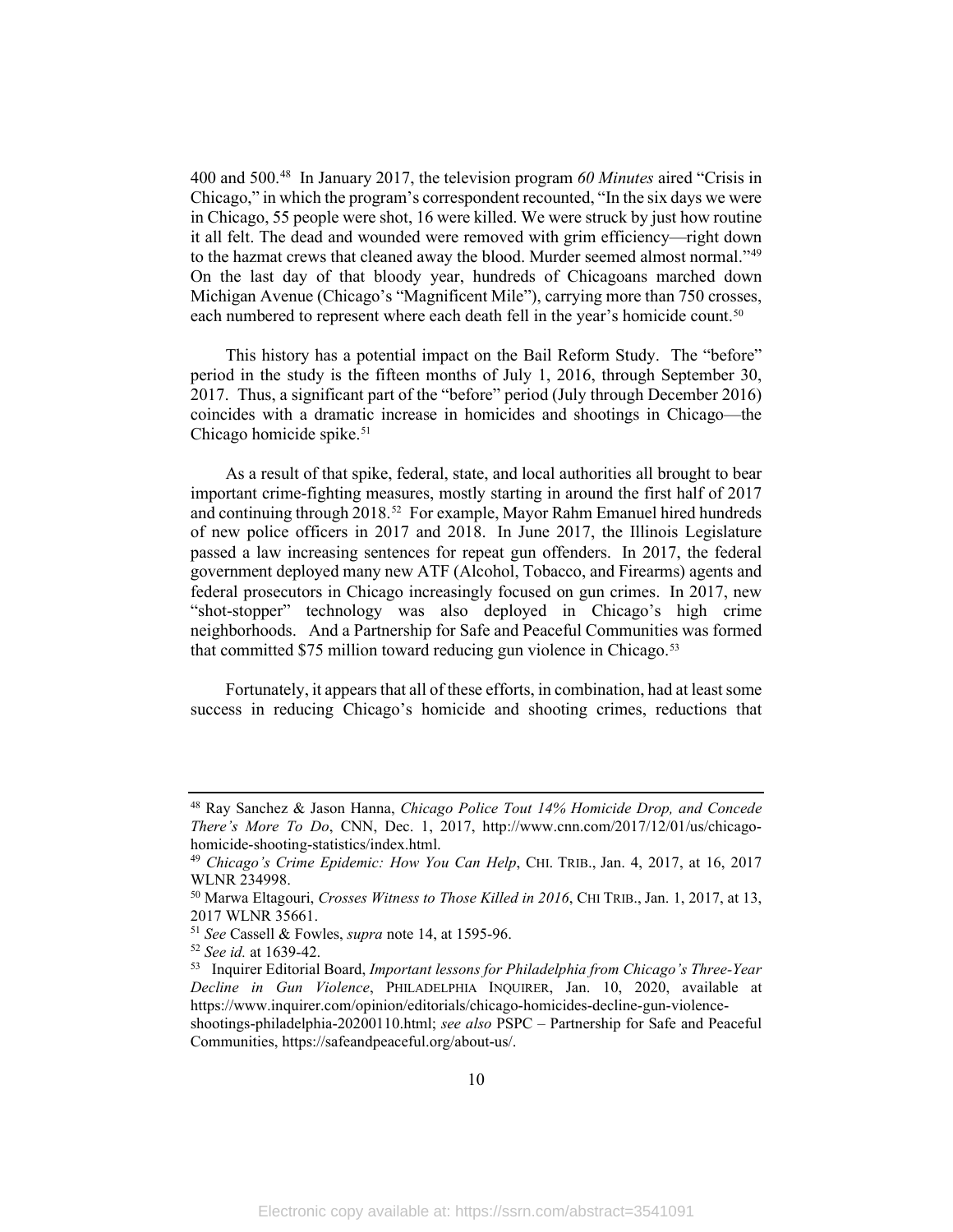coincided with the adoption of changes to pretrial release policies. [54](#page-13-0) Without any effort to control for these other factors that likely reduced crime in Chicago more extensively during the "after" period than the "before" period, it would be unreasonable to assert that pretrial release changes did not affect crime in Chicago.

Also, it is well known that violent crime in Chicago (and many other large cities in cold weather climates) exhibits "seasonality"—that is, more violent crimes occur in the warmer months than in the colder months. Our previous paper on the Chicago homicide spike, for example, contained this graph showing the monthly data for shooting deaths in Chicago over five years, including 2016 (the year of the spike). [55](#page-13-1)  As is readily apparent, during the "summer" months (i.e., June, July, and August) the number of shootings can be as much as three times higher (or even more) compared to the number committed during winter months.



<span id="page-13-2"></span>Chicago Shootings 2012 to 2016 (monthly data)

Source: Chicago Police Department Data

<span id="page-13-0"></span><sup>54</sup> *See generally* Cassell & Fowles, *supra* note [14,](#page-5-3) at 1639-42 (discussing homicide decline in Chicago in 2017 and noting multiple factors, such as those discussed in the previous paragraph, that were likely responsible).

<span id="page-13-1"></span><sup>55</sup> *Id.* at 1591 (Figure 3).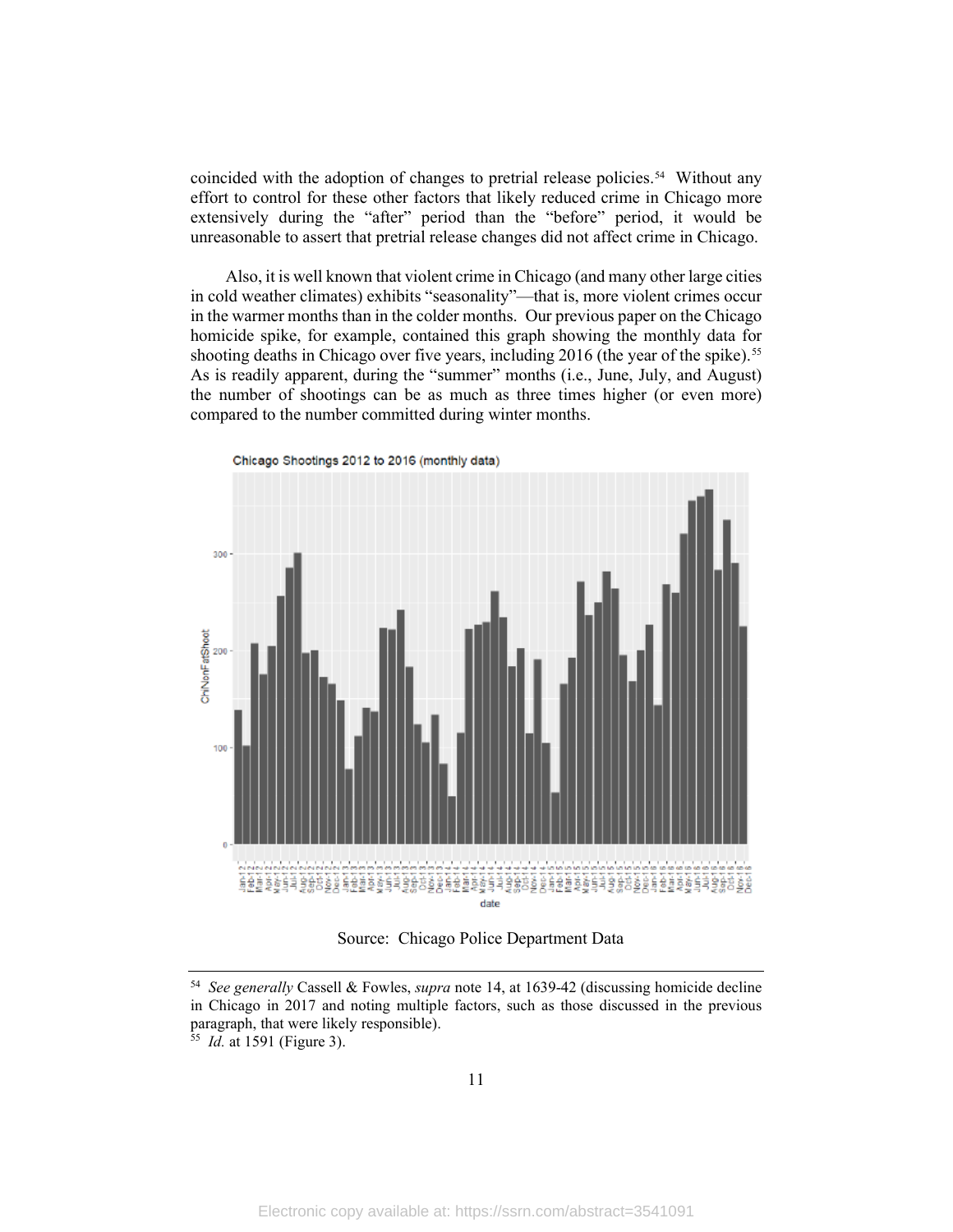<span id="page-14-0"></span>As we explained in our earlier paper, the standard explanation for these cyclical variations is that crime data exhibit "seasonality," with more crimes committed in the warmer months than in the colder months. Good empirical support exists for this explanation,<sup>[56](#page-14-1)</sup> particularly given that some studies find that crime seasonality is stronger in cities with colder climates,<sup>[57](#page-14-2)</sup> a group which includes Chicago. The connection between crime and weather, however, is not always perfect. [58](#page-14-3) For instance, an analysis of Chicago crime data by the *Chicago Tribune* concluded that while frequency for several crimes increased with temperature, homicides did not.<sup>59</sup>

<span id="page-14-6"></span>The fact that the Bail Reform Study includes more warm weather months in the fifteen-month "before" period than in the fifteen-month "after" period would artificially depress the number of crimes committed in the after period, potentially obscuring any increase in crime due to the pretrial release changes. In particular, the "before" period was July 1, 2016 through September 30, 2017; the "after" period was October 1, 2017, through December 31, 2018.<sup>[60](#page-14-5)</sup> Thus the "before" period includes five of the most high-crime months; the "after" period includes only three of the most-high crimes months. An apples-to-apples comparison would be to use

<span id="page-14-1"></span><sup>56</sup> *See, e.g.,* Craig A. Anderson, *Heat and Violence*, CURRENT DIRECTIONS IN PSYCHOL. SCI. 33 (2001) (concluding hot temperatures increase violence directly by increasing feelings of hostility); Gerhard J. Falk, *The Influence of the Seasons on the Crime Rate*, 43 J. CRIM. L. & CRIMINOLOGY 199, 212 (1952) (violent crimes consistently reach the maximum frequency in the summer, but criminal homicides can be higher in December than in June and August); Brian Jacobs et al., *The Dynamics of Criminal Behavior: Evidence from Weather Shocks*, 42 J. HUM. RESOURCES 489 (2007) (finding that weather, and particularly temperature, is strongly correlated with violent crime); Shannon J. Linning et al., *Crime Seasonality: Examining the Temporal Fluctuations of Property Crime in Cities with Varying Climates*, 61 INT'L J. OFFENDER THERAPY & COMP. CRIMINOLOGY 1866 (2017); *see also* Andrew W. Lehren & Al Baker, *In New York, Number of Killings Rises with Heat*, N.Y. TIMES, June 18, 2009 (qualitatively concluding that more homicides occur in New York during the summer), http://www.nytimes.com/2009/06/19/nyregion/19murder.html. 57 *See, e.g.,* J.R. Hipp et al., *Crimes of Opportunity or Crimes of Emotion? Testing Two* 

<span id="page-14-2"></span>*Explanations of Seasonal Change in Crime*, 82 SOC. FORCES 13333 (2004); Linning et al., *supra* note [56,](#page-14-0) at 1884–88; D. McDowall et al., *Seasonal Cycles in Crime, and their Variability*, 28 J. QUAN. CRIMINOLOGY 389 (2012).<br><sup>58</sup> *See, e.g., Ellen G. Cohn, Weather and Crime*, 30 BRIT. J. CRIMINOLOGY. 51 (1990) (finding

<span id="page-14-3"></span>that while assaults tend to increase with temperature, at least up to 85º, the relationship for homicides is uncertain).

<span id="page-14-4"></span><sup>59</sup> Mowafak Allaham & Ryan Marx, *Does a Hot Summer Mean More Crime? Here's What the Data Show*, CHI. TRIB., Aug. 23, 2017, http://www.chicagotribune.com/news/data/ctcrime-heat-analysis-htmlstory.html; *see also* Dean DeChiaro, *Does Chicago's Homicide Rate Rise and Fall with Cold Winter Weather?*, MEDILL REP. CHI., Feb. 5, 2015, http://news.medill.northwestern.edu/chicago/does-chicagos-homicide-rate-rise-and-fall-

<span id="page-14-5"></span>with-cold-winter-weather-2/.<br><sup>60</sup> BAIL REFORM STUDY, *supra* note [6,](#page-4-8) at 1.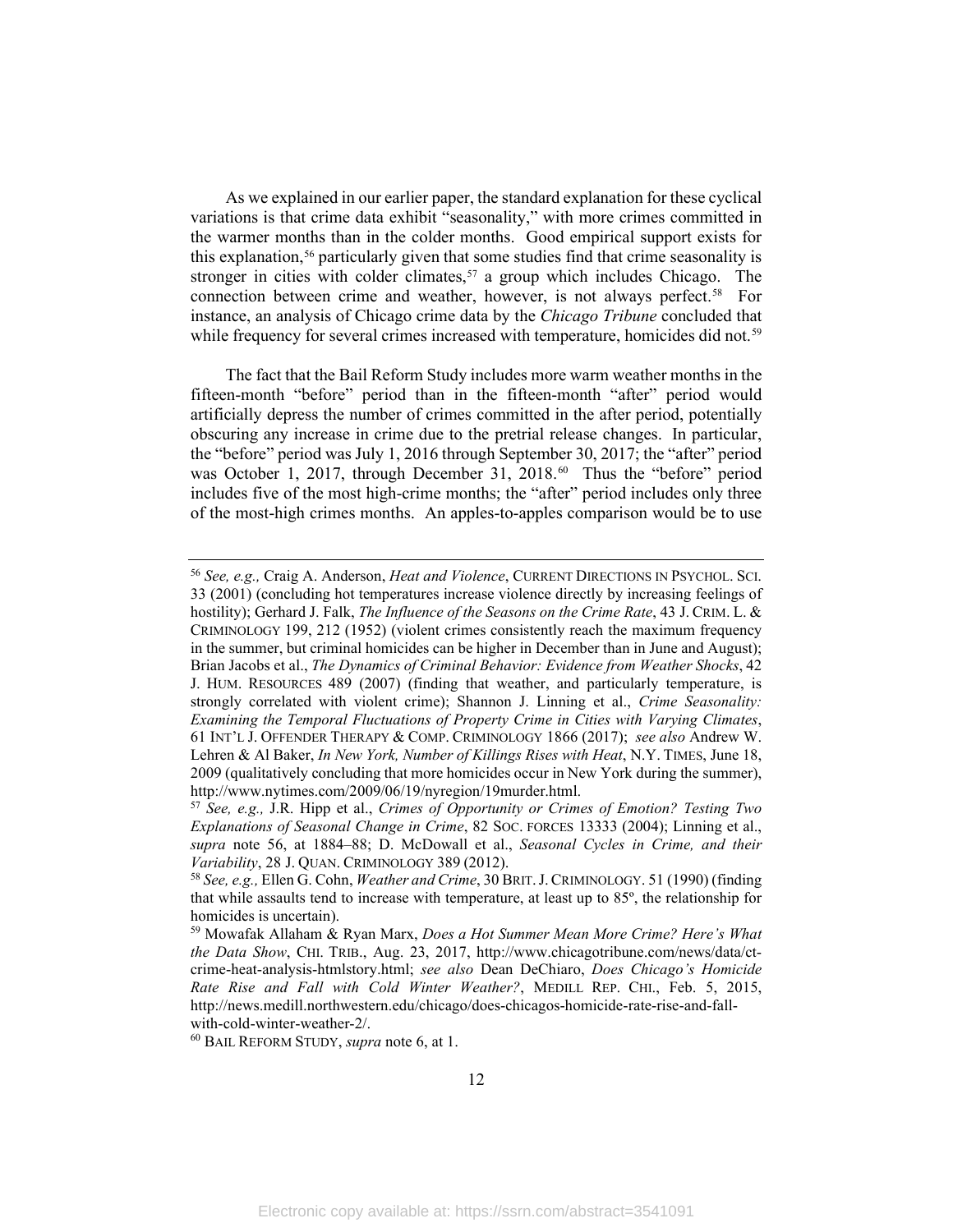twelve-months both before and after. Unfortunately, the Study's presentation of its data does not readily permit us to undertake such a reanalysis.

Finally, an even more important point about the Study's conclusion that crime rates did not increase after bail reform is that pretrial releasees are only a part of the crime problem. Persons not on pretrial release commit many significant crimes. Without a better understanding of what fraction of crimes are committed by pretrial releasees, it would be difficult to draw firm conclusions about linkages between total crimes in Cook County and changes to pretrial release procedures.

#### <span id="page-15-0"></span>IV. THE BAIL REFORM STUDY'S CONCLUSIONS ABOUT CRIMES COMMITTED BY PRETRIAL RELEASEES

Because of the problems just discussed, it is difficult to look simply at the total number of crimes in Cook County and then draw firm conclusions about the effects of bail reform on public safety. One would need more refined analysis to make reliable conclusions.

<span id="page-15-3"></span>But an alternative way of measuring the impact of bail reform on public safety avoids most of these difficulties—a method which the Bail Reform Study implicitly adopts. Instead of tabulating all the crimes committed in Cook County, it is possible instead to drill down just into the subset of crimes committed by pretrial releasees.<sup>61</sup> The Study attempts to do this, collecting data and then asserting that there was no "increased threat to public safety" as a result of changes made by G.O.  $18.8A$ .<sup>[62](#page-15-2)</sup>

In this Part, we examine whether the Study's assertion is true. On closer examination, we find that both the number of crimes and the number of violent crimes committed by pretrial releasees appears to have substantially increased after G.O. 18.8A, contrary to the Study's assertions. In addition, it appears that the Study

<span id="page-15-2"></span>

<span id="page-15-1"></span><sup>&</sup>lt;sup>61</sup> We follow the same approach as the authors of the Bail Reform Study in using a new arrest as an indicator that a new crime was committed. We recognize, of course, that someone who is re-arrested is legally presumed to be innocent. But for purposes of determining danger to public safety, a re-arrest is a commonly used measure of recidivism. *See, e.g.,* U.S. DEPT. OF JUSTICE, BUREAU OF JUSTICE STATISTICS, SPECIAL REPORT: RECIDIVISM OF PRISONERS RELEASED IN 30 STATES IN 2005: PATTERNS FROM 2005 TO 2010 at 1 (2014) (measuring recidivism by re-arrest rates); *see also id.* at 14 (discussing other measure of recidivism in addition to re-arrest rates). Using re-arrest as indicating that a new crime has been committed is the conventional approach to measuring reoffending used by other researchers in this area. *See, e.g.,* Shima Baradaran & Frank L. McIntyre, *Predicting Violence*, 90 TEX. L. REV. 497, 513-24 (2012) (reviewing previous research on predictions of violence in other pretrial release studies). Indeed, because only a fraction of criminals committing crimes are arrested, this approach significantly undercounts the actual costs of crimes committed by pretrial releasees. *See infra* note 151 and accompanying text. 62 BAIL REFORM STUDY, *supra* note [6,](#page-4-8) at 36.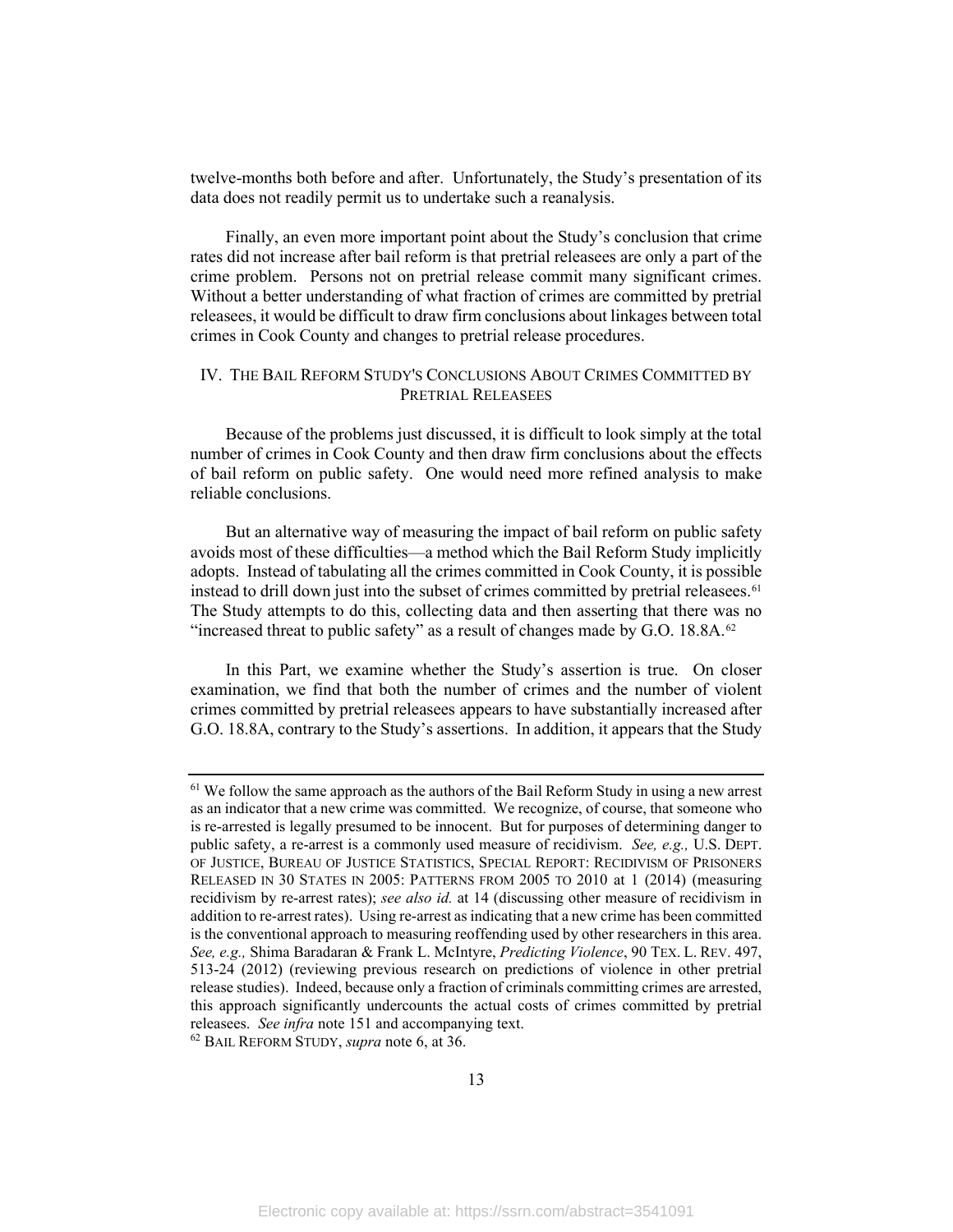has undercounted the number of crimes committed by pretrial releasees. Finally, the Study has failed to capture all costs to public safety from the changes, particularly in the area of domestic violence.

#### <span id="page-16-0"></span>*A. Crimes Committed by Pretrial Releasees Appear to Have Increased After Pretrial Release Was Expanded.*

The Bail Reform Study sought to compare crimes committed by pretrial releasees during the fifteen months before G.O. 18.8A and the fifteen months after. As discussed above, difficulties exist with such an approach, such as confounding influences from rising or falling overall crime rates. But even simply adopting this approach, the Study's data suggests that, contrary to the Study's assertions, the pretrial release changes likely placed Cook County's public at greater risk of crimes from pretrial releasees.

The Bail Reform Study reported figures for the number of defendants who "remained crime-free" in both the fifteen months before G.O. 18.8A and the fifteenmonths after—i.e., the number of defendants who were not charged in Cook County for another crime after their initial bail hearing date. [63](#page-16-1) Based on this data, the Study concluded that "considerable stability" existed in "community safety rates" comparing the pre- and post-implementation periods.<sup>[64](#page-16-2)</sup> Indeed, the Study highlighted "community safety rates" that were about the same (or even better) following G.O. 18.8A's implementation. The Study reported, for example, that the "community safety rate" for male defendants who were released improved from 81.2% before to 82.5% after; and for female defendants, the community safety rate improved from 85.7% to 86.5%.<sup>[65](#page-16-3)</sup> Combining the male and female figures produces the result that the overall community safety rate improved from 81.8% before implementation of the changes to 83.0% after.

But while the concept of a "community safety rate" might be useful in other contexts, it is not necessarily the best measure for effects on public safety of changes in pretrial release policies. When it comes to public safety, the public is concerned about the number of crimes that released defendants commit in the community, not a safety "rate" that can vary depending on the denominator.

A simple illustration will prove this point. Suppose that a community implements changes to pretrial release procedures such that (as in Cook County) more defendants are released before trial—but the "community safety rate" remains stable. If the community releases 100 defendants before the changes and 150 defendants after the changes, with a stable "community safety rate" of 80%, then

<span id="page-16-2"></span><span id="page-16-1"></span><sup>63</sup> *Id.* at 33; *see id.* at 30 n.16 (defining "community safety rate").

<sup>64</sup> *Id.* 

<span id="page-16-3"></span><sup>65</sup> *Id.* at 33 (Table 7B).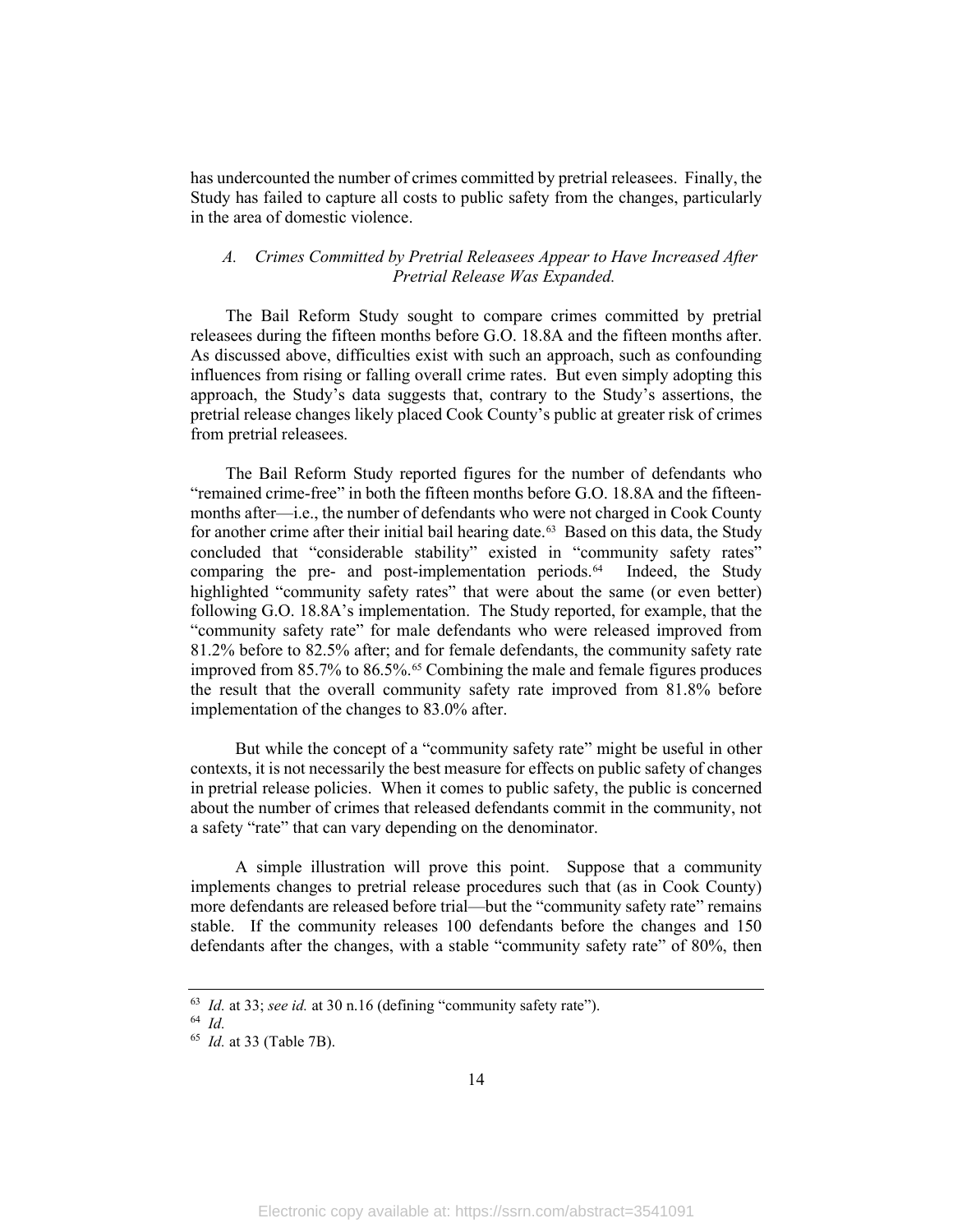that community will suffer more crime after the changes. Specifically, the total number of crimes suffered will increase from 20 crimes before the change to 30 crimes after the change.<sup>[66](#page-17-0)</sup>

Turning from this simple illustration to the data reported in the Bail Reform Study, the number of defendants released pretrial increased from 20,435 in the "before" period to 24,504 in the "after" period—about a 20% increase. So even though the "community safety rate" remained roughly stable (and even improved very slightly), the total number of crimes committed by pretrial releasees increased after G.O. 18.8A. In the fifteen months before G.O.18.8A, 20,435 defendants were released<sup>[67](#page-17-1)</sup> and 16,720 remained "crime-free"<sup>68</sup>—and, thus, arithmetically (although this number is not directly disclosed in the Study), 3,715 defendants were charged with committing new crimes while they were released. In the fifteen months after G.O. 18.8A, 24,504 defendants were released, [69](#page-17-3) and 20,340 remained "crimefree"[70](#page-17-4)—and, thus, arithmetically, 4,164 defendants were charged with committing new crimes while they were released. Directly comparing the before and after numbers shows a clear increase from 3,715 defendants who were charged with committing new crimes before to 4,164 after—a 12% increase.

While one can debate whether a 12% rise in the number of crimes is significant, the growth contradicts the study's assertion that crime did not increase after G.O. 18.8A. Moreover, it turns out that this figure understates the number of additional crimes that likely occurred during the "after" period. The Bail Reform Study acknowledged that defendants with initial bail hearings before the changes spent significantly more time released into the community than defendants from the post-implementation period—an average of 243 days before compared to 154 days after.<sup>[71](#page-17-5)</sup> The reason for these differing time periods is not a real-world difference between the two populations but merely an artifact of the Study's construction. The Study's authors decided to report data on the "after" period very rapidly—and, as a consequence of this methodology, the authors reported data before the cases in the after period had fully run their course. The fifteen-month "after" period in the Study

<span id="page-17-0"></span><sup>&</sup>lt;sup>66</sup> This simple illustration assumes that the community has not had any significant change in population between the before and after period. This assumption appears to be roughly correct for Cook County, Illinois, during the 30-month period of time in which G.O. 18.8A was studied, where recent year-to-year population changes have been declines of a little under 0.5%. *See* http://worldpopulationreview.com/us-counties/il/cook-county-population/ (visited Jan. 24, 2020).

<span id="page-17-1"></span> $67$  17,431 males  $+$  3,004 females  $=$  20,435 total defendants released. *See* BAIL REFORM STUDY, *supra* note [6,](#page-4-8) at 33 (Table 7B).<br><sup>68</sup> 14,146 males + 2,574 females = 16,720 crime free released defendants. *See id.* 

<span id="page-17-3"></span><span id="page-17-2"></span> $69$  21,326 males  $+ 3,178$  females  $= 24,504$  total defendants released. *See id.* 

<span id="page-17-4"></span> $70$  17,591 crime-free males + 2,749 crime-free females = 20,340 total crime-free defendants. *See id.* 

<span id="page-17-5"></span><sup>71</sup> *Id.* at 30.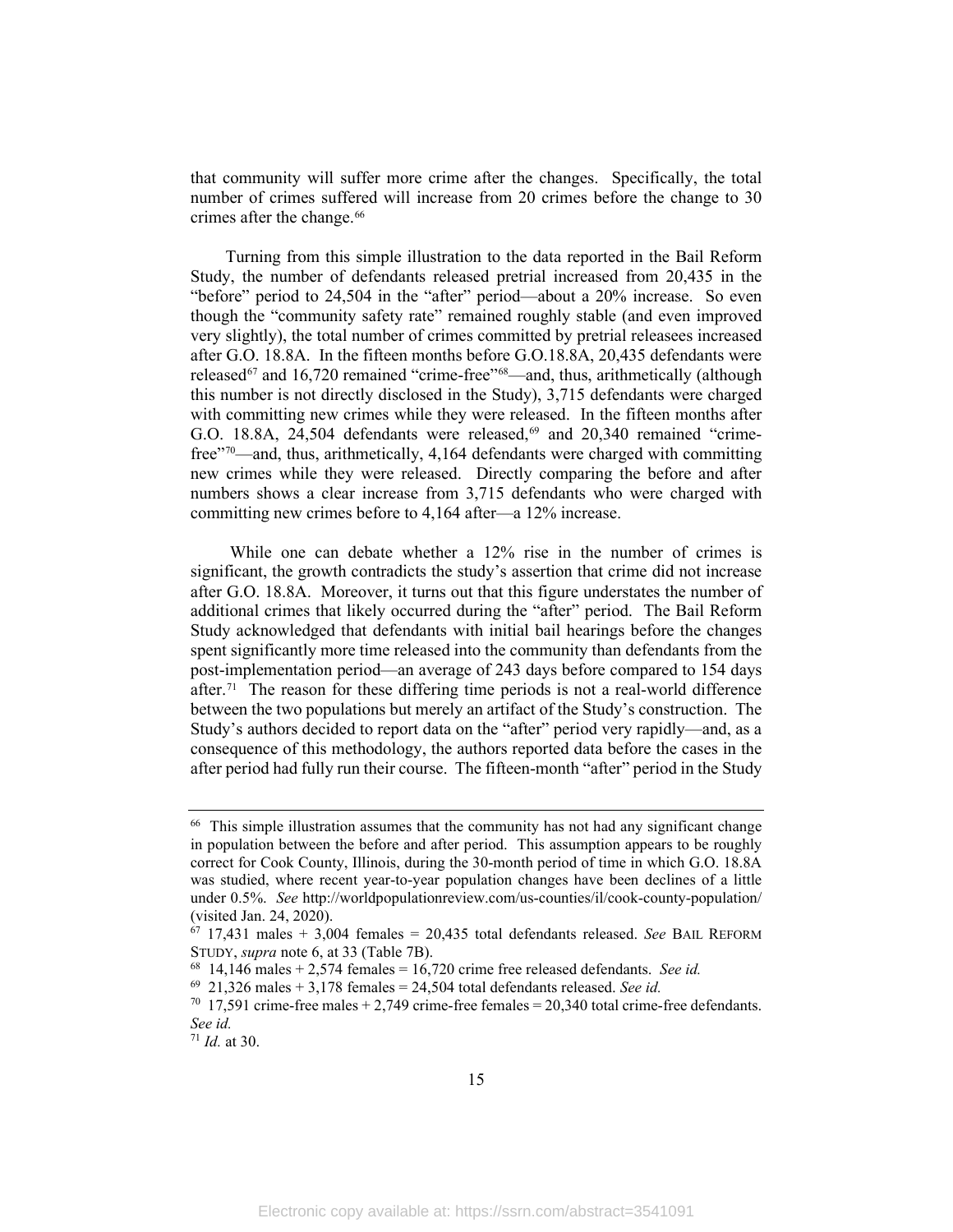ended on December 31, 2018, and the Study closed its analysis of those released defendants just two months later (on February 28, 2019). [72](#page-18-0) In contrast, the fifteenmonth "before" period in the study ended on September 30, 2017—and the study continued its analysis of those defendants for a much longer time. For example, a defendant who was released on the last day of the before period would have been reviewed for seventeen months to determine if he was re-arrested; in contrast, a defendant who was released on the last day of the after period would have been reviewed for just two months to determine if he was re-arrested.<sup>[73](#page-18-1)</sup>

It appears to be generally accepted that the longer a criminal defendant is free on the streets, the greater the possibility that the defendant will commit a crime i.e., will recidivate. While there does not appear to be a great deal of literature on specific times frames for recidivism by pretrial releasees, the empirical literature on recidivism by prison releasees consistently shows that the longer time over which recidivism is observed, the greater the chance of finding recidivism. For example, a study measuring recidivism over a one-year time frame will find a lower rate of recidivism than over a three-year time frame or nine-year time frame.<sup>[74](#page-18-2)</sup>

Because the Bail Reform Study allowed the pre-implementation defendants more time to commit additional crimes than the post-implementation defendants, the Study's construction skewed the results towards finding a lower recidivism rate after General Order 18.8A. It is not an apples-to-apples comparison to look at one group of defendants who were released for, on average, 243 days and then to compare them to another group of defendants who were released for, on average, 154 days. The second group will, other things being equal, undoubtedly commit fewer additional crimes simply because they have had less time to commit such crimes.

Given this disparity, it is appropriate to ask what would we expect to have been the total number of "after" pretrial releasees committing crimes if the Bail Reform Study had been extended until the average number of days for the "after" releasees was the same as for the "before" releasees—i.e., if an average period of 243 days had existed for both the before and after parts of the Study to measure releasees committing crimes? This figure is straightforward to estimate. We can simply divide 243 by 154 to come up with 1.57—i.e., the before period involved releasees who were on the street for about 57% more time. According to the Study, after the reform, during the days that they were released, a total of 4,164 defendants released pretrial were charged with committing new crimes. [75](#page-18-3) So if we take this number of

 $72$  *Id.* 

<span id="page-18-1"></span><span id="page-18-0"></span><sup>73</sup> *Id.*

<span id="page-18-2"></span><sup>74</sup> *See, e.g.*, U.S. DEPT. OF JUSTICE, BUREAU OF JUSTICE STATISTICS, SPECIAL REPORT: 2018 UPDATE ON PRISONER RECIDIVISM: A 9-YEAR FOLLOW-UP PERIOD 4 (2018).

<span id="page-18-3"></span><sup>&</sup>lt;sup>75</sup> Subtracting total defendants from "crime-free" defendants, i.e., 17,591 crime-free males + 2,749 crime-free females = 20,340 total crime-free defendants, which can be subtracted from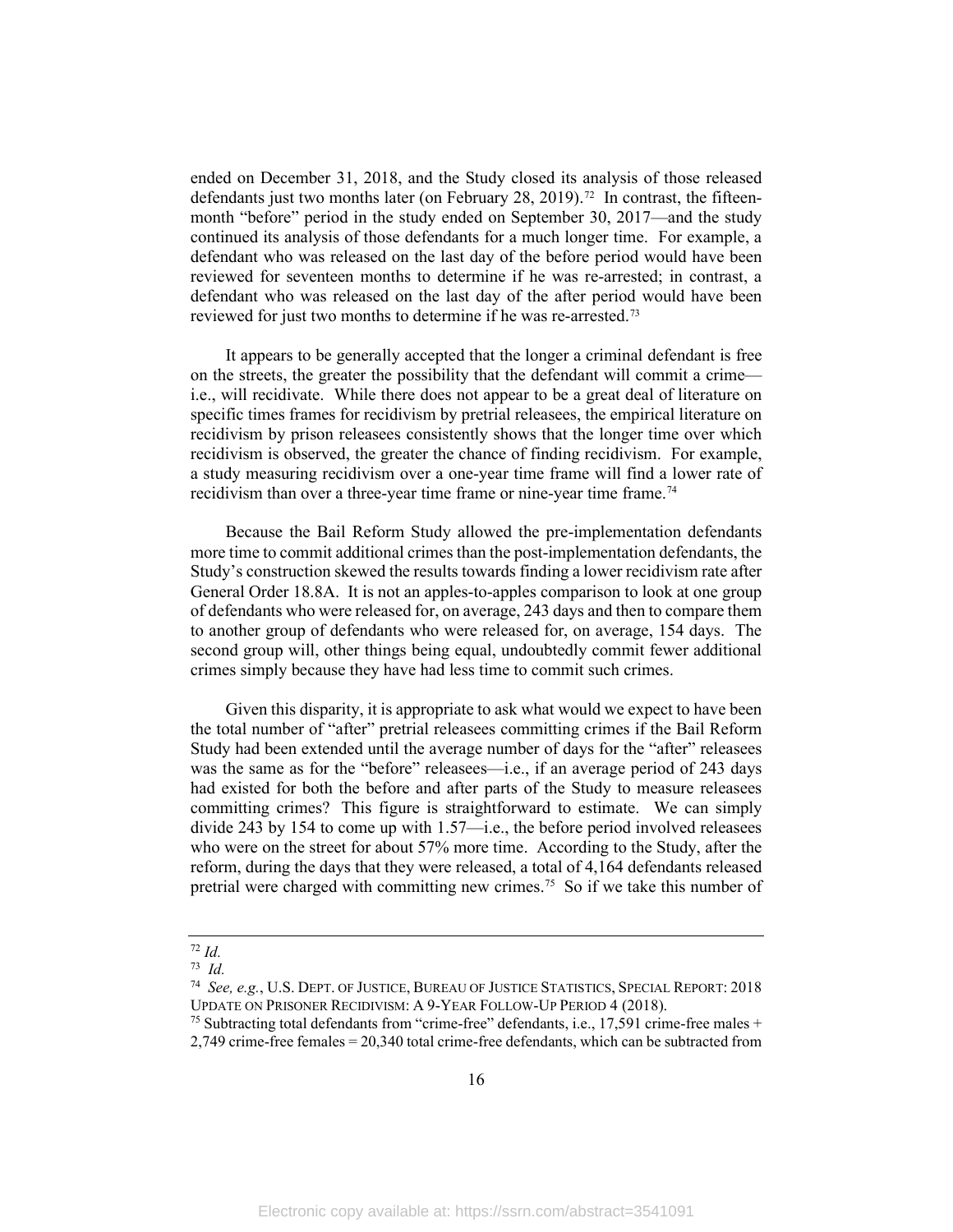after defendants committing new crimes (4,164) and assume that if the releasees had been measured for a 57% longer period, one conclusion might be that we would expect a 57% increase in crimes over this period.

However, this approach of using a 57% increase assumes a constant (i.e., linear) rate of re-offending over time for the group of pretrial releasees in question. Is this assumption accurate? We are unaware of any study providing a precise timeline for month-to-month re-offending among pretrial releasees. However, a comprehensive Bureau of Justice Statistics study on recidivism rates over time for releasees from prison includes recidivism data in six-month increments. [76](#page-19-0) That study shows a slightly declining rate of recidivism. So using a straight-line, linear figure of 57% may somewhat overstate the rate at which recidivism occurred among the "after" pretrial releasees.

Using this Bureau of Justice Statistics study of recidivism by prisoners released from prison, more than a third (36.8%) of all released prisoners who were arrested within five years of release were arrested within the first six months, with more than half (56.7%) arrested by the end of the first year.<sup>[77](#page-19-1)</sup> It is possible to take these numbers and fit a slightly declining polynomial value to the recidivism rate—and then estimate what number of defendants would have been discovered committing crimes. Applying this polynomial value to the Cook County data to correct for slightly declining recidivism rates over time produces the result that we would expect a 45% increase in the number of crimes in the "after" period had the releasees been observed for the same length of time as the "before" period.<sup>[78](#page-19-2)</sup>

Interestingly, after we had made the calculation set out in the previous paragraph, we were able to find data on recidivism among Cook County pretrial releasees—data that corresponds (although is somewhat lower) than the estimate set out above. The Cook County courts maintain a "dashboard" of statistics regarding

<sup>24,504</sup> released defendants to produce the result that 4,164 defendants were not crime-free. *See Bail Reform Study, <i>supra* note [6,](#page-4-8) at 33 (Table 7B).<br><sup>76</sup> U.S. Dept. of Justice, Bureau of Justice Statistics, Special Report: Recidivism of

PRISONERS RELEASED IN 30 STATES IN 2005: PATTERNS FROM 2005 TO 2010 (2014). 77 *Id.* at 7.

<span id="page-19-2"></span><span id="page-19-1"></span><span id="page-19-0"></span> $78$  The linear recidivism detection rate is based on fitting a line at the two points  $(0,0)$  and  $(6,36.8)$ . The polynomial rate is based on fitting the three values of  $(0,0)$ ,  $(6, 36.8)$ , and  $(12, 12)$ 57.6). We use 240 days rather than 243 days for convenience, since that is a (roughly) eightmonth period of time. A linear extrapolation of the total number of crimes that would were expected to have been committed by defendants released after the reform – had they been studied for the same number of days as the defendants released before the reform – produces a figure of 6,537 crimes (1.57 x 4,164). This figure then drops down slightly to 92.76% (45.499/49.048) of the linear figure. Put another way,  $1.57 \times 0.927 = 1.455 - i.e.,$  the appropriate correction for the shorter observation period is to increase the number crimes observed by about 45.5%. In turn  $1.455 \times 4.164 = 6,058.6$  – the figure reported in text.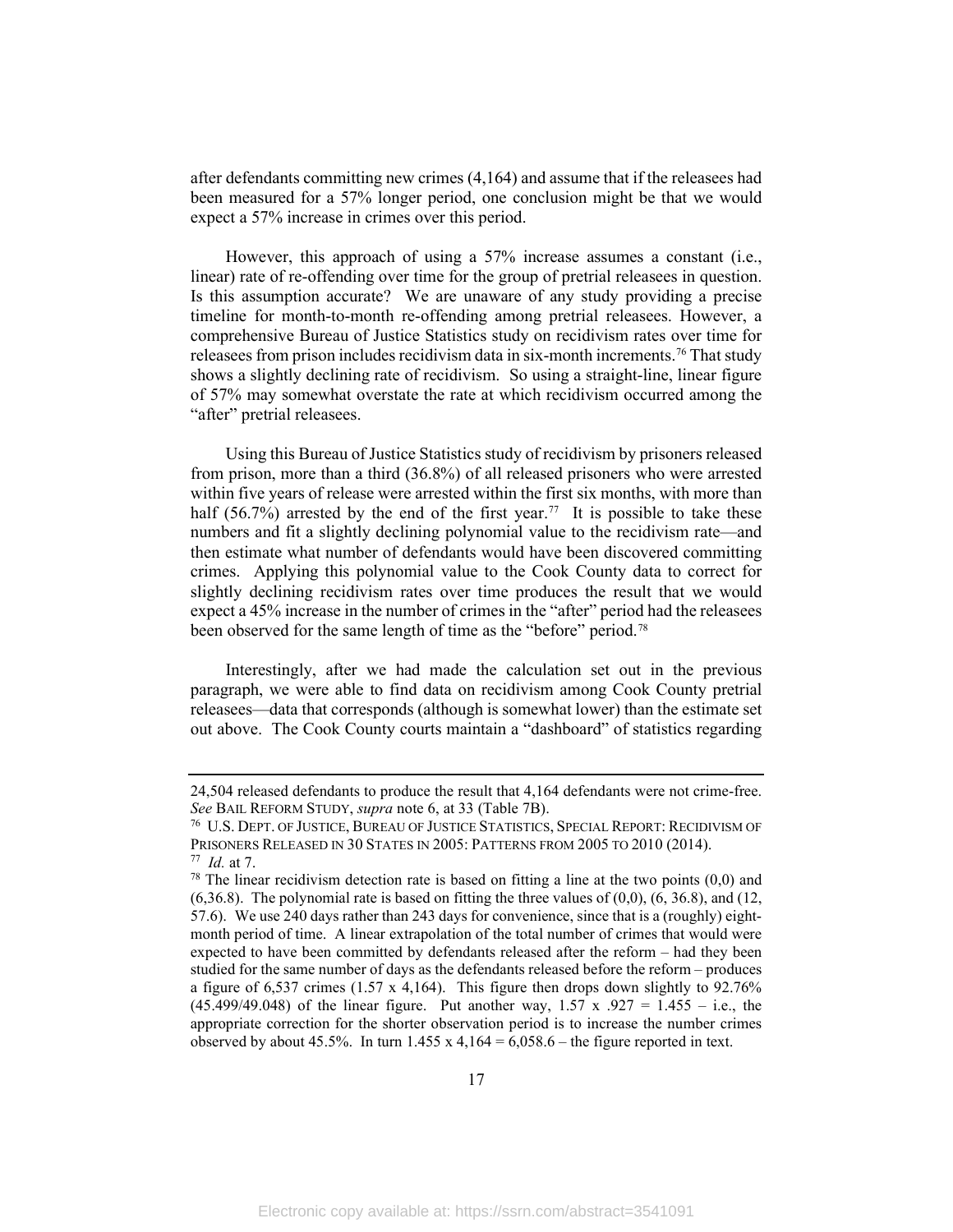the new pretrial release measures.<sup>[79](#page-20-0)</sup> These statistics report whether pretrial releasees have been charged with a new offense while released. These statistics show the "community safety" rate—from which it is a simple matter to determine an inverse "community safety failure" rate. For example, a "community safety" rate of 90% means a "community safety failure" rate of 10%.

The Cook County dashboard tabulates information by quarter,  $80$  so it is possible to review the failure rate in the "after" period on quarter-by-quarter. It is also possible to estimate the recidivism rate on a quarter-by quarter-basis, as shown in Table 1 below.

| Year (in<br>quarterly<br>increments) | Public Safety<br><b>Failure Rate</b> | Number of<br>Defendants<br>Released | Total<br><b>New</b><br>Crimes | 1Q Dft's<br>(and<br>failure<br>rate) | 2Q Dft's<br>(and<br>failure<br>rate) | 3Q Dft's<br>(and<br>failure<br>rate) | 4Q Dft's<br>(and<br>failure<br>rate) | 5Q Dft's<br>(and<br>failure<br>rate) |
|--------------------------------------|--------------------------------------|-------------------------------------|-------------------------------|--------------------------------------|--------------------------------------|--------------------------------------|--------------------------------------|--------------------------------------|
| Q4 2017                              | 5.9%                                 | 4,378                               | 258                           | 4,378<br>(.0625)                     |                                      |                                      |                                      |                                      |
| Q1 2018                              | 9.1%                                 | 9,199                               | 837                           | 4,281<br>(.0625)                     | 4,378<br>(0.0575)                    |                                      |                                      |                                      |
| Q2 2018                              | 11.4%                                | 13,985                              | 1,594                         | 4,786<br>(.0625)                     | 4,281<br>(0.0575)                    | 4,378<br>(0.045)                     |                                      |                                      |
| Q3 2018                              | 13.2%                                | 19,711                              | 2,602                         | 5,726<br>(.0625)                     | 4,786<br>(0.0575)                    | 4,281<br>(0.045)                     | 4,378<br>(0.040)                     |                                      |
| O <sub>4</sub> 2018                  | 15.3%                                | 24,534                              | 3,754                         | 4,823<br>(.0625)                     | 5,726<br>(0.575)                     | 4,786<br>(0.045)                     | 4,281<br>(0.040)                     | 4,378<br>(0.020)                     |

**TABLE 1 - COOK COUNTY - COMMUNITY SAFETY FAILURE RATE** 

Source: Data from Circuit Court of Cook County, Model Bond Court Initiative, Data Dashboards (various quarters from 2017 through 2018).

What this table shows is the community safety failure rate from October 1, 2017 (the beginning of the Study's "after" period) through December 1, 2018 roughly the end of the "after" period, although the releasees were followed for an additional two months, through February 28, 2019. For example, in the fourth quarter (Q4) of 2017, 4,378 defendants were released, and 5.9% recidivated (i.e.,

<span id="page-20-1"></span><span id="page-20-0"></span><sup>79</sup> http://www.cookcountycourt.org/HOME/ModelBondCourtInitiative.aspx. 80 *See id.* (reporting data on "community safety rate," as measured by felony defendants who

appeared in bond court and were released after October 1, 2017 and had not been charged with a new offense while in the community").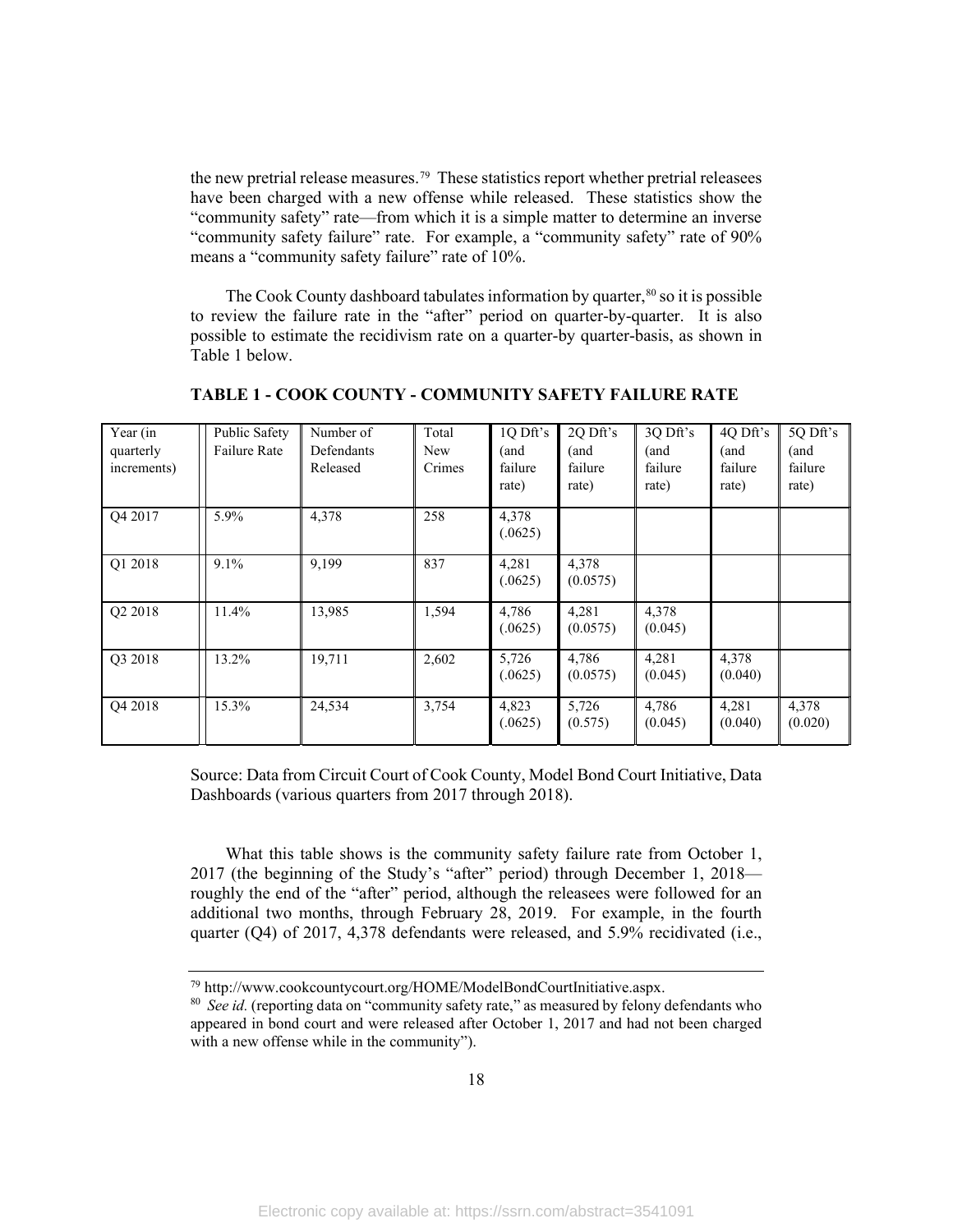failed by being charged with new crimes) during that quarter—producing 258 additional crimes. In the next quarter—the first quarter of 2018, an additional 4,821 defendants were released, bringing the total of released defendants under the new pretrial release initiative to 9,199 (as shown in the table). At this time, the total number of new crimes committed by pretrial releasees was 837, which is the sum of the new crimes committed by those who had been out on the streets for one quarter and those who had been out on the streets for two quarters.

Examining the data for the five quarters from the fourth quarter of 2017 through the fourth quarter of 2018, we were able to estimate a decaying recidivism function that best explained the actual data above on a quarter-by-quarter basis. This function was calibrated using Cook County pretrial release data with a focus on both the marginal and total public safety failure rates. Our method minimized the discrepancy between the actual and fitted number of total failures over the fivequarter span. We estimated that defendants out for one quarter had a recidivism rate of 6.25% during that first quarter, 5.75% during the second quarter, 4.5% during the third quarter, 4.0% during the fourth quarter, and 2.0% during the fifth quarter. The total of number of new crimes is simply a function of the number of defendants who have been released in each quarter multiplied by the estimated recidivism rate for each quarter during which they were released. Our fitted model matches the observed recidivism rate for the first five quarters of the new pretrial release procedures—a total of new crimes of 3,754 were observed from pretrial releases during those five quarters, and the same number would be estimated by our model. We believe that this is a conservative estimate, as we have included all five quarters in our model (i.e., fourth quarter 2017 through fourth quarter 2018) even though reasons exist for believe that the new pretrial release procedures took some time to phase-in and implement.<sup>81</sup>

With our model in hand, we can more accurately derive a figure for the undercount that resulting from the Bail Reform Study's decision to observe defendants only through February 28, 2019. Our model enables us to estimate how many additional crimes would have been observed if the "after" defendants who were released following G.O. 18.8A had been observed through the end of 2019. Observing these "after" defendants through the end of the year would have been about the same amount of time that the "before" defendants were observed, although (here again) our approach is slightly conservative (i.e., produces a lower number of a crimes in the "after" group than was likely actually the case).<sup>[82](#page-21-1)</sup> In other words, our

<span id="page-21-0"></span><sup>81</sup> *See* Kiran Misra, *Shifting Fronts in Bail Reform: Despite Reform Effort, the Pretrial Detention System Still Causes Harm*, Southside Weekly, Mar. 6, 2019, available at https://southsideweekly.com/shifting-fronts-bail-reform/.

<span id="page-21-1"></span> $82$  The "before" period in the study ended on September 30, 2017 and data collection in the study ended on February 28, 2018. Thus, new crimes committed by the "before" defendants were apparently collected for a seventeen-month period. Our approach allows an estimate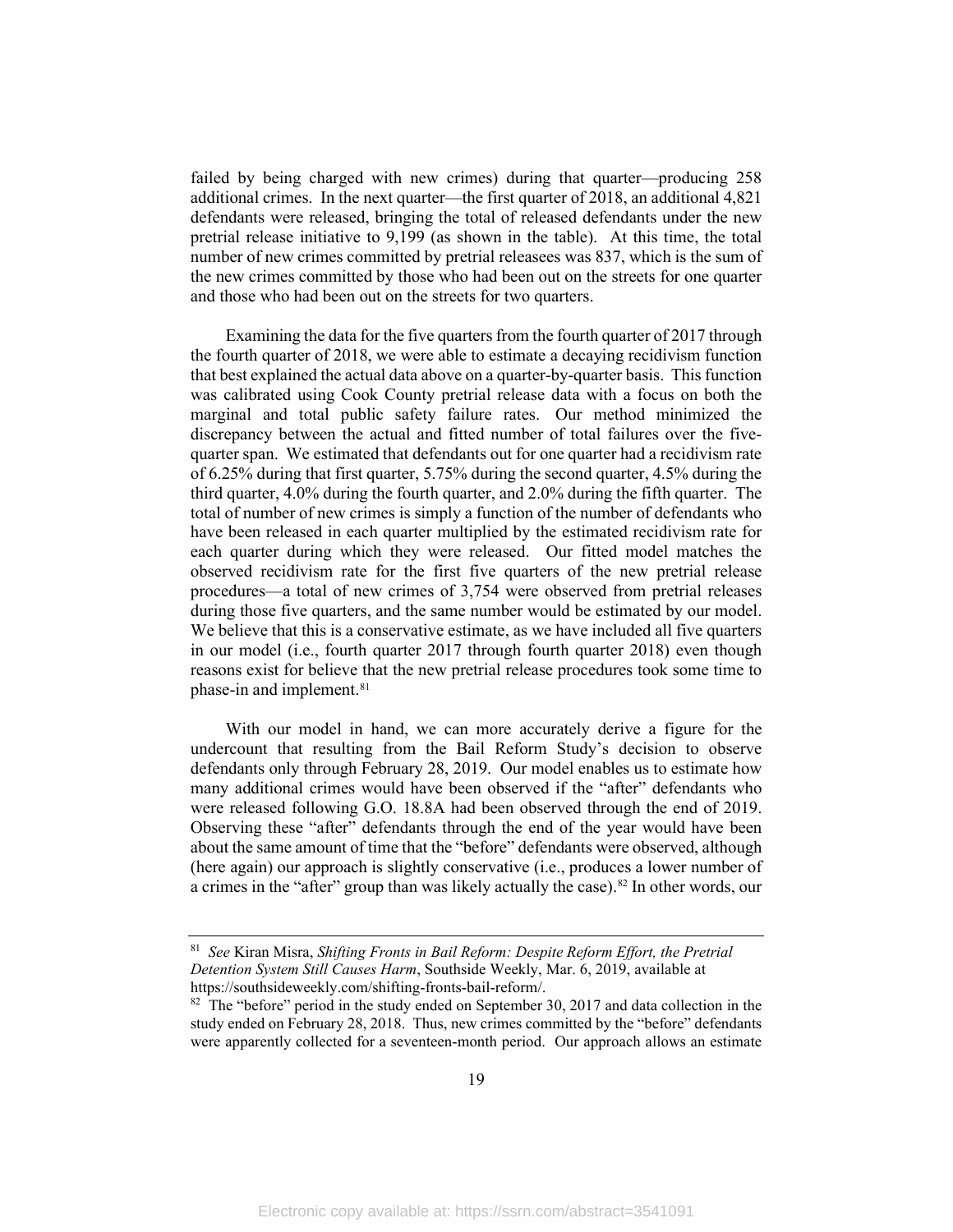approach has the effect of roughly equalizing the 243 day observation period for the "before" defendants with a comparable observation period for the "after" defendants. [83](#page-22-0)

Our model estimates that an addition 1,753 crimes were committed during 2019, and that 1,212 of these would have occurred after February 28, 2019.<sup>[84](#page-22-1)</sup> In other words, we estimate that the Bail Reform Study undercounted the number of crimes committed by pretrial releasees in the "after" period by 1,212 crimes.

<span id="page-22-6"></span>Using the additional crimes estimated above, we can then calculate a corrected figure of "after" crimes moving from an observed 4,164 to an estimated 5,376. [85](#page-22-2)  Thus, the corrected figure suggested that the Study's figures should be increased by 29% to correct for the undercount. [86](#page-22-3) In other words, a reasonable (and conservative) estimate is that, if the Study's authors had not artificially truncated the time during which they had studied the rates of re-arrest for pretrial releasees after G.O. 18.8A, then that group of releasees would have been found to have committed 5,378 crimes.

With this figure in place, we can directly compare the 3,715 defendants who were charged with committing new crimes in the "before" period to an estimated 5,376 defendants in the "after" period to tentatively conclude that G.O.18.8A produced an additional 1,661 pretrial releasees who committed a crime after their release<sup>87</sup>—a 45% increase from the "before" period.<sup>[88](#page-22-5)</sup> This is different than the reported information in the Study, as shown in Figure 1 below.

of crimes committed by the "after" defendants for a shorter, twelve-month period, i.e., all of 2019.

<span id="page-22-0"></span> $83$  The alert reader may wonder why, if the "before" observation period was 243 days, we have chosen an after "observation" period of 365 days (i.e., all of 2019). The answer is that while our model observes (i.e., predicts) crimes committed throughout all of 2019, it allows for some percentage of defendant to be finally adjudicated during the year—just some percentage of defendants were finally adjudicated during the "before" period. Again, our approach is conservative (i.e., produces a lower number of crimes than were actually committed by the "after" defendants) for the reasons explained in the previous footnote.

<span id="page-22-1"></span><sup>84</sup> Our model produces 810 additional crimes in Q1 2019, 541 additional crimes in Q2 2019, 306 additional crimes in Q3 2019, and 96 additional crimes in Q4 2019. We then assume that the Bail Reform Study captured 2/3rds of the crimes in Q1 2019 (i.e., January and February 2019, but not March of 2019), and estimate that 269 crimes were committed in March 2019 (1/3 x 810).

<span id="page-22-2"></span><sup>&</sup>lt;sup>85</sup> 4,164 + 1,212 = 5,376. This is a more conservative estimate than the linear function or the polynomial function discussed above would have produced.  $86\quad 5,376 \div 4,164 = 1.291$ .

<span id="page-22-3"></span>

<span id="page-22-4"></span><sup>87</sup> 5,376 estimated/projected releasees committing crimes in the "after" period - 3,715 releasees committing crimes in the "before" period.

<span id="page-22-5"></span> $88\,5,376 \div 3,715 = 1.447.$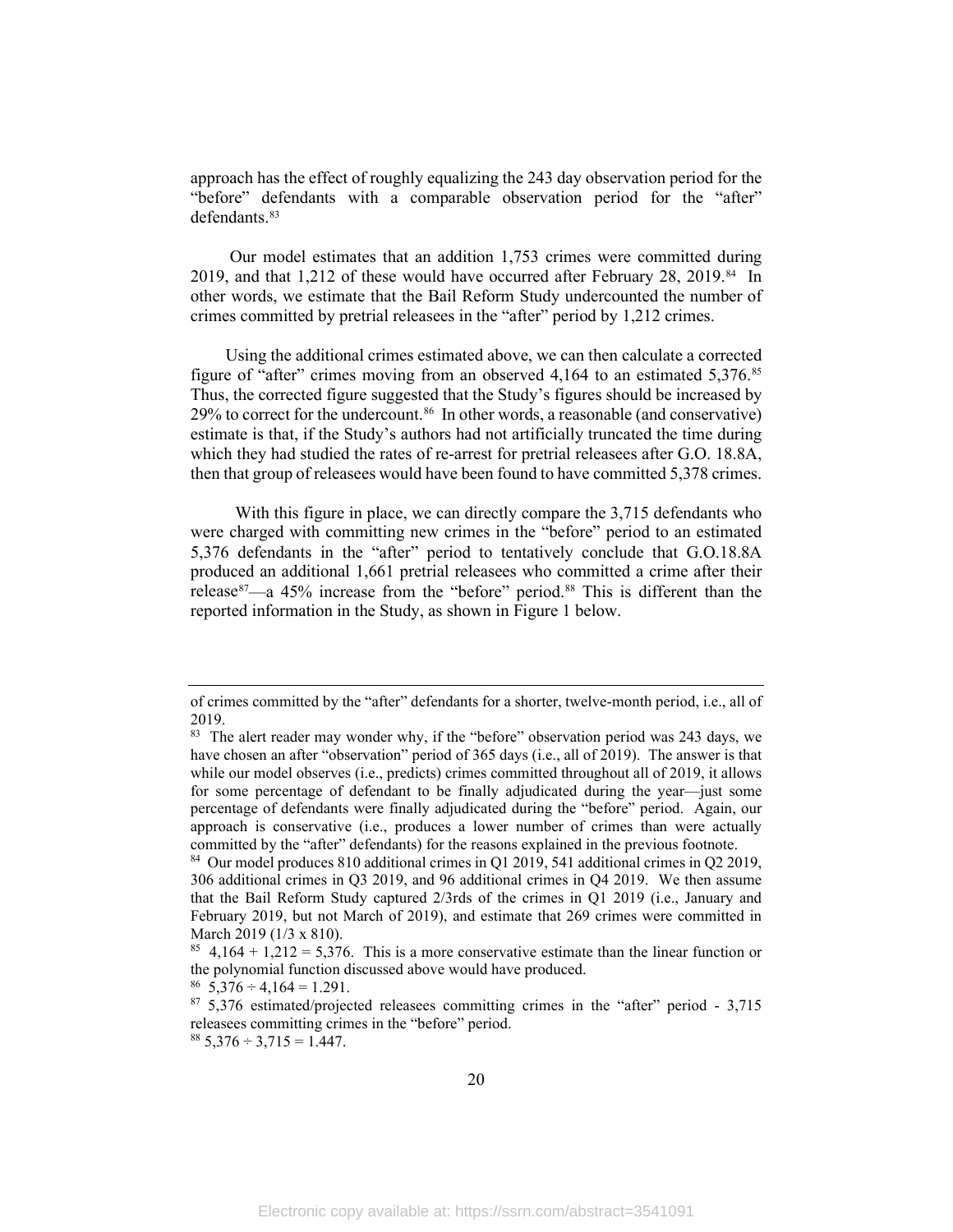

Crimes By Pre-Trial Release Before and After Chicago Bail Reform

One question that immediately arises is whether that 45% difference can be attributed to some difference between the "before" period and the "after" period. Interestingly, the Study itself disclaims any such difference. The Study notes a slight increase in filings between the "before" and "after" periods: Filings went up modestly from the "before" period to the "after" by about 6.6%.<sup>[89](#page-23-0)</sup> But other than that change, the Study reported that basic age, gender, and race/ethnicity data remained stable over both periods.[90](#page-23-1) Also, the Study reported that cases factors and PSA risk measures remained stable between both periods.<sup>[91](#page-23-2)</sup>

<span id="page-23-5"></span>Nor does the change appear to be attributable to an external increase in crime due to other factors apart from changes in pretrial release procedures. For example, in 2018 (the bulk of the "after" period), crime declined in Chicago<sup>[92](#page-23-3)</sup> by 8% compared to 2017, continuing a downward trend of declining by  $10\%$  since 2016.<sup>[93](#page-23-4)</sup> Thus, if

Figure 1

<span id="page-23-0"></span><sup>&</sup>lt;sup>89</sup> 30,432 felony hearing cases after compared to 28,547 cases before. BAIL REFORM STUDY, *supra* note [6,](#page-4-8) at 8 (Table 1B).<br><sup>90</sup> *Id.* at 8.<br><sup>91</sup> *Id.* at 28.<br><sup>92</sup> Cook County is, of course, a larger area than Chicago. But Chicago's population is a

<span id="page-23-1"></span>

<span id="page-23-2"></span>

<span id="page-23-3"></span>majority of the Cook County population and, we understand, a majority of the crimes committed in Cook County are committed in Chicago. As with the Bail Reform Study, given the greater accessible of Chicago crime data, we use Chicago figures here, believing that they will track trends in Cook County. *Cf.* BAIL REFORM STUDY, *supra* not[e 6,](#page-4-8) at 1 n.3 (using Chicago crime data).

<span id="page-23-4"></span><sup>93</sup> CHICAGO POLICE DEPARTMENT, END-OF-YEAR CRIME STATISTICS: 2018, available at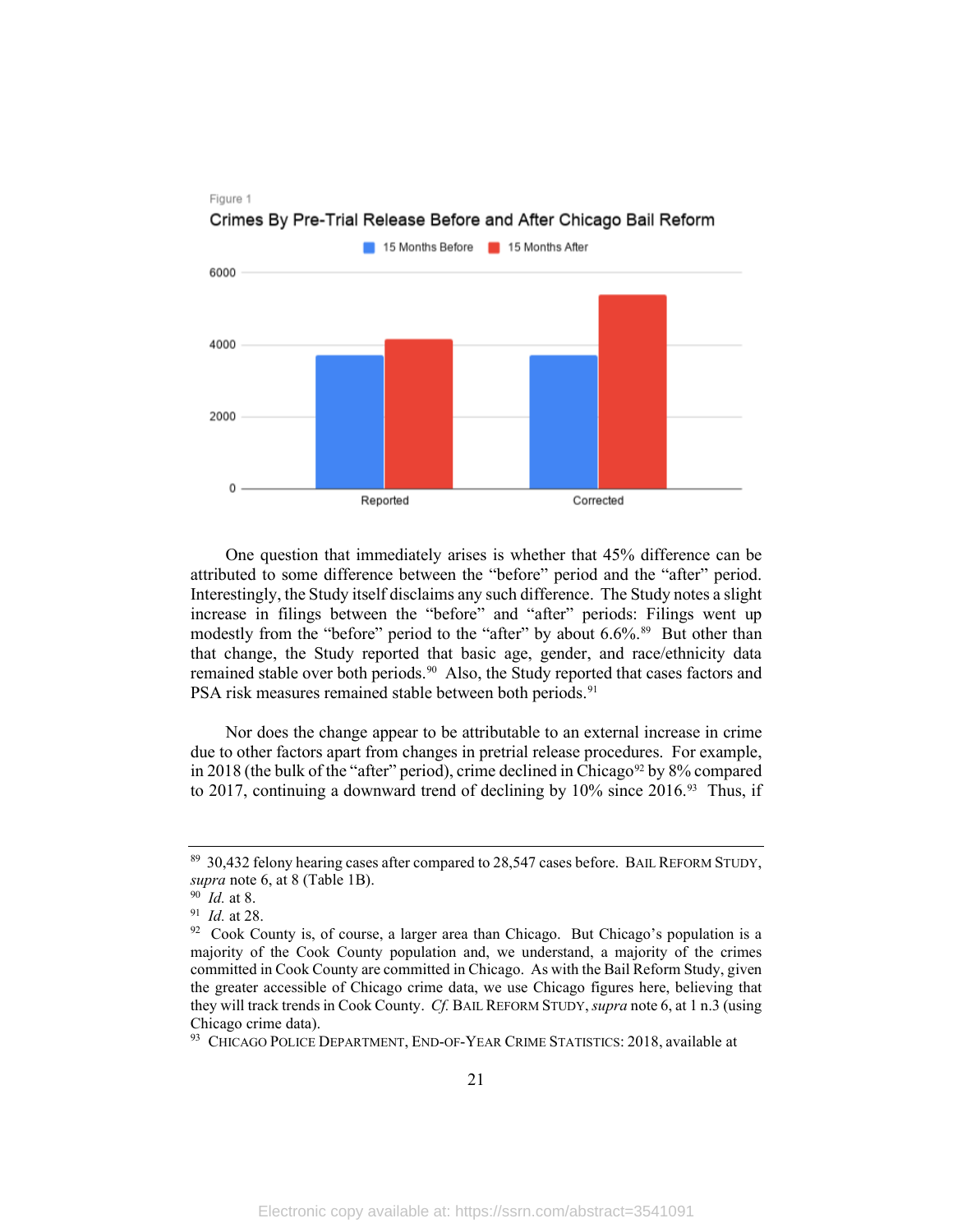anything, we would expect that downward trends in overall crime rates would be matched by a similar downward trend in crime by pretrial releasees. Instead, the opposite appears to have occurred, as crimes by pretrial releasees appear to have increased in the "after" period.

#### *B. Violent Crimes Committed by Pretrial Releasees Appear to Have Increased After Pretrial Release Was Expanded.*

<span id="page-24-0"></span>The numbers discussed so far have involved defendants who recidivated as measured by being charged in Cook County with a new crime of any type. [94](#page-24-1) Of course, not all crimes are equally serious. Of particular interest is whether pretrial releasees committed additional *violent* crimes.

The most widely publicized figure from the Bail Reform Study is that only 0.6% of pretrial releasees committed another violent crime after G.O. 18.8A, compared to 0.7% before. Drilling down into this number, however, produces significant cause for concern. To begin with, one of the features of G.O. 18.8A was that it led to more defendants being released. Accordingly, even if the percentage of defendants who committed violent crimes remained stable over the two periods, we would expect an increase in the violent crimes simply because more defendants were released.

And it turns out good reasons exist for concluding that pretrial releasees committed more violent crimes after G.O. 18.8A than before. Although the Study does not report this figure (or other raw numbers of violent crimes), a figure for violent crimes can be straightforwardly derived. The number of violent crimes committed by pretrial releasees in the fifteen months before G.O. 18.8A was about 143; the number in the fifteen months after was about 147.[95](#page-24-2) 

But as just discussed above, the "before" and "after" periods during which pretrial releasees were observed were not identical—the difference between the 243 day observation period "before" versus the 154-day observation period "after." As also discussed above in connection with additional *total* crimes committed by pretrial releasees, it is possible to correct for these different observation periods in calculating additional *violent* crimes they committed. Adjusting for this difference, instead of the 147 violent crimes committed after G.O. 18.8A, it is reasonable to

https://home.chicagopolice.org/cpd-end-of-year-crime-statistics-2018/ (visited at January 23, 2020). Chicago is a component part of Cook County and accounts for most its crime. We do not immediately have available to us Cook County crime statistics for the relevant periods, so we used Chicago statistics as indicative of general trends in the area.<br><sup>94</sup> See BAIL REFORM STUDY, *supra* note 6, at 30 n.16.

<span id="page-24-2"></span><span id="page-24-1"></span><sup>&</sup>lt;sup>95</sup> 20,435 released before x 0.7% = 143.0; 24,504 x 0.6% = 147.0.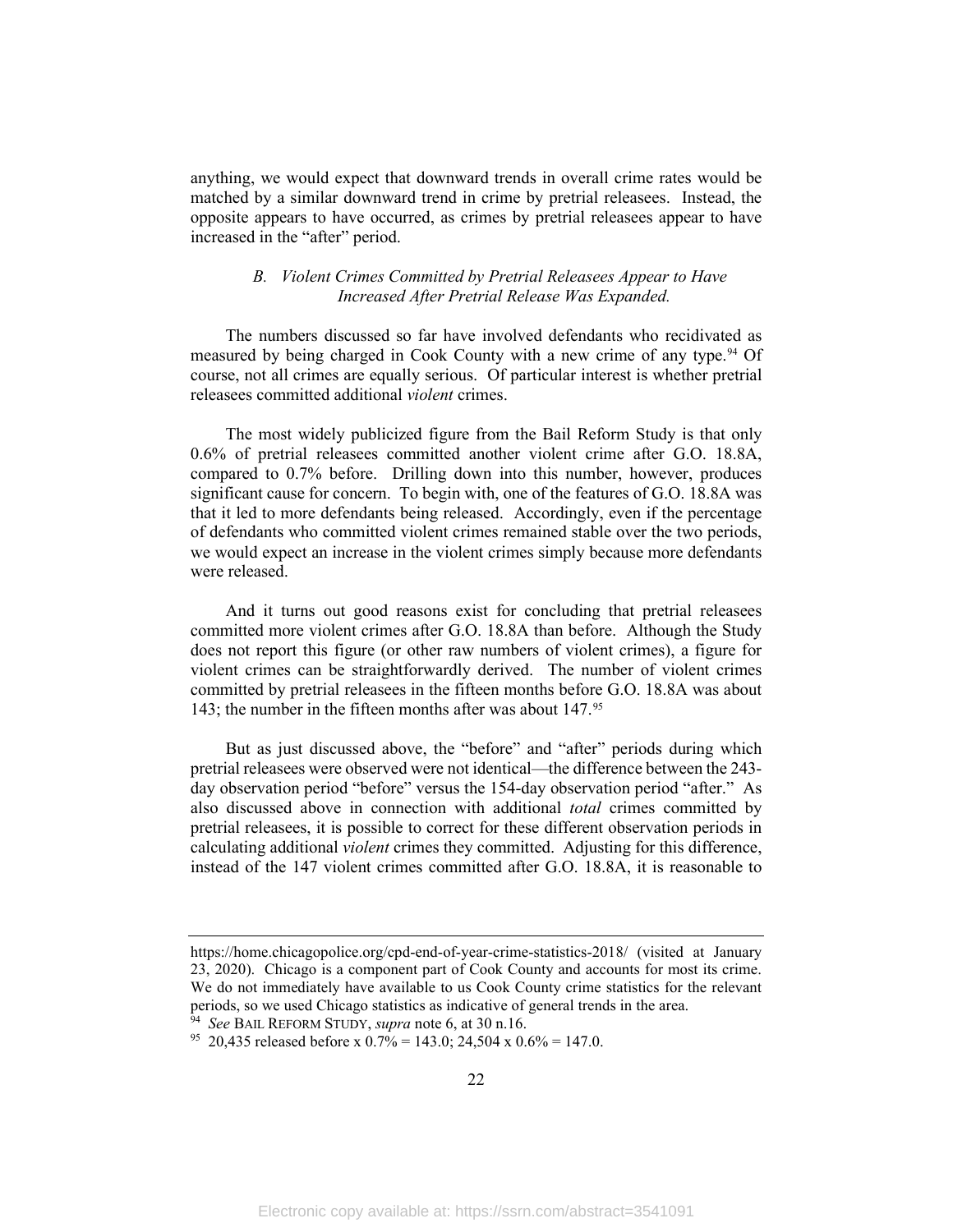estimate that pretrial releasees committed 190 violent crimes.<sup>[96](#page-25-0)</sup> This means that, based on our estimation, new violent crimes charged against pretrial releasees went from 143 before G.O 18.8A to 190 after—an increase of 70 violent crimes or about a 33% increase in the number of violent crimes after the new pretrial release procedures, as shown in Figure 2 below. [97](#page-25-1)



The fact that the total number of violent crimes increased after G.O. 18.8A is hardly surprising, given that more dangerous defendants are being released under G.O. 18.8A. It does appear that the Public Safety Assessment (PSA) has at least some modest predictive value of new criminal activity.<sup>[98](#page-25-2)</sup> And yet, G.O. 18.8A made it much easier for defendants to be released even if their PSA score was concerning. As one example, according to data in the Study, the number of defendants with a "violence flag" who nonetheless secured their pretrial release increased from 747 in

<span id="page-25-2"></span><span id="page-25-1"></span>community safety rate with increases in New Criminal Activity Score).

<span id="page-25-0"></span><sup>96 147</sup> x 1.2915 = 189.8. *See supra* note [86](#page-22-6) and accompanying text (deriving the 1.2915 figure for adjusted reported additional crimes in the Study to estimated actual crimes in the Study). As discussed in the next section, this number for total "violent" crimes is substantially lower than the number of crimes actually involving violence committed by pretrial releasees. In addition, because violent crime cases may take longer to work their way through the system and be charged, our lagged recidivism model may slightly *understate* recidivism for those charged with violent crimes. These two facts may render our calculation here somewhat conservative (i.e., lower) than the actual number of violent crimes.<br><sup>97</sup> 190 ÷ 143 = 1.328.<br><sup>98</sup> *See* BAIL REFORM STUDY, *supra* note 2, at 32 (presenting data showing a slightly declining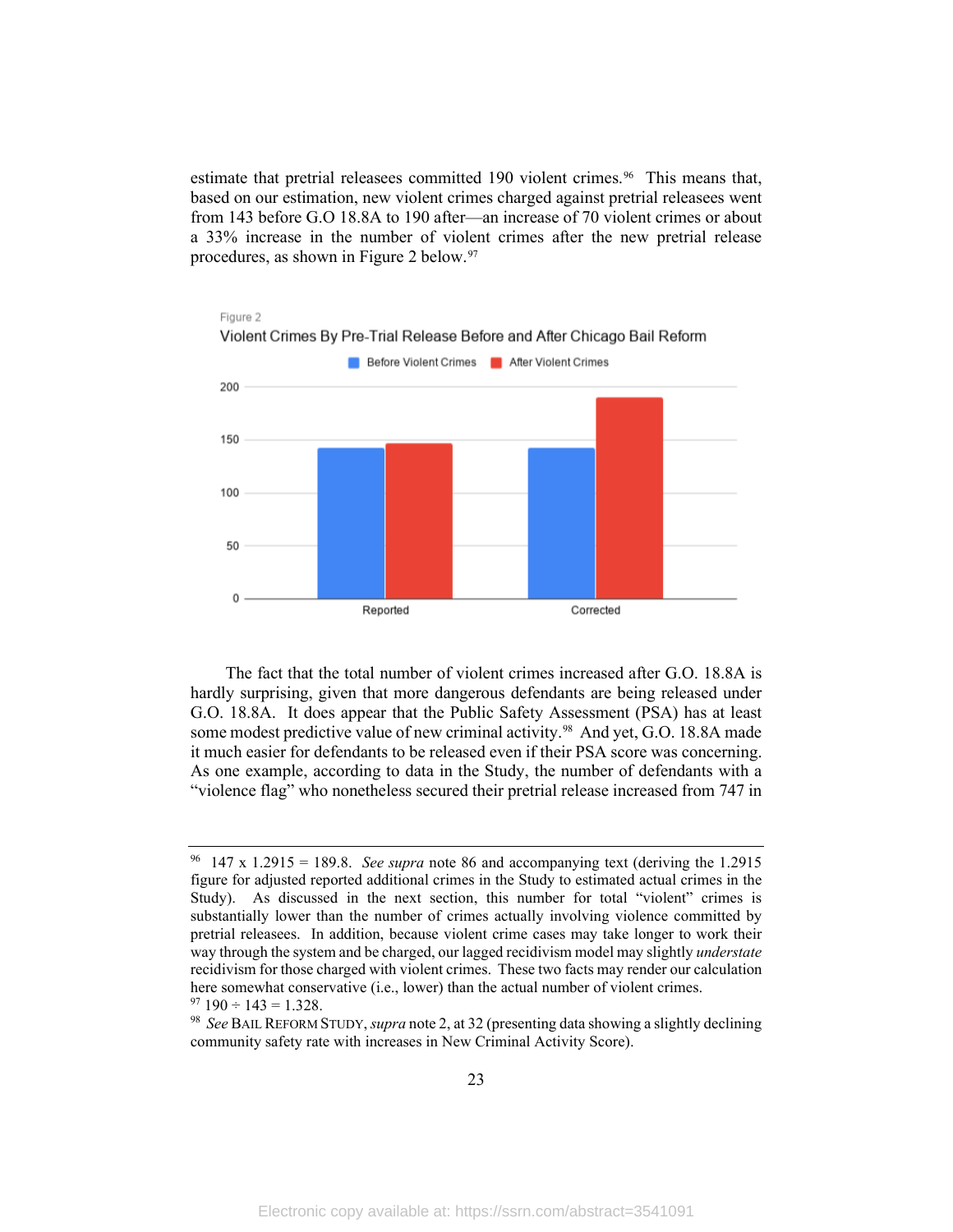the "before" period to 1,038 in the "after" period—a 39% increase.<sup>99</sup> Put another way, before G.O. 18.8A, 33.6% of those with a violence flag were released; after G.O. 18.8A, 40.2% with a violence flag were released. If the PSA has any predictive value, one would expect to find an increase in violence as a result of these release decisions—which is what our estimated number reported above suggest.

G.O. 18.8A also lead to a significant increase in the release of defendants charged with grave offenses, including defendants charged with violent crimes and gun crimes. The percentage of released defendants charged with violent crimes increased from 43.2% to 46.5%; the percentage of released defendants charged with crimes against the person increased from 48.8% to 61.6%; and, perhaps most concerning for an area flooded with gun violence, the percentage of released defendants charged with weapons offenses increased from 60.6% to 76.4%.<sup>[100](#page-26-1)</sup>

Given the high cost of shooting crimes, a brief illustration of how the new procedures operate in practice might be useful. A Chicago TV station (WGN-TV) investigated every felony gun case committed during two of Chicago's historically most violent weekends in 2019: Memorial Day and Labor Day. The station found that

- A total of 118 adults were charged with felony weapons offenses.
- 87 percent were released on bond. The most anyone had to pay to get out of jail before trial was \$5,000.
- 72 percent were released the same they day they were arrested, or the very next day.
- 30 percent walked out of jail without paying any money they received I-Bonds (individual recognizance bonds). [101](#page-26-2)

This seems like a very high rate of release of defendants who might be assumed to pose a danger to the community.

Other bail studies have suggested, unsurprisingly, that those who are denied pretrial release are generally more dangerous than those who were released. For example, John Goldkamp examined emergency releases of inmates and found that the incremental releases involved more dangerous inmates[.102](#page-26-3) And it appears to be the case that a defendant facing a charge of a violent crime is, if rearrested, more

<span id="page-26-1"></span>

<span id="page-26-3"></span><span id="page-26-2"></span>

<span id="page-26-0"></span><sup>&</sup>lt;sup>99</sup> See id. at 35 (Figure 14).<br><sup>100</sup> See id. at 25 (Table 4A).<br><sup>101</sup> https://wgntv.com/2019/10/08/chicago-police-question-bail-in-gun-cases/.<br><sup>102</sup> John S. Goldkamp, *Questioning the Practice of Pretrial Detention: Some Evidence from Philadelphia*, 74 J. CRIM. L. & Criminology 1556, 1586 (1983). *See generally* Baradaran & McIntyre, *supra* not[e 61,](#page-15-3) at 526, 541-44.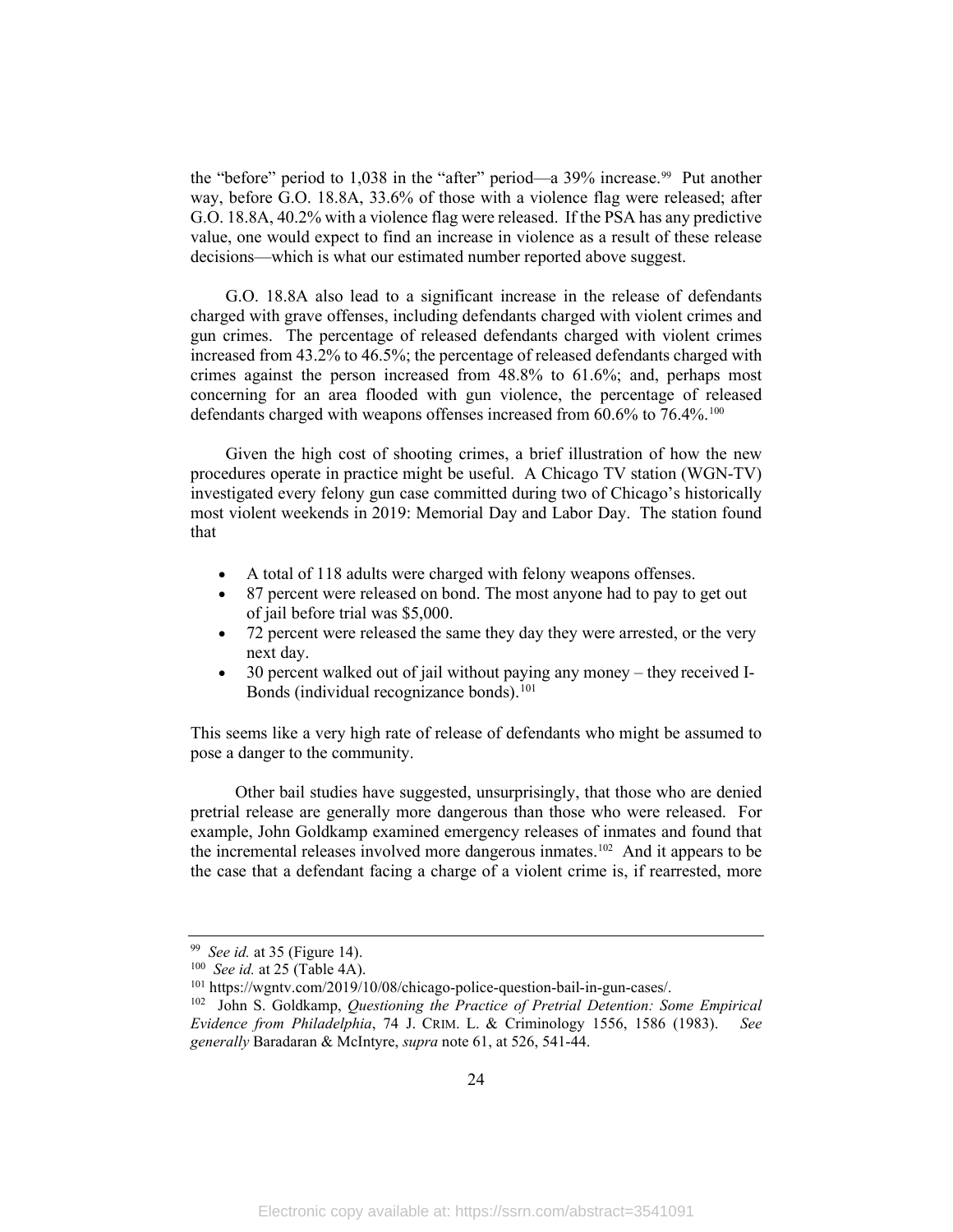likely to be arrested for a crime of violence.<sup>[103](#page-27-1)</sup> To be sure, these rates of rearrest are likely to be "low"—i.e., a small percentage. But even a "low" rearrest rate means an increased number of crimes. It should come as no surprise, then, that as Cook County decided to release more pretrial detainees charged with violent and potentially violent crimes, the result was that additional violent crimes were committed.

#### <span id="page-27-0"></span>*C. The Data from Bail Reform Study Appears to Have Significantly Undercounted Violent Crimes Committed by Pretrial Releasees.*

Obviously, it would be useful to know more about the kinds of violent crimes that increased after G.O. 18.8A. The Study's definition of "violent" crimes was confined to "murder, attempted murder, non-negligent manslaughter, forcible rape, robbery, and aggravated battery."[104](#page-27-2) As result, serious charges involving weapons (including unlawful possession or use of a firearm) were excluded. [105](#page-27-3) But even using the Study's own definition of violent crimes, the Study fails to report data on precisely what kinds of violent crimes pretrial releasees committed.[106](#page-27-4)

Even more concerning, however, a very recent investigative report by the *Chicago Tribune* casts doubt on the whether Bail Reform Study fully captured all of the violent crimes caused by Cook County new and more generous pretrial release procedures. While the Study does not provide a crime-by-crime breakdown of what crimes were committed by pretrial releasees, it does contain several explanatory sentences about the violent crime of greatest interest: murder. The Study reports that, during the post-implementation period, nine defendants were charged with murder.<sup>[107](#page-27-5)</sup> The Study goes on to report that, of those nine, six had committed their murders before their original bail hearing dates.<sup>[108](#page-27-6)</sup> Apparently these six cases involved situations were someone had committed a murder, was later arrested on a different crime, released on bond, and then was subsequently charged with the murder. Of course, murders can take considerable time to investigate, and this lag time between the commission of a murder and the subsequent filing of criminal charges could mean that the murderer (while under investigation) would have subsequent interactions with the criminal justice system. It would not be fair, of

<span id="page-27-6"></span><span id="page-27-5"></span><sup>107</sup> *Id.* at 36. 108 *Id.* 

<span id="page-27-1"></span><sup>103</sup> *See* Baradaran & McIntrye, *supra* note [61,](#page-15-3) at 528-29 (finding that "defendants charged initially with violent crimes were much more likely to be rearrested for violent crimes").

<span id="page-27-2"></span><sup>104</sup> BAIL REFORM STUDY, *supra* note [6,](#page-4-8) at 5. This is the same definition employed by the FBI's *Uniform Crime Report* for violent crimes.<br><sup>105</sup> *See* BAIL REFORM STUDY, *supra* note 6, at 5.<br><sup>106</sup> The Study does have an appendix, available online, reporting data for the community

<span id="page-27-4"></span><span id="page-27-3"></span>safety rate for pretrial defendants broken down into various categories. *See id.* at 39 (discussing Appendix, Table 4). But that appendix does not contain data on the kinds of crimes that pretrial releases committed, as it reports only data for "no new criminal activity" and "new criminal activity." *See id.*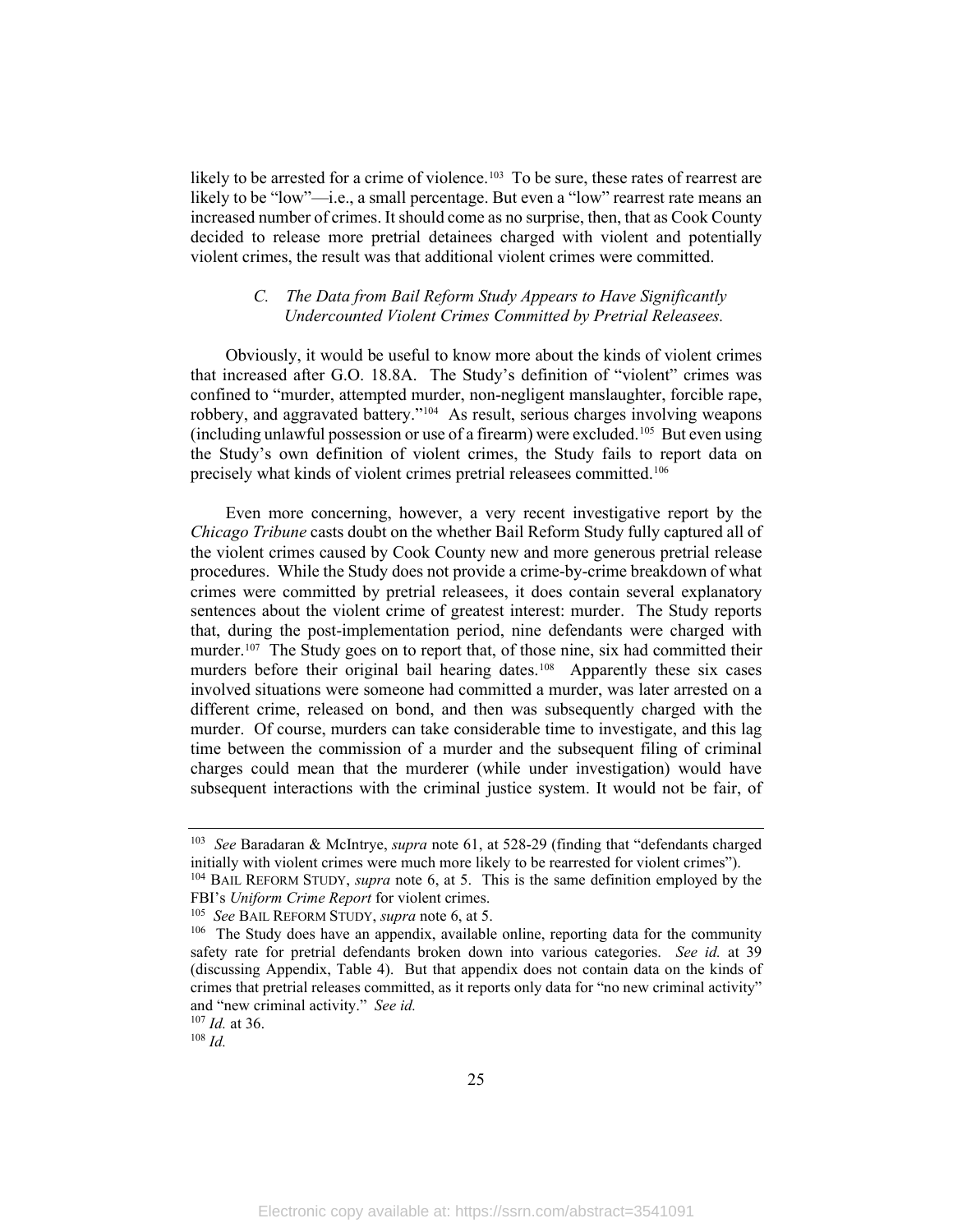course, to attribute a murder such as this to someone being released on bond—the murder had occurred before the release decision. This clarification removed six of the nine murders committed in the post-implementation period and seemingly left only three murders committed by pretrial releases during the "after" study period in the Study. This was what the Study's authors reported.<sup>109</sup>

<span id="page-28-5"></span>Three reporters at the *Chicago Tribune* (David Jackson, Todd Lighty, and Gary Marx) investigated this assertion in greater depth.<sup>[110](#page-28-1)</sup> Digging more deeply into Chicago's homicide numbers, the reporters used Chicago police data to identify all adults charged with a Chicago homicide since the G.O. 18.8A, then accessed criminal court data to determine whether these adults were out on bail at the time.<sup>[111](#page-28-2)</sup> Those records showed 21 defendants were charged with killing people while they were out on pretrial bond for other pending charges during the fifteen month period after G.O. 18.8A (i.e., during October 1, 2017 through December 31, 2018). Sixteen of those 21 accused murdered were out on bail awaiting trial for felony charges including attempted murder.<sup>[112](#page-28-3)</sup> The other five defendants had been bonded out on misdemeanor crimes.<sup>[113](#page-28-4)</sup> Yet four of the five had felony backgrounds and three of them had done prison stints: One had violated his current bond, one was charged with street gang contacts as a parolee.

The reporters were also able to explain the dramatic disparity between the three homicides disclosed in the Study and the 21 identified by the *Tribune*'s investigation. The reasons for the dramatic undercount varied from case to case, but included:

- The Study included only those defendants whose initial charge was a felony; it excluded those charged with a misdemeanor, which is far more common. Five of the murder defendants found by the *Tribune* had bonded out of jail on misdemeanor charges. Four of them had past felony convictions from attempted murder to armed robbery, and three had served prison time.
- The Study counted only the first new charge against defendants after they were released from custody. The *Tribune* identified two people who were released, charged with another crime, released again and then charged with murder, all within the time period being examined. Those later murder charges were not entered into the database used for the report.

<span id="page-28-1"></span><span id="page-28-0"></span><sup>&</sup>lt;sup>109</sup> *Id.* at 36-37.<br><sup>110</sup> David Jackson, Todd Lighty, & Gary Marx, *Bail Reform Analysis by Cook County Chief Judge Based on Flawed Data, Undercounts New Murder Charges*, CHI. TRIB., Feb. 13, 2020, available at https://www.chicagotribune.com/investigations/ct-cook-county-bail-bondreform-tim-evans-20200213-tkodxevlyvcp7k66q2v2ahboi4-story.html. 111 *Id.* 

<span id="page-28-3"></span><span id="page-28-2"></span> $112$  *Id.* 

<span id="page-28-4"></span><sup>113</sup> *Id.*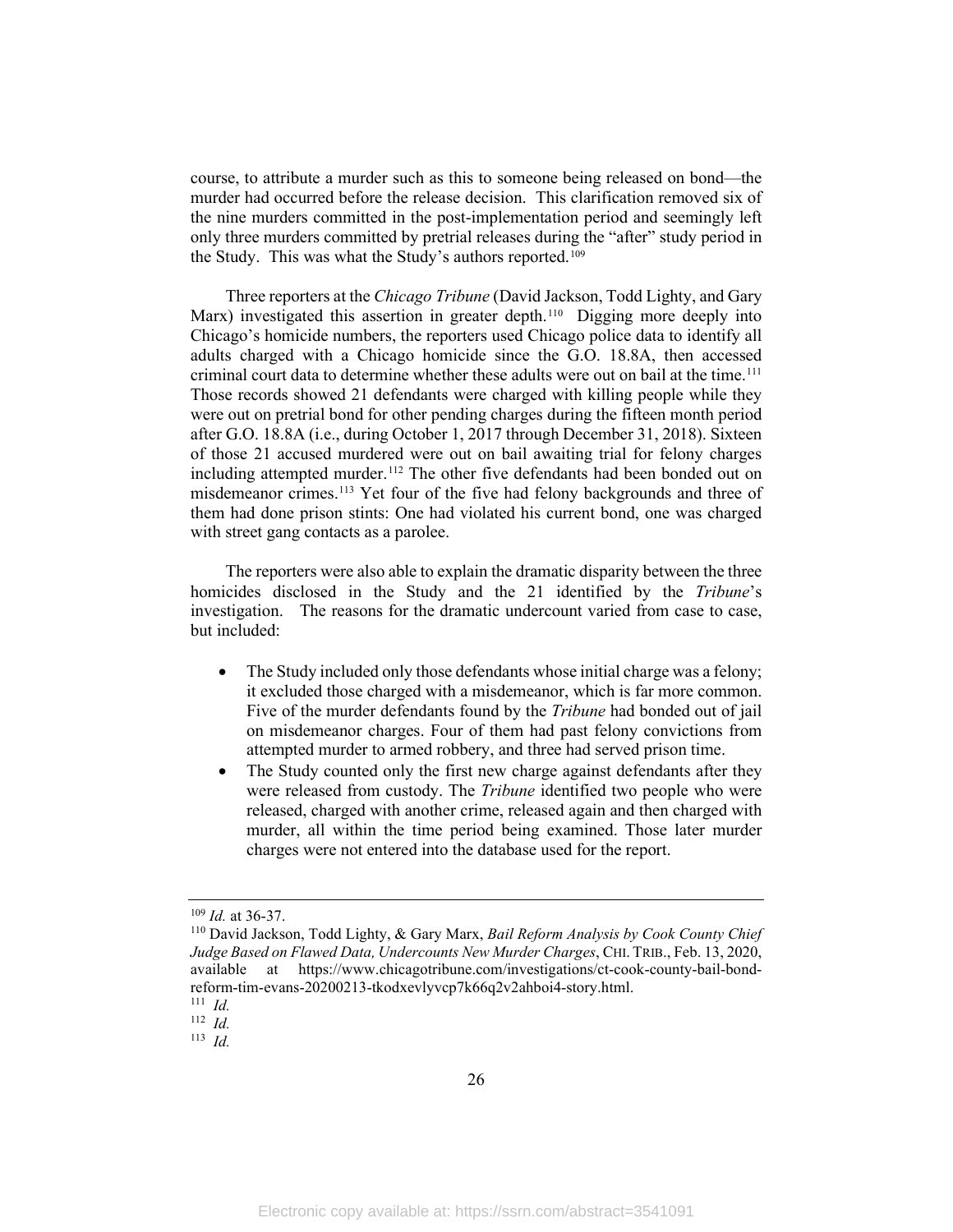- The Study excluded three murder defendants whose first charge occurred before bail reform even though they were released on bond after the reforms took effect in September 2017.
- Data entry mistakes and incomplete court records marred the data set used in the analysis. $114$

Of course, these 21 cases involve only a tiny fraction of the Study's data set. But there is every reason for thinking that such problems permeate the rest of the Study's dataset. Indeed, more broadly than the specific problems identified in these 21 cases, it appears that the Study used a narrowly defined definition for pretrial "releasees" as including only defendants released at their *initial* bond hearing<sup>115</sup> not those who were released in subsequent court hearings, as likely happens frequently in Cook County criminal courts. This maneuver no doubt had the effect of moving a number of crimes committed by defendants who had, in fact, been released pretrial from the Study's category for "defendants released pretrial"[116](#page-29-2) and into a category for defendants who had not secured release. [117](#page-29-3)

Using this narrow classification is indefensible from the perspective of obtaining reliable information for making public policy decisions. Clearly G.O. 18.8A applies, not just release decisions made at the initial bond hearing, but to *all*  release decisions. [118](#page-29-4) Indeed, because violent crimes cases are typically more complicated than other crimes, it would not be surprising to find that release decisions in such cases took multiple hearings—in contrast to simpler cases where release determinations could be made more rapidly. The Bail Reform Study's restriction of examining only "releasees" at the initial hearing likely concealed a significant number of violent crimes that were committed by persons who, in fact, were able to obtain release.

The *Tribune* also analyzed the Study's use of a narrow definition of "violent crime," counting only the crimes of murder (or attempted murder or non-negligent manslaughter), rape, robbery, and aggravated battery.<sup>119</sup> While this definition

<span id="page-29-0"></span> $114$  *Id.* 

<span id="page-29-1"></span><sup>115</sup> *See* BAIL REFORM STUDY, *supra* note [6,](#page-4-8) at 7 (reporting data on the "initial felony bail hearing population").

<span id="page-29-2"></span><sup>116</sup> *See, e.g., id.* at 33 (reporting data on "defendants released pretrial" and then the number of those defendants who "remained charge free").<br><sup>117</sup> Jackson, Lighty & Marx, *supra* note 110.

<span id="page-29-4"></span><span id="page-29-3"></span><sup>&</sup>lt;sup>118</sup> See G.O. 18.8A,  $\P$  1 ("This order applies to all ruling on bail . . . including rulings on review of prior bail decisions …."), available at http://www.cookcountycourt.org/Manage/DivisionOrders/ViewDivisionOrder/tabid/298/Ar ticleId/2562/GENERAL-ORDER-NO-18-8A-Procedures-for-Bail-Hearings-and-Pretrial-Release.aspx.

<span id="page-29-5"></span><sup>119</sup> *See* BAIL REFORM STUDY, *supra* not[e 6,](#page-4-8) at 5.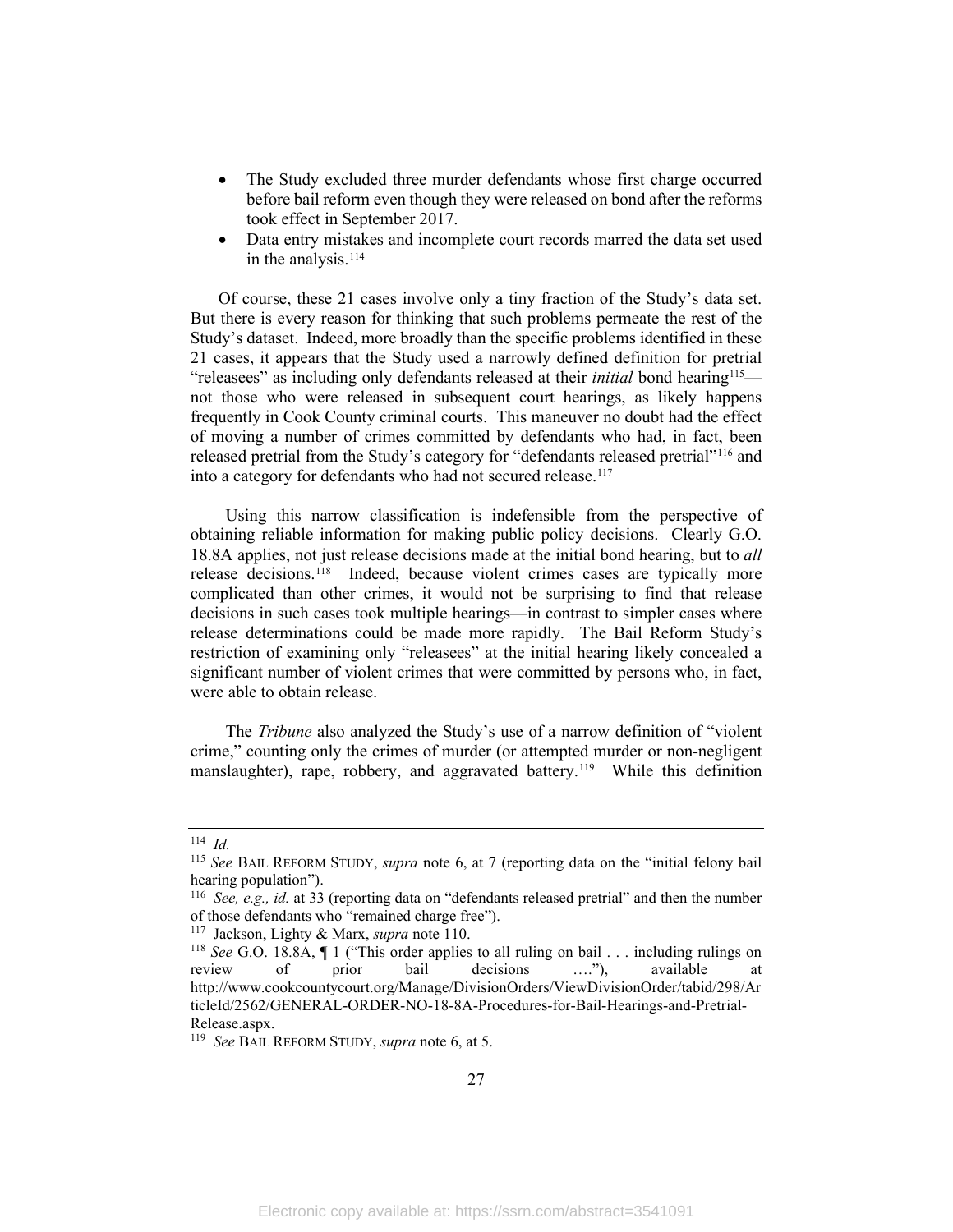largely tracks the FBI's *Uniform Crime Reports*, [120](#page-30-1) it excludes many crimes that would commonly be viewed as violent, including domestic battery, battery, assault, assault with a deadly weapon, and armed violence. For purposes of this article, we will refer to this broader definition as "crimes against persons." If crimes such these were included in the count of crimes committed by pretrial releasees, then the total number of "crimes against persons" would have been at least four times greater than the number of "violent" crimes.<sup>[121](#page-30-2)</sup>

Using the *Tribune*'s more fulsome definition of crimes against persons, we can estimate how many additional such crimes were committed as the result of Cook County's expanded release procedures. Taking our figure of 70 additional violent crimes based on the Bail Reform Study's definition and simply multiplying by 400% produces the reasonable estimate that at least 280 additional crimes against persons were committed by the defendants released after G.O. 18.8A than before.<sup>[122](#page-30-3)</sup>

#### <span id="page-30-6"></span>*D. Prosecutors Dropped Aggravated Domestic Violence Cases More Frequently After the Bail Changes.*

<span id="page-30-0"></span>Another serious defect in the Bail Reform Study's data deserves a brief mention. In May 2019 (about the same time as the Bail Reform Study was released), two reporters at the *Chicago Tribune* (David Jackson and Madeline Buckley) compared Cook County domestic violence cases in 2016 (before G.O. 18.8A) with those in 2018 (after G.O. 18.8A was in effect).<sup>123</sup> Focusing on the most serious cases (aggravated domestic batteries), the reporters found that it was easier for defendants accused of aggravated domestic batteries to obtain pretrial release after bail reform. In 2016, the average bond per defendant accused of such attacks was \$63,859; in 2018, the average bond was \$13,505.[124](#page-30-5) In addition, the percentage of defendants

<span id="page-30-1"></span><sup>120</sup> The *Uniform Crime Reports* counts all "aggravated assaults," a category that might be slightly different than the Study's "aggravated battery" category.

<span id="page-30-3"></span><span id="page-30-2"></span><sup>&</sup>lt;sup>121</sup> Jackson, Lighty & Marx, *supra* note 110.<br><sup>122</sup> To be clear, just as we use an expanded definition of "crimes against persons" in the "after" period, for consistency we would also need to use that expanded definition in the "before" period. We simply assume that the percentage of such crimes would have been the same in both periods, permitting us to simply multiply by the 400% expansion figure derived by the *Chicago Tribune* to arrive at the figure cited in text above*.*

<span id="page-30-4"></span> $123$  David Jackson & Madeline Buckley, Domestic Violence Victims Face Risk of Being Attacked Again Following Cook County Reforms, a Tribune Investigation Found, CHI. TRIB., May 2, 2019, available at https://www.chicagotribune.com/investigations/ct-metdomestic-violence-bonds-20190219-story.html (visited Jan. 24, 2020) (hereinafter "CHI. TRIB. DOMESTIC VIOLENCE INVESTIGATION"). 124 *Id.* 

<span id="page-30-5"></span>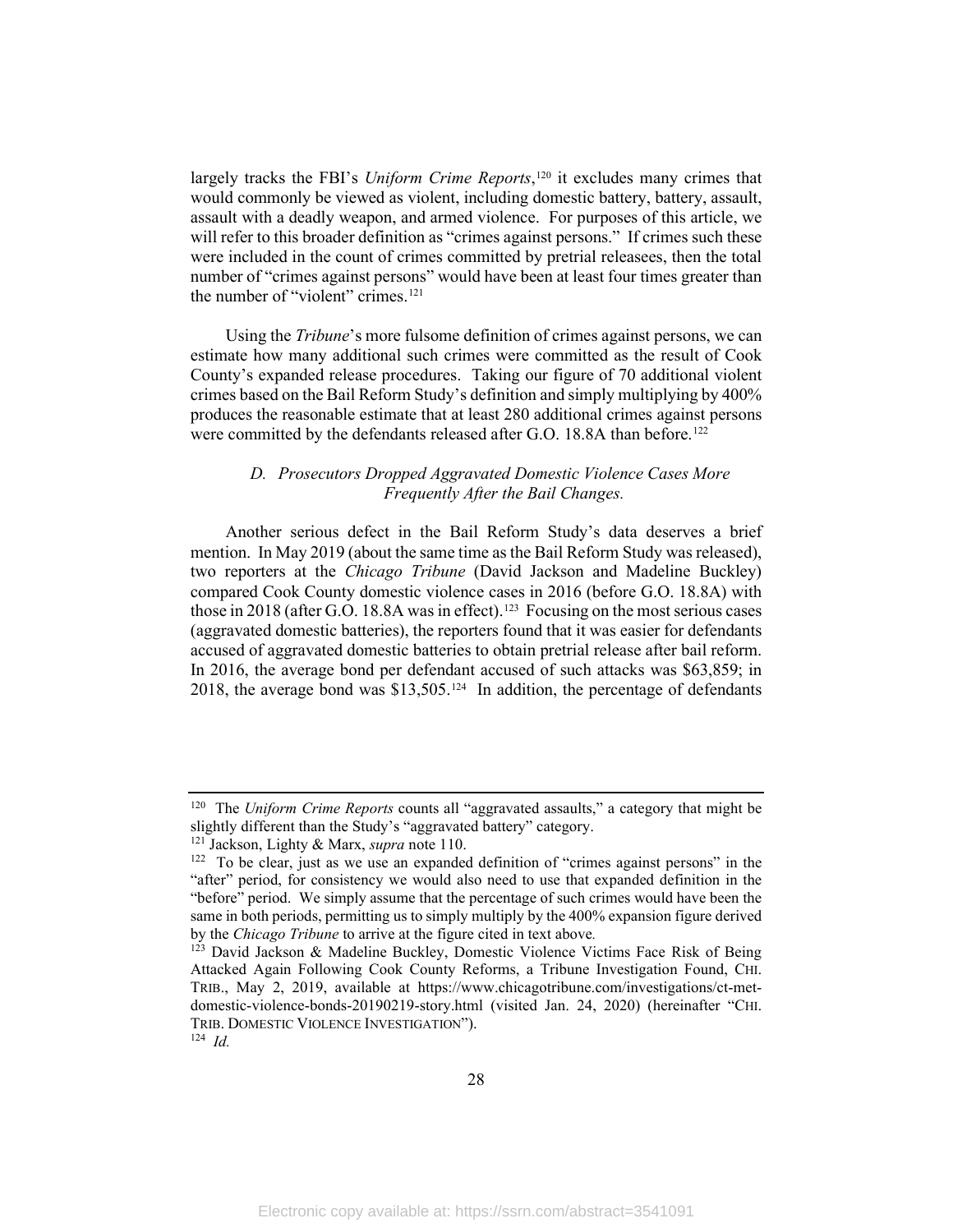who were released on their own recognizance<sup>[125](#page-31-0)</sup> essentially doubled, from 10% of all defendants to 19% of all defendants.[126](#page-31-1)

Given the dynamics of domestic violence cases, it would seem logical that if more domestic defendants were released pretrial, then they would be able to place increased pressure on their victims not to continue to support prosecution – leading to an increase in the number of domestic violence prosecutions that would be dropped. It is widely recognized that domestic "[b]atterers put hydraulic pressures on domestic violence victims to recant, drop the case, or fail to appear at trial."[127](#page-31-2)  Consistent with what that logic would predict, the *Tribune* reporters discovered that the percentage of aggravated domestic battery cases that prosecutors dropped increased from 56% of all cases in 2016 (before G.O. 18.8A) to 70% of all cases in 2018 (when G.O. 18.8A was in effect).

The *Tribune* also provided a reason why the new approach to pretrial release might have particularly harmed the prosecution of serious cases. As the bail reform efforts developed in Cook County, they relied on the Arnold Foundation's Public Safety Assessment (PSA).<sup>[128](#page-31-3)</sup> But while that assessment sets out restrictive guidelines for releasing persons charged with certain violent offenses (murder, sexual assault, and robbery), it fails to provide similar restrictions for domestic violence crimes.[129](#page-31-4) Moreover, the Arnold PSA does not take into account current or prior protective orders; nor does it consider a defendant's violation of those orders as a risk factor. [130](#page-31-5) While the Arnold Foundation is planning a research initiative to explore whether domestic violence cases should receive different treatment in the future, [131](#page-31-6) as the PSA operated during the Bail Reform Study, it appears to have significantly underprotected victims of aggravated domestic violence, leading to a significant increase in cases that could not be prosecuted, presumably due to witness intimidation by domestic abusers.[132](#page-31-7) This fact prompted the *Chicago Tribune*'s

<span id="page-31-3"></span>

<span id="page-31-0"></span><sup>&</sup>lt;sup>125</sup> In Cook County, such releases are known as an "Individual Recognizance Bond" or "I-Bond." See BAIL REFORM STUDY, *supra* note [6,](#page-4-8) at 4.<br><sup>126</sup> CHI. TRIB. DOMESTIC VIOLENCE INVESTIGATION, *supra* note [123.](#page-30-6)<br><sup>127</sup> Douglas E. Beloof & Joel Shapiro, *Let the Truth Be Told: Proposed Hearsay Exceptions* 

<span id="page-31-2"></span><span id="page-31-1"></span>*to Admit Domestic Violence Victims' Out of Court Statements as Substantive Evidence*, 11 COLUM. J. GENDER & L. 1, 4 (2002). *See generally* DOUGLAS EVAN BELOOF, PAUL G. CASSELL, MEG GARVIN & STEVEN J. TWIST, VICTIMS IN CRIMINAL PROCEDURE 473-502 (4<sup>th</sup> ed. 2018) (reviewing problems with pursuing domestic violence prosecutions).<br><sup>128</sup> See supra note 24 and accompanying text.

<span id="page-31-4"></span><sup>&</sup>lt;sup>129</sup> CHI. TRIB. DOMESTIC VIOLENCE INVESTIGATION, *supra* note [123.](#page-30-6) For an insightful discussion of how such risk assessments operate (including the Arnold PSA), see

<span id="page-31-5"></span>BAUGHMAN, *supra* note [1,](#page-3-6) at 195-99.<br><sup>130</sup> CHI. TRIB. DOMESTIC VIOLENCE INVESTIGATION, *supra* note [123.](#page-30-6)<br><sup>131</sup> *Id* 

<span id="page-31-7"></span><span id="page-31-6"></span><sup>&</sup>lt;sup>132</sup> When the *Tribune*'s findings were presented to Chief Judge Evans, his Office responded with its own analysis purporting to show that fewer than 6 percent of domestic violence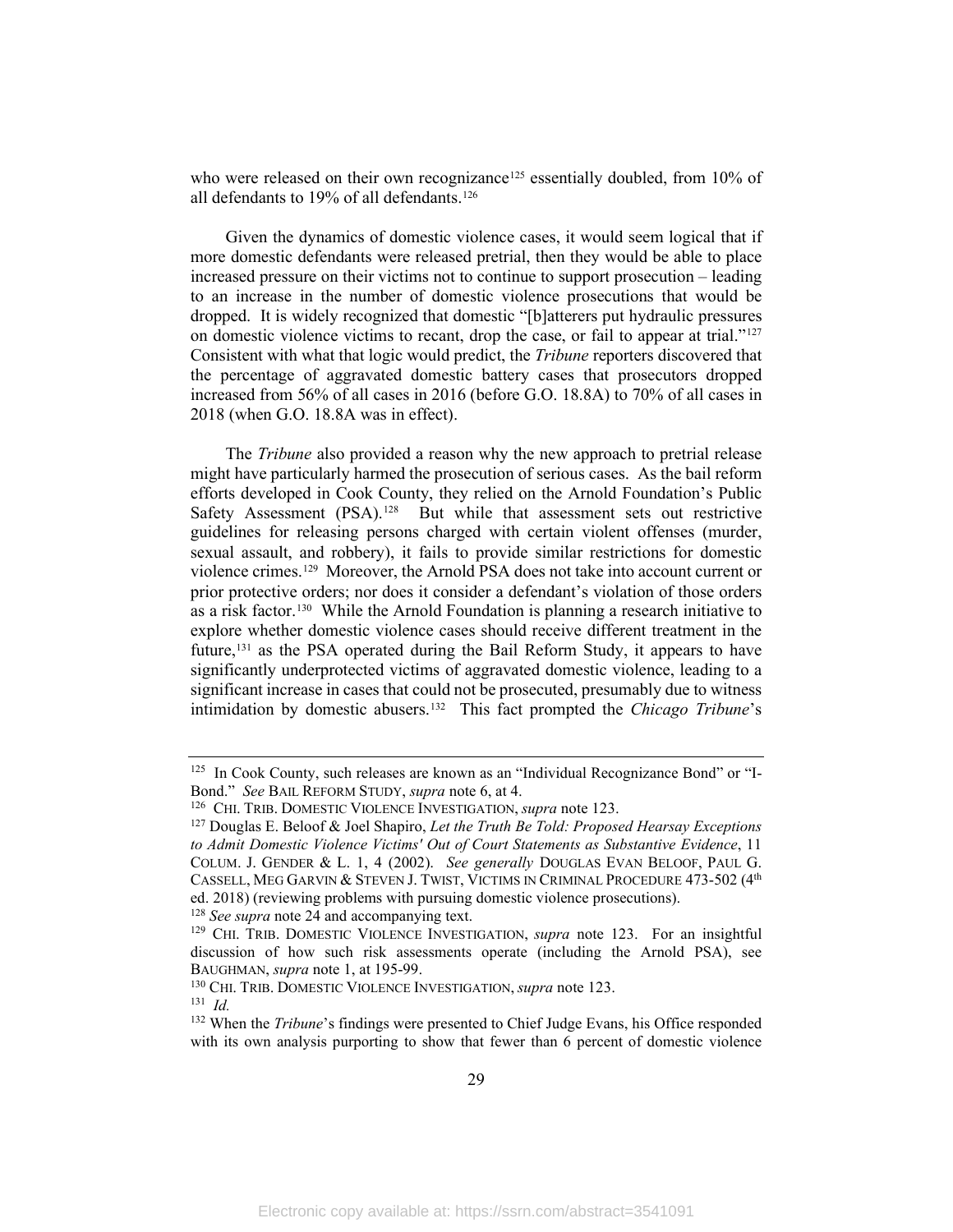editorial board to wonder "how promises to be more deft in lower-stakes cases of retail theft or minor drug offenses morphed into a lighter touch with those who allegedly beat or choke their intimate partners or family members."[133](#page-32-2)

#### V. THE BAIL REFORM STUDY'S COST-BENEFIT ASSESSMENT.

<span id="page-32-0"></span>So far, we have focused on the public safety implications of the General Order 18.8A. In this section, we try to take a step back and briefly ask the broader question of whether, weighing all the costs and benefits, General Order 18.8A was costbeneficial. The Bail Reform Study asserted that the changes were cost-beneficial, given various financial savings and other benefits that followed from reducing the population of Cook County pretrial detainees. Our conclusion is a cautionary one: We think it is premature to reach broad conclusions about whether the General Order has been a positive or negative change for the Cook County criminal justice system. Instead, a more careful review of issues is necessary before any firm conclusions can be reached. This section discusses some of the data that would be needed to reach firmer conclusions as well as some of the overlooked challenges to determining that bail reforms are truly cost-beneficial.

#### <span id="page-32-1"></span>*A. The Need for Reanalysis of the Data Regarding Crimes by Pretrial Releasees.*

In publishing the Bail Reform Study, the Office of the Chief Judge of the Cook County Circuit Court boldly pronounced that the Chief Judge's order had been a success. According to the Study's opening paragraph, General Order 18.8A had not only "promoted justice" through greater release of defendants before trial, but also "protected public safety" through greater use of no bond orders, producing a net result of no increase in crime.<sup>[134](#page-32-3)</sup> These are strong claims—and empirical claims that ultimately rest on the reliability of the Study's data.

Against that backdrop, it is surprising to learn that the Office has previously been reluctant to share the Study's data with other researchers. In 2019, the *Chicago Tribune* made a concerted effort to obtain the data underlying the Bail Reform

defendants committed a new crime while they were free on pretrial bonds. But this analysis did not include defendants charged with bond violations—only those defendants who formally had new charges filed against them. And even more concerning, Judge Evans did not allow the *Tribune* to examine the case records underlying his analysis, saying that he wanted to protect the privacy of defendants who had not been found guilty of a crime.

<span id="page-32-2"></span><sup>133</sup> Editorial Board, *Cook County Jail Reforms Shouldn't Put Domestic Violence Victims at Risk,* CHI. TRIB., May 6, 2019, available at https://www.chicagotribune.com/opinion/editorials/ct-edit-domestic-violence-reform-cook-

<span id="page-32-3"></span><sup>&</sup>lt;sup>134</sup> BAIL REFORM STUDY, *supra* not[e 6,](#page-4-8) at 1.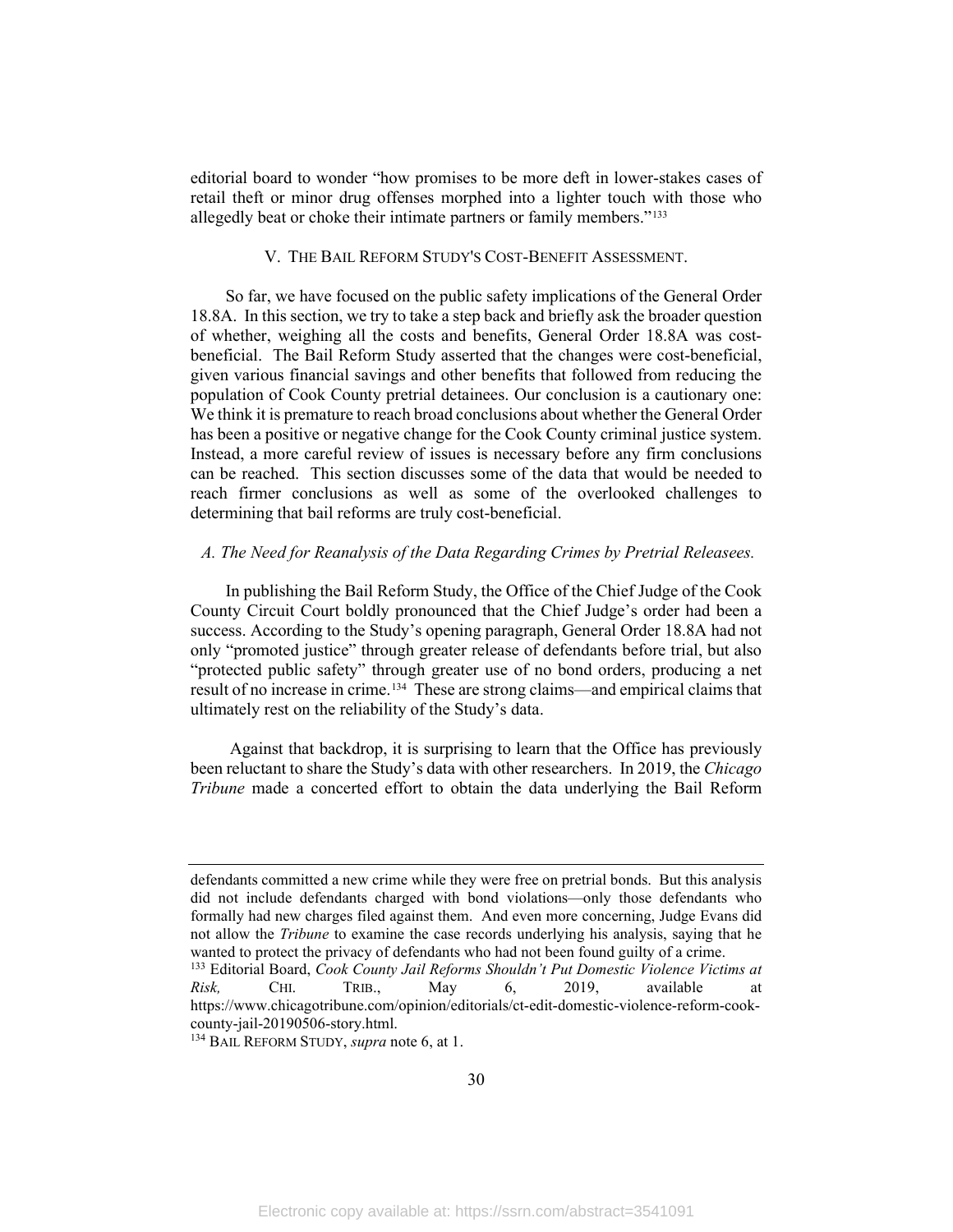Study.[135](#page-33-0) It requested electronic docketing data for felony criminal defendants in 39,051 cases that occurred from September 18, 2017, through March 31, 2019, thus covering the cases involved in the Bail Reform Study. [136](#page-33-1) But the Chief Judge withheld basic case information for 76% of the cases because the defendants had not yet been convicted.[137](#page-33-2) The effect of this decision was to prevent the *Chicago Tribune*  from investigating the claims made in the Bail Reform Study.[138](#page-33-3)

On December 23, 2019, the *Chicago Tribune* sought a writ of mandamus from the Illinois Supreme Court, asking it to direct the Cook County courts to produce the records regarding the cases in the study.<sup>139</sup> The *Tribune*'s legal claims were wellfounded. The First Amendment guarantees the public a right of access to basic criminal court records, such as court records regarding charges filed, pretrial release decisions, convictions, and other similar information[.140](#page-33-5) Rather than contest the matter further, the Office of the Chief Judge has recently agreed to produce at least some of the records<sup>141</sup>—but because of its delay in the production of the data, analysis of the issue as corresponding been delayed.

The delay in producing the data is disturbing to us because, in our experience as academics, the exchange of data underlying an empirical research study is standard practice. Moreover, if the Chief Judge releases a report claiming that a new policy is a success, he should at least be open to the possibility that his conclusions can be challenged. In any event, now that the underlying data will apparently be released, it will be interesting to see what that data reveals.<sup>[142](#page-33-7)</sup>

But even without looking at the details of the data, based on the information collected in this article, we believe that it is important that the Bail Reform Study be revised and updated (ideally by the Study's authors themselves). Indeed, we join with the *Chicago Tribune*, whose Editorial Board recently wrote: "Certainly this is

<span id="page-33-0"></span><sup>135</sup> *See* Complaint for Writ of Mandamus at 2, Chicago Tribune v. Dorothy Brown and Timothy Evans, No. ---- (Ill. Supreme Ct. Dec. 23, 2019). 136 *See id.* at SR010 (correspondence between *Tribune* and Office of the Chief Judge)

<span id="page-33-1"></span><sup>(</sup>exhibit to mandamus petition).<br> $137$  *See id.* at 3.

<span id="page-33-3"></span><span id="page-33-2"></span><sup>&</sup>lt;sup>138</sup> See Editorial Board, *A Report's Flaws Suggest: Cook County Bail Reforms May Have Endangered the Public*, CHI. TRIB., Feb. 13, 2020 (*Tribune* reporters were "stonewalled repeatedly as they tried to gather the facts" surrounding the Bail Reform Study).<br><sup>139</sup> See id. at 1-5.

<span id="page-33-6"></span><span id="page-33-5"></span><span id="page-33-4"></span><sup>&</sup>lt;sup>140</sup> *See, e.g. Press-Enterprise Co. v. Superior Court (II), 478 U.S. 1 (1986).* 141 Todd Lighty, David Jackson & Gary Marx, *Cook County Chief Judge Withheld Key Court Data; Under* Tribune *Pressure, He's Reversed That Policy*, CHI. TRIB., Feb. 13, 2020. <sup>142</sup> *See id.* (the Chief Judge plans to release complete records "in the coming weeks and

<span id="page-33-7"></span>months"). We plan to try and obtain the data from the Office of the Chief Judge and review it in the future as well.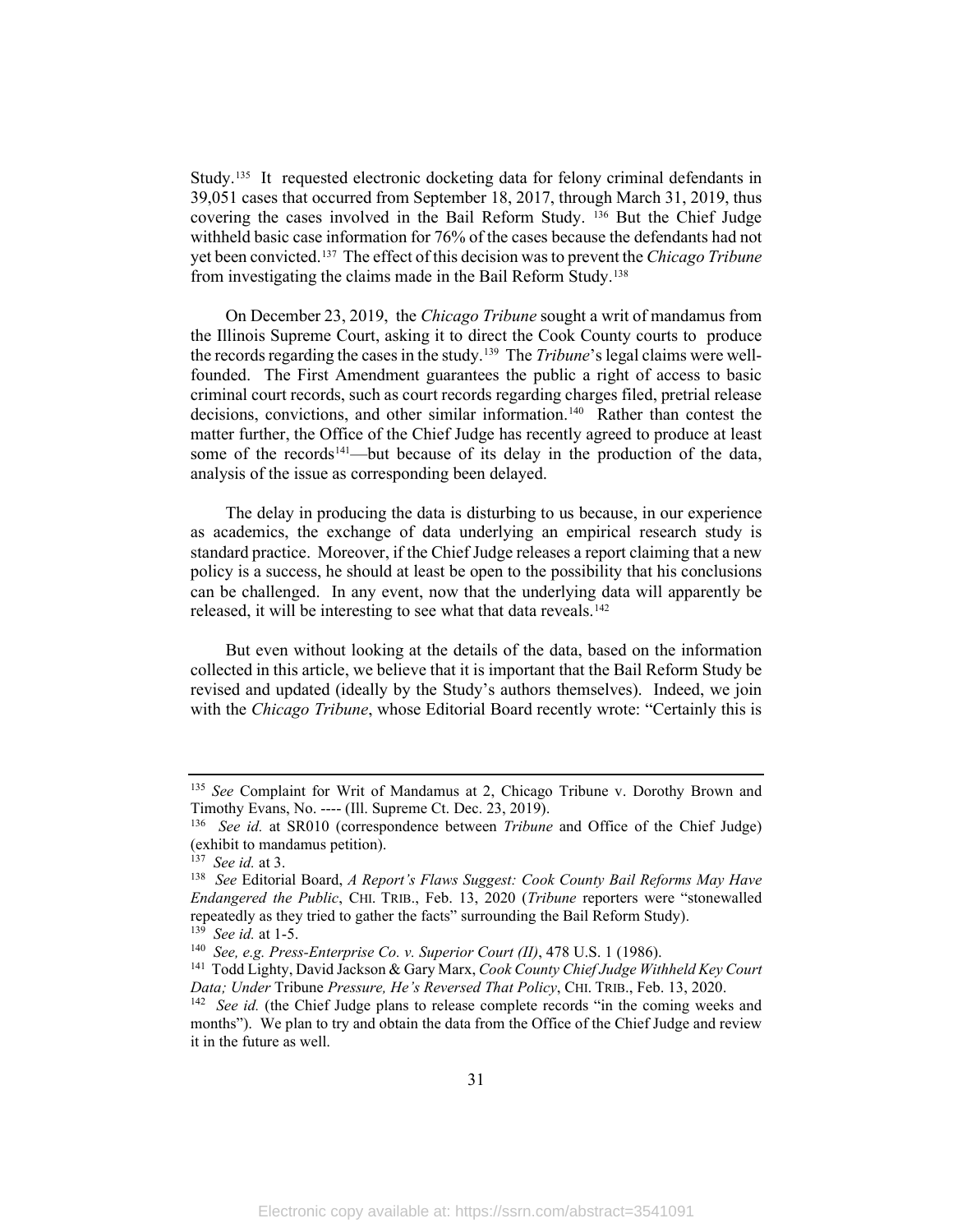clear: [The Chief Judge's Report] evalting his own program is deficient and therefore of limited value. Withdraw and redo it, Your Honor."[143](#page-34-0)

Beyond those general sentiments, we believe that it would be appropriate for the Study's authors to undertake a reanalysis in the following specific areas:

- 1. Rather than using different fifteen-month periods that do not include the same number of warm weather (i.e., high crime) months, the Bail Reform Study data should be reported based on identical one-year "before" and "after" periods. Specifically, the "before" period should be October 1, 2016, through September 30, 2017; the "after" period should be October 1, 2017, through September 30, 2018. This would eliminate the problem with the current report that the "before" period contains five warm weather months while the after period contains only three warm weath months.<sup>[144](#page-34-1)</sup>
- 2. The data in the Bail Reform Study on "crime-free" defendants should be reanalyzed, so that any new charges filed up through February 1, 2020 are included. As discussed above, the "after" period in the current study ran from October 1, 2017, through December 1, 2018—but then analysis of whether pretrial releasees had committed any crimes terminated just two months later—at the end of February 2019. The net result of this approach was that the defendants released in the "after" period were studied for a much shorter period than were the defendants released in the "before" period—skewing the findings towards concluding that fewer crimes had been committed after General Order 18.8A. Whatever the merits of that approach might have been last year, now that an additional year has passed, it should be easy to extend the study observation period for that additional year. This would eliminate the skewing effect by producing greater similarity between the length of time that data on new crimes charged against pretrial releasees were collected in both the "before" and "after" periods .[145](#page-34-2)
- 3. The Bail Reform Study should expand its definition of a "pretrial releasee" to include anyone who is released pretrial. In its current iteration, the Study apparentlyl only considers someone to have

<span id="page-34-0"></span><sup>143</sup> *See* Editorial Board, *A Report's Flaws Suggest: Cook County Bail Reforms May Have Endangered the Public*, CHI. TRIB., Feb. 13, 2020

<span id="page-34-1"></span><sup>&</sup>lt;sup>144</sup> *See supra* notes [55-](#page-13-2)60 and accompanying text.<br><sup>145</sup> *See supra* notes 71-83 and accompanying text.

<span id="page-34-2"></span>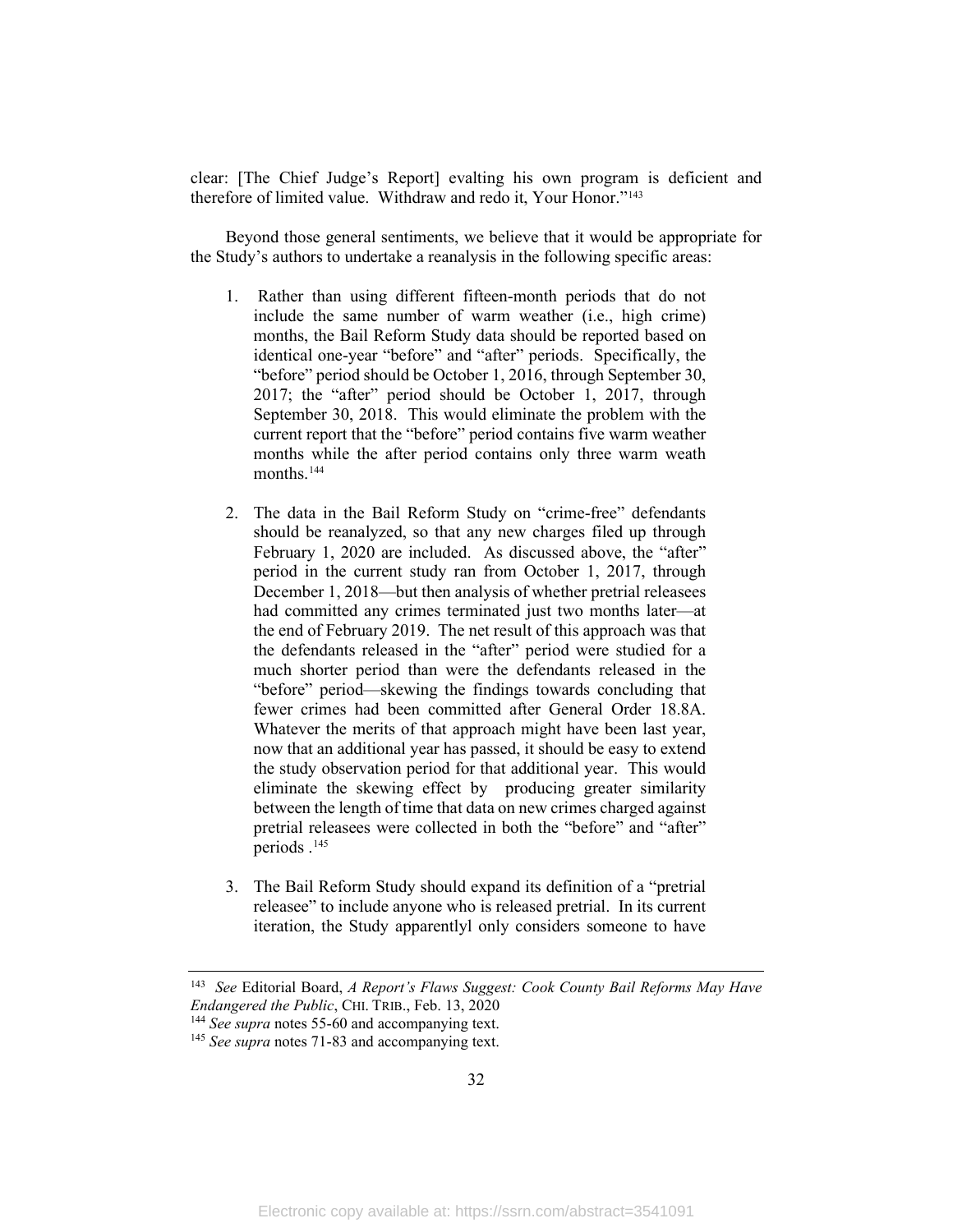been released pretrial if that release occurred at the initial bond hearing. But that approach makes little sense from a public policy perspective, as many defendants—particularly those in complex cases, such as homicide cases—are released in a second or subsequent hearing. So that researchers and policymakers can rely on the Bail Reform Study's information about pretrial "releasees," the Study should report comprehensive information about all those who were, in fact, released under the new release procedures. [146](#page-35-2)

4. The Bail Reform Study should provide more detailed information about the specific types of crimes committed by pretrial releasees in both the "before" and "after" periods, particularly the kind of violent crimes and shooting offenses that were committed. Because the Study is vague about the nature of the recidivism of pretrial releasees, it is difficult to engage in detailed cost-benefit analysis about General Order 18.8A. The costs of the General Order are likely to be concentrated in the most violent crimes, particularly homicides and shooting offenses. Detailed information about those crimes is needed.<sup>[147](#page-35-3)</sup>

We sent an advance copy of our study to the Office of the Chief Judge requesting comments on these points and, more broadly, on our study, but had not received any response by the time this article was released. We continue to hope that the Office of the Chief Judge will consider the points advanced here and provide detailed answers regarding these important issues.

#### *B. Some Tentative Thoughts on a Complete Cost-Benefit Assessment.*

<span id="page-35-0"></span>For the reasons just explained, it is impossible at this time to precisely tabulate all of G.O. 18.8A's costs—i.e., the increase in the number of crimes caused by the new, more generous pretrial release procedures. We hope that it is will be possible to have better information soon, which would then be the first step in a more rigorous cost-benefit analysis than that offered by the Bail Reform Study. But, at this preliminary stage, we offer some tentative thoughts on how a complete cost-benefit analysis might ultimately be made as more data becomes available.

#### <span id="page-35-1"></span>*1. The Costs of Expanded Pretrial Release.*

We turn first to the costs of G.O. 18.8A. In determining how to calculate costs, we are aided by Professor Shima Baradaran Baughman's pathbreaking recent article,

<span id="page-35-2"></span><sup>146</sup> *See supra* notes 115-18 and accompanying text.

<span id="page-35-3"></span><sup>&</sup>lt;sup>147</sup> See supra notes 119-22 and accompanying text.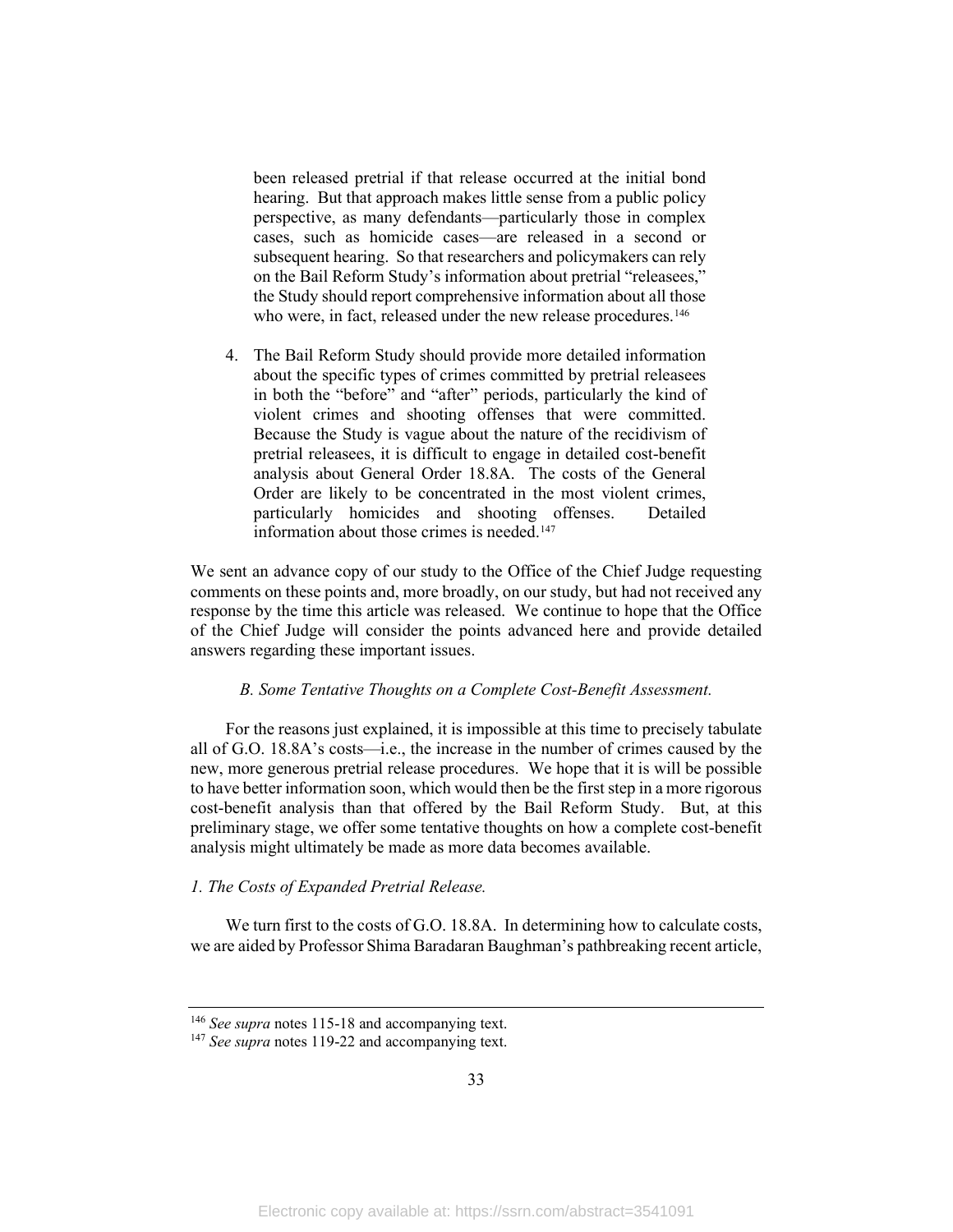<span id="page-36-3"></span>"Costs of Pretrial Detention."[148](#page-36-0) There, Professor Baughman sketches out how a comprehensive cost-benefit assessment might be made of a change of pretrial release procedures. In assessing the potential costs of expanded pretrial release, Baughman identifies four kinds of costs: (1) additional prosecuted crimes during the pretrial release period; (2) additional crimes not detected during the pretrial release period; (3) additional failures to appear in court; and (4) additional costs of monitoring released defendants. Focusing on the first two costs,  $149$  it is important to have some measure of the number of crimes committed by pretrial releasees that are not detected by law enforcement. For example, we have estimated above that an additional 1,212 defendants were charged with new crimes while released, including 70 new violent crime charges as well as a total 280 new charges for crimes against persons. [150](#page-36-2) These measures of recidivism rely on police detecting and solving the

 The Dobbie study also contains an on-line appendix reporting the results of a costbenefit analysis of the results of a marginal release of an individual pretrial. They find a net positive benefit, but it appears that one important part of that calculation is that releasing an individual pretrial would lead to an overall *decreased* risk of murder, thereby saving between \$4 million to \$11 million for each murder prevented. *See id.* (Online App. D). This is a curious result, unexplained in the main paper, that appears to be at odds with the possible

<span id="page-36-1"></span><span id="page-36-0"></span><sup>&</sup>lt;sup>148</sup> Shima Baradaran Baughman, *Costs of Pretrial Detention*, 97 BOST. U.L. REV. 1 (2017).<br><sup>149</sup> The other costs are not trivial. For example, Cook County appears to be spending millions of dollars more on probation officers to monitor the increased number of pretrial releasees. *See* Patrick Smith, *Bail Reform Forces Cook County to Add 70-Plus Probation Officers*, NPR

<sup>–</sup> WBEZ Chicago (Nov. 5, 2019), available at https://www.npr.org/local/309/2019/11/05/776352061/bail-reform-forces-cook-county-toadd-70-plus-probation-officers. Of course, the cost of probation officers to monitor releasees is far less than the cost of maintaining those same releasees in jail.

To be clear, the figure of 280 above includes the 70 violent crimes.

<span id="page-36-2"></span>This finding of increased crimes by an increased number of releasees is also consistent with another recent study. *See* Will Dobbie, Jacob Goldin & Crystal Yang, *The Effects of Pretrial Detention on Convictions, Future Crime, and Employment: Evidence from Randomly Assigned Judges*, 108 AM. ECON. REV. 201, 226-27 (2018). The Dobbie study concluded that the marginal released defendant was 18.9% more likely to be rearrested for a new crime prior to disposition, *id.* at 226, a finding consistent with our finding that the marginal released defendant under G.O. 18.8A was more prone to committing additional crimes. *See infra* notes 159-71 and accompanying text. But Dobbie's finding was somewhat offset, from a cost-benefit point of view, by a medium-run criminogenic effect—essentially that exposure to pretrial incarceration leads to more crime in later years after the disposition of the crime for which pretrial detention occurred. *Id.* at 226-27. One difference between the Dobbie study and the Bail Reform Study is that it included misdemeanor defendants. *Id.*  at 209-10. A criminogenic effect from pretrial incarceration seems more likely to occur for defendants who might otherwise escape incarceration altogether. *Cf. id.* at 236 (noting that lack of criminal conviction leads to increased employment and decreased likelihood of future criminal activity). In Cook County, the defendants at issue were all felony defendants who would have often been incarcerated at sentencing regardless of pretrial detention decisions. These factors all warrant additional research.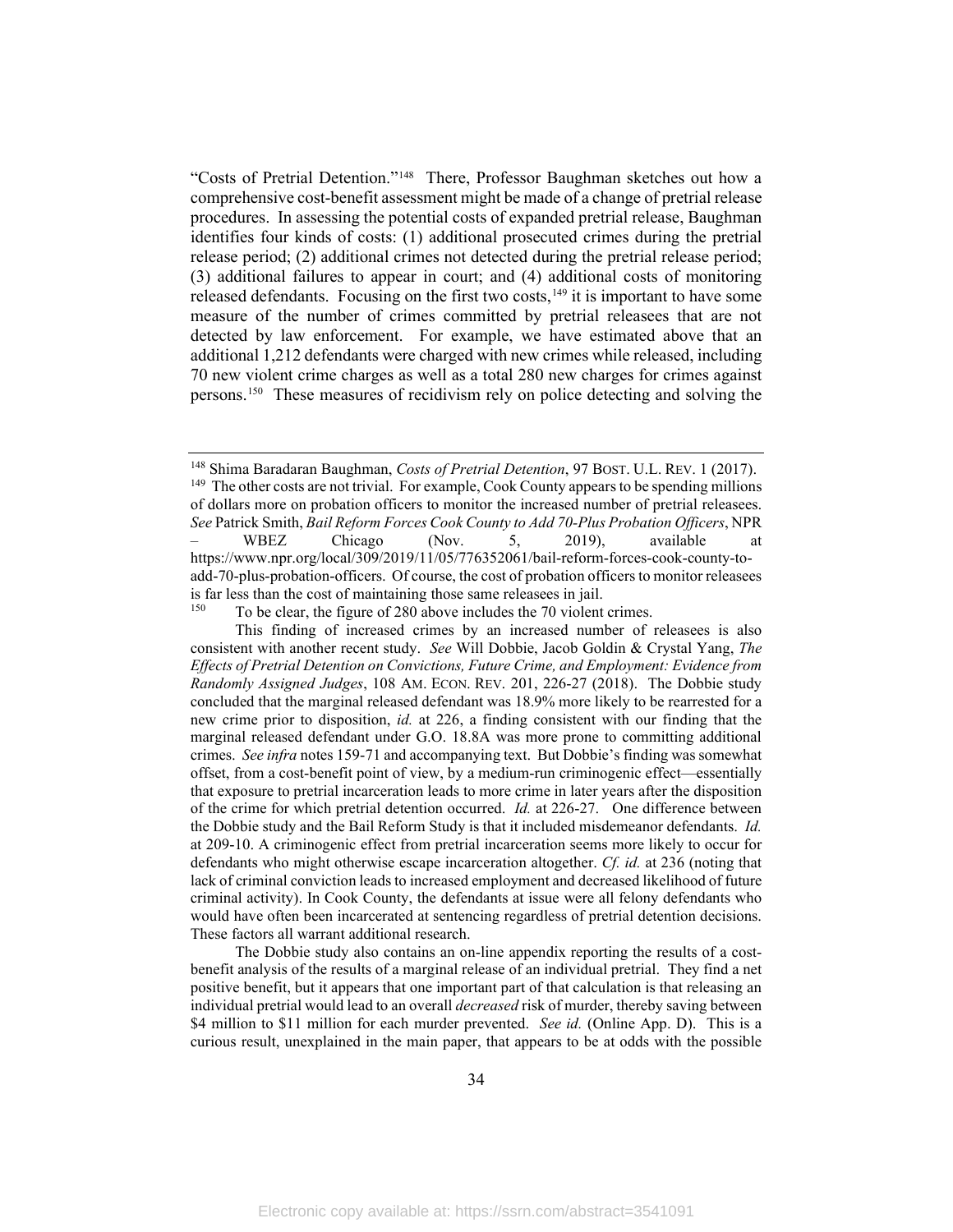new crime and then prosecutors filing new charges. Of course, not every crime committed by a pretrial releasee is solved by police and then prosecuted by prosecutors. So for an accurate cost-benefit calculation, some substantail adjustment is necessary. Given that police solve or "clear" violent crimes only about 45% the time and property crimes only about 20% of the time, any cost calculation based on charged crimes will likely require multiplication by 200% or more to reflect the number of crimes released defendants actually committed. [151](#page-37-1) One of the defects in the Bail Reform Study is that it fails to acknowledge that its data on additional charges filed against pretrial releasees does not capture all of the crimes that those releasees likely committed.[152](#page-37-2)

<span id="page-37-0"></span>One conservative calcuation will illustrate this point. We have previously estimated that the expanded pretrial releases from G.O. 18.8A led to at least 280 additional charged new crimes against persons in the fifteen months after the Order compared to the fifteen months before. Using crime clearance rates to estimate what fraction these charged crimes were compared to the crimes actually committed by the pretrial releasees, we can estimate that G.O. 18.8A led to 930 additional crimes against persons in the "after" period compared to the "before" before.<sup>153</sup>

increase in homicides by pretrial releasees in Cook County. *See supra* notes 110-14 and accompanying text.

<span id="page-37-1"></span><sup>151</sup> *See, e.g.,* Cassell & Fowles, *Still Handcuffing the Cops, supra* note [13,](#page-5-4) at 709 (figure 2 – violent crime clearance rates nationally around 45%), 710 (figure 3 – property crime clearance rates nationally around 20%). Clearance rates in Cook County (particularly in Chicago) may be lower than national averages. *See* Jeremy Gorner, *With Its Low Solve Rate for Shootings, Chicago Police to Add 50 Sergeants to Oversee Detectives*, CHI. TRIB., Dec. 4, 2018, available at

https://www.chicagotribune.com/news/breaking/ct-met-chicago-police-detectives-

<sup>20181203-</sup>story.html; *but cf.* Frank Main, *Chicago's Murder-Clearance Rate Rose Sharply in 2019, Police Say*, Chi. Sun-Times, Dec. 31, 2019 (Chicago's murder clearance rate rose from 29% in 2016 to 53% in 2019), available at https://chicago.suntimes.com/politics/2019/12/31/21044720/murder-clearance-rate-

<span id="page-37-2"></span>chicago-police-department. 152 *See, e.g.,* BAIL REFORM STUDY, *supra* note [6,](#page-4-8) at 36 (apparently asserting that the study's data capture all crimes committed by pretrial releasees).

<span id="page-37-3"></span><sup>&</sup>lt;sup>153</sup> To derive this number, we first took Chicago's "violent" crime clearance rate for 2018, which is 30.1%. *See* Chicago Police Dep't, 2018 Annual Report at 62 (reporting clearance rates for homicide, rape, robbery, aggravated assault, and aggravated battery), available at http://home.chicagopolice.org/wp-content/uploads/2019/07/2018AnnualReport-

<sup>05</sup>July19.pdf. We then applied that 30.1% figure to our estimated 280 charged new crimes against persons to produce our estimated actual number of crimes against persons. This is a conservative calculation (i.e., produces a lower figure) because the clearance rate for "violent" crimes is higher than for other crimes, which receive less attention from law enforcement. Here again, we use Chicago figures rather than Cook County figures, because of their ready availability. *See supra* not[e 92.](#page-23-5)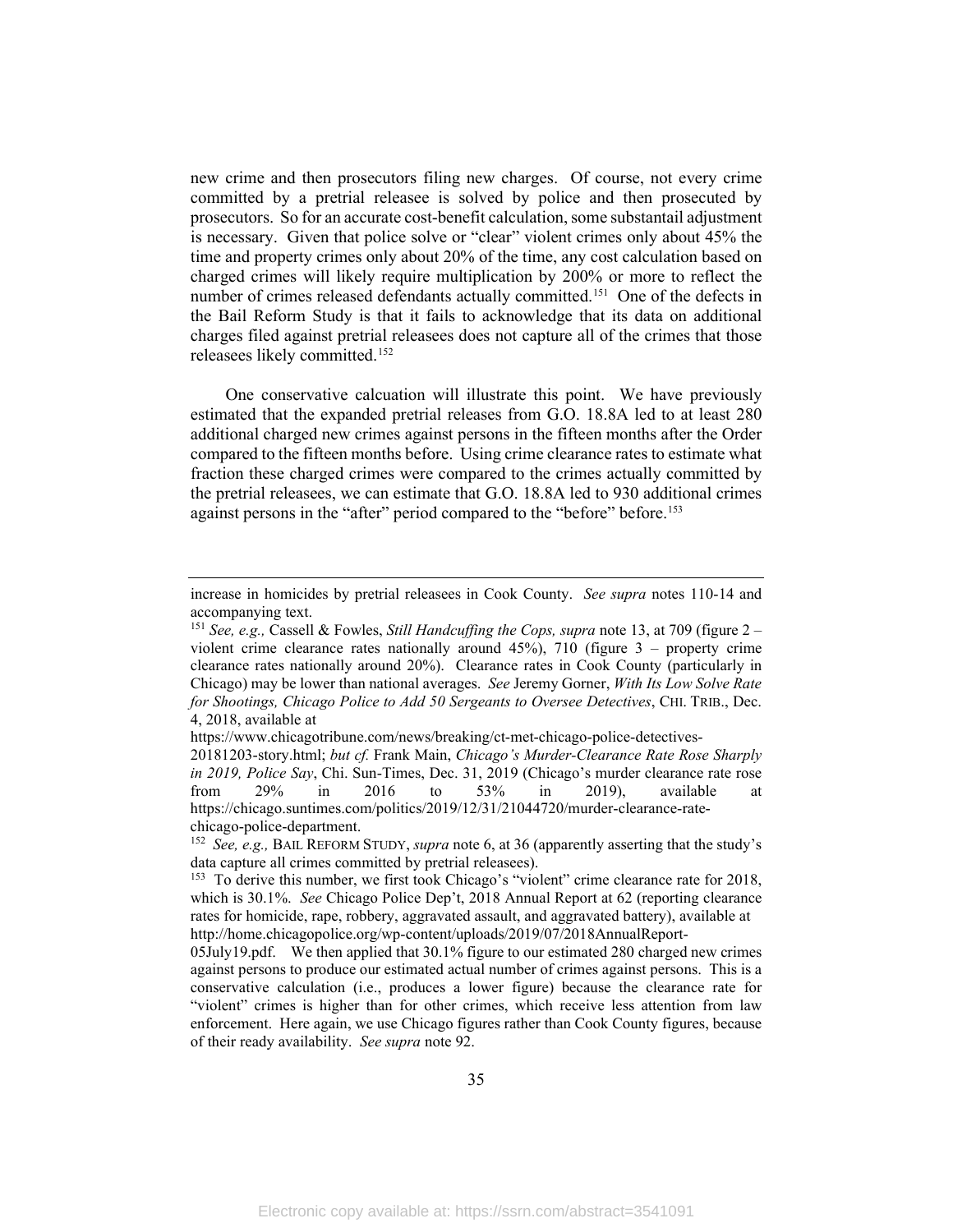Even with some estimate of the actual number of crimes committed by pretrial releasees in hand, the salient issue becomes what cost to assign to each additional crime committed. Other research has explored this subject of the cost of crime.<sup>154</sup> In her article on pretrial detention, Professor Baughman has helpfully collected some of the available information in a table, containing an estimate for the range of the costs for each type of crime that might be avoided through pretrial detention.

The striking conclusion from that table is that any cost-benefit calculation will likely hinge on the number of additional murders produced by increasing pretrial releases, perhaps in combination with a few other very serious crimes (such as rapes and shootings). Professor Baughman reports that, in a cost-benefit calculation regarding pretrial release programs, the benefits of avoiding a murder range (according to previous research) from \$4,602,326 to \$18,780,120 (in 2014 dollars).<sup>[155](#page-38-1)</sup> The high figure includes not only tangible but also intangible costs,<sup>[156](#page-38-2)</sup> an issue that one could debate in deciding how best to conduct a cost-benefit calculation. But for present purposes, it is enough to note that even if G.O. 18.8A produced just a few additional homicides, there would be a serious argument that the costs of the measure were substantial, in the tens of millions of dollars. Of course, given the *Chicago Tribune*'s discovery that rather than just three murders being committed by pretrial releasee after the Order a total of 21 were committed,<sup>[157](#page-38-3)</sup> this possibility is no mere speculative possibility.

This issue of additional crimes committed by additional pretrial releasees is critical to any full cost-benefit analysis, as bail reformers have been optimistic that more accurate tools for making pretrial release decisions would allow additional defendants to be released without any increase in crime.<sup>[158](#page-38-4)</sup> But, properly understood, the data from Cook County raises questions about whether this will be possible.

<span id="page-38-0"></span><sup>154</sup> *See, e.g.,* Cassell & Fowles, *supra* note [14,](#page-5-3) at 1648 (reporting research on the cost of gun crimes).

<span id="page-38-1"></span><sup>155</sup> *Id.* at 11 (*citing* Matt DeLisi et al., *Murder by Numbers: Monetary Costs Imposed by a Sample of Homicide Offenders,* 21 J. FORENSIC PSYCHIATRY & PSYCHOL. 501, 506 tbl.1 (2010); Ted R. Miller, Mark A. Cohen & Brian Wiersema, U.S. Dep't of Justice, NCJ 155282, Victim Costs and Consequences: A New Look 9-18VICTIM COSTS AND CONSEQUENCES: A NEW LOOK 9 tbl. 2 (1996), https://www.ncjrs.gov/App/publications/Abstract.aspx?id=155282

<sup>[</sup>https://perma.cc/468DHALR**]).** One of us (Fowles) has used a different methodology, limited to tangible costs, to produce figures (for Utah) that are lower. *See* Fowles & Nyström, *supra* note [12,](#page-5-5) at 6. Exploring differences in these calculations is beyond the scope of this article.

<span id="page-38-3"></span><span id="page-38-2"></span>

<sup>&</sup>lt;sup>156</sup> Baughman, *supra* note [148,](#page-36-3) at 9<br><sup>157</sup> See supra notes 110-14 and accompanying text.

<span id="page-38-4"></span><sup>157</sup>*See supra* notes 110-14 and accompanying text. 158 *See, e.g.,* Arnold Ventures, *2017 Annual Report: Creating a Fairer Pretrial System*, available at https://www.arnoldventures.org/stories/creating-a-fairer-pretrial-system/ (discussing PSA as "producing better overall outcomes").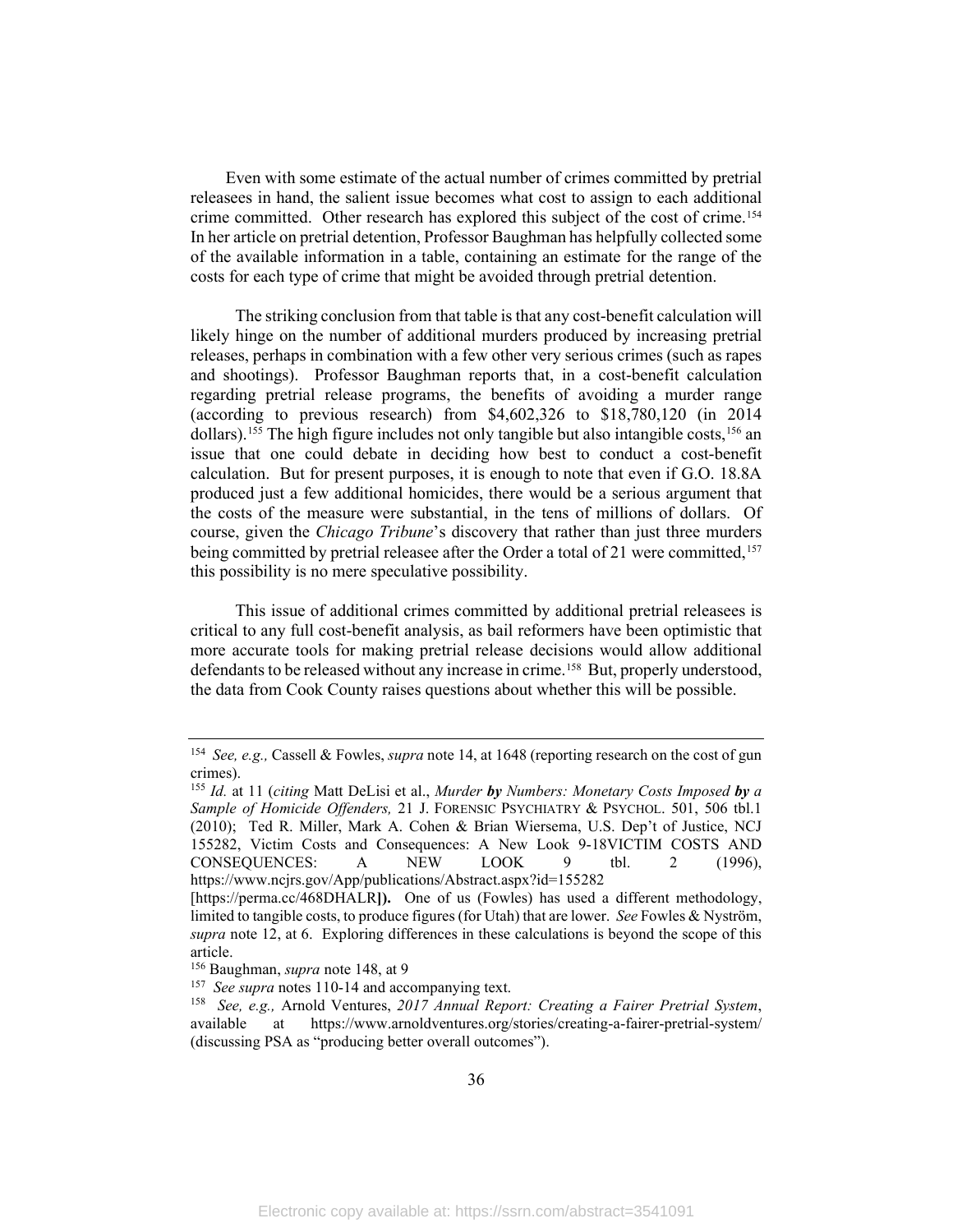Cook County released pretrial about 4,000 more defendants in the fifteen months after G.O. 18.8A went into effect than in the fifteen months before.<sup>[159](#page-39-0)</sup> Given that more defendants were released in the "after" period, the question naturally arises as to whether the G.O. produced more defendants charged with new crimes because more defendants were being released or because more dangerous defendants were released. The data suggest that the answer is *both*.

As reported by the Bail Reform Study, pretrial releasees in the "after" period went up numerically by about 20%. [160](#page-39-1) Accordingly, one might expect the number of crimes to have increased by about 20%. But the total (estimated) crimes committed in the "after" period vs. the "before" period went up by substantially more than 20%—indeed, by roughly 45%.<sup>161</sup> So it appears that somewhat more than half of the additional estimated crimes appear have resulted from the release of a more dangerous (i.e., more crime-prone) population of defendants.

Another approach that also suggests this conclusion is that in the fifteen months before G.O.18.8A, 20,435 defendants<sup>[162](#page-39-3)</sup> were released for an average of 243 days.[163](#page-39-4) Multiplying those numbers together produces 4,965,705 days when defendants were released pretrial before the new G.O. During those days that they were released, 3,715 defendants were charged with committing new crimes.<sup>[164](#page-39-5)</sup> This means that during the "before" period, it took 1,337 days of defendants being released for the public to suffer a new charged crime<sup>[165](#page-39-6)</sup> from a pretrial releasee.<sup>[166](#page-39-7)</sup>

In the fifteen months after G.O.18.8A, 24,504 defendants<sup>[167](#page-39-8)</sup> were released for an average of 154 days.<sup>[168](#page-39-9)</sup> Multiplying those numbers together produces  $3,773,616$ days when defendants were released pretrial after the G.O. During those days that

<span id="page-39-0"></span><sup>159</sup> *See* BAIL REFORM STUDY, *supra* not[e 6,](#page-4-8) at 31 (table 6A) (20,435 released before, 24,504 released after). As discussed above, these figures apparently include only those defendants released at initial bail hearings. *See supra* notes 115-18 and accompanying text. 160 24,504/20,435 = 1.20.

<span id="page-39-2"></span><span id="page-39-1"></span> $161\,6,059 \div 3,715 = 1.63.$ 

<span id="page-39-3"></span><sup>&</sup>lt;sup>162</sup> 17,431 males + 3,004 females = 20,435 total defendants.<br><sup>163</sup> BAIL REFORM STUDY, *supra* note 2, at 30.

<span id="page-39-5"></span><span id="page-39-4"></span><sup>&</sup>lt;sup>164</sup> Subtracting total defendants from "crime free" defendants, i.e., 14,146 crime-free males  $+ 2,574$  crime-free females = 16,720 total crime-free defendants, which can be subtracted from 20,435 released defendants to produce the result that 3,715 defendants were not crime free.

<span id="page-39-6"></span><sup>&</sup>lt;sup>165</sup> For simplicity in calculation, we assume that a defendant who was not "crime-free" committed one crime. It is likely that the pool of such defendants committed, one average, more than one crime.

<span id="page-39-7"></span><sup>&</sup>lt;sup>166</sup> 4,965,705 days  $\div$  3,715 crimes = 1,337 days for each crime.

<span id="page-39-8"></span> $167$  21,326 males + 3,178 females = 24,504 total defendants.

<span id="page-39-9"></span><sup>168</sup> BAIL REFORM STUDY, *supra* note 2, at 30.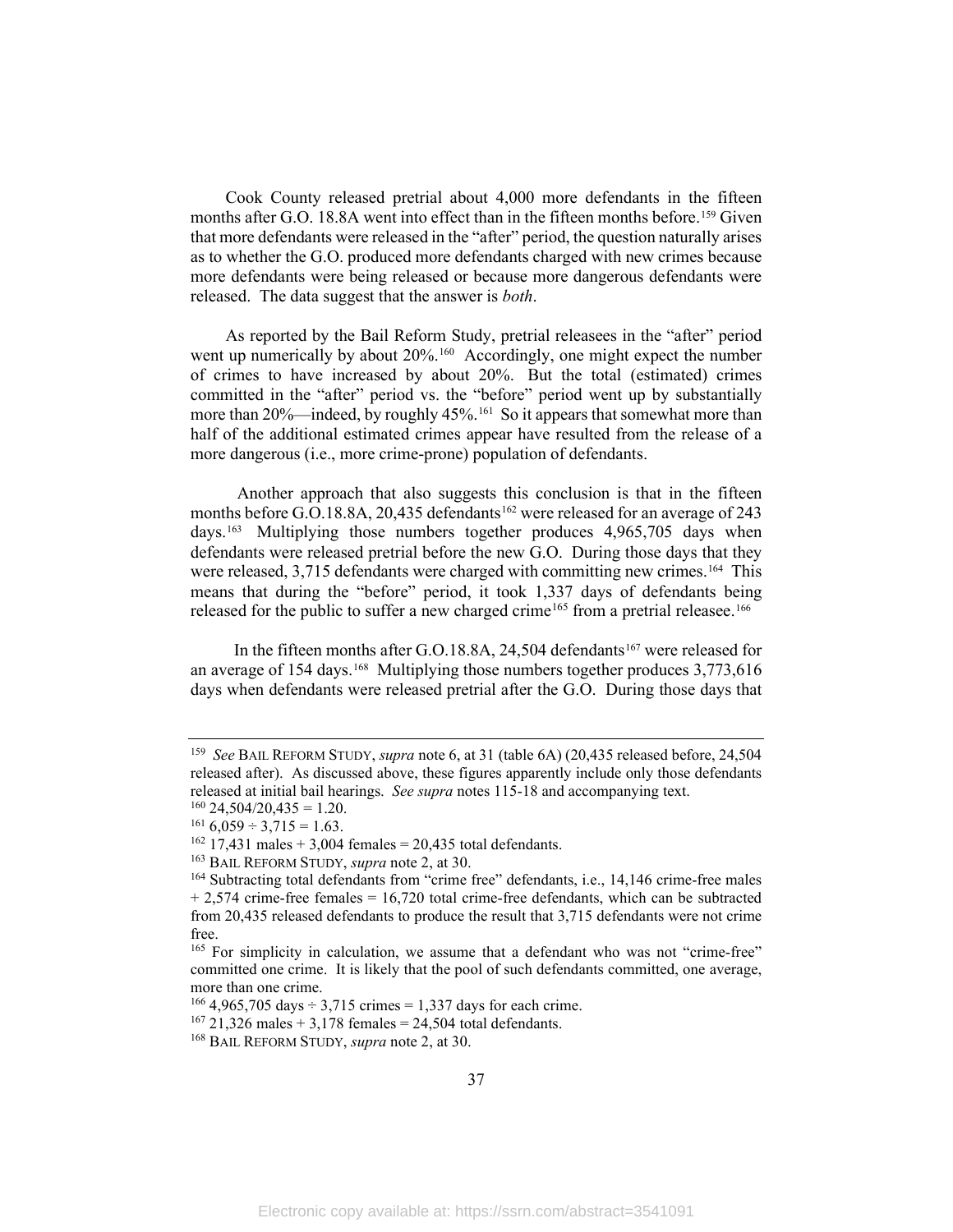they were released, the 4,164 defendants were charged with committing new crimes. [169](#page-40-0) This means during the "after" period, it took 906 days of defendants being released for the public to suffer a new charged crime from a pretrial releasee.<sup>[170](#page-40-1)</sup>

In other words, after the reform, it appears that the population of defendants being released committed crimes against the public more rapidly than the population before—committing a new crime (on average) in 906 days rather than the earlier 1,337 days—presumably because more dangerous/crime-prone defendants were being released. This means it can be estimated that releasees after G.O. 18.8A were, roughly speaking (and subject to the caveats above), about 50% more likely to commit crimes on an apples-to-apples (i.e., crimes per day) basis than were releasees before G.O. 18.8A.<sup>[171](#page-40-2)</sup> The fact that the additional pretrial releasees appear to have been substantially more likely to commit additional crimes is important because bail reform (like other public policy reforms) presumably reaches a point of diminishing returns.

<span id="page-40-4"></span>To be sure, G.O. 18.8A's defenders could properly point out that our "cost" numbers regarding additional crimes consistute a relatively small percentage of the overall number of crimes in Cook County. We agree that it would be unreasonable to attempt to blame Cook County's expanded pretrial release measures as somehow singlehandedly explaining Cook County's overall high crime rates. Many other factors would need to be considered. But our focus in this article is whether expanded pretrial release procedures can pay their way forward under a cost-benefit analysis. In this sense, any costs from expanded pretrial release measures are a selfinflicted wound[172—](#page-40-3)costs in additional crimes that policymakers could have simply avoided by never "reforming" release procedures at all.

Defenders of G.O. 18.8A are also likely to argue that, even under a more fulsome cost-benefit analysis of the type we are describing here, the measure could still ultimately prove to be cost-beneficial. These arguments are not without basis, as we discuss in the next section below. But the key point of our article is not that G.O. 18.8A could never be justified as cost-beneficial; rather, our more limited point is that it has yet to be so justified. The Bail Reform Study appears to rest on an

<span id="page-40-0"></span><sup>&</sup>lt;sup>169</sup> Subtracting total defendants from "crime-free" defendants, i.e., 17,591 crime-free males  $+ 2,749$  crime-free females = 20,340 total crime-free defendants, which can be subtracted from 24,504 released defendants to produce the result that 4,164 defendants were not crimefree. Of course, as discussed at length above, this figure likely undercounts the number of defendants in the "after" period who were not crime-free.

<span id="page-40-1"></span><sup>&</sup>lt;sup>170</sup> 3,773,616 days  $\div$  4,164 crimes = 906 days for each crime.

<span id="page-40-2"></span> $171$  1,337 ÷ 906 = 1.475.

<span id="page-40-3"></span><sup>&</sup>lt;sup>172</sup> *Cf.* FRED P. GRAHAM, THE SELF-INFLICTED WOUND (1970) (discussing unnecessary costs stemming from release of convicted criminals due to *Miranda*'s retroactive application).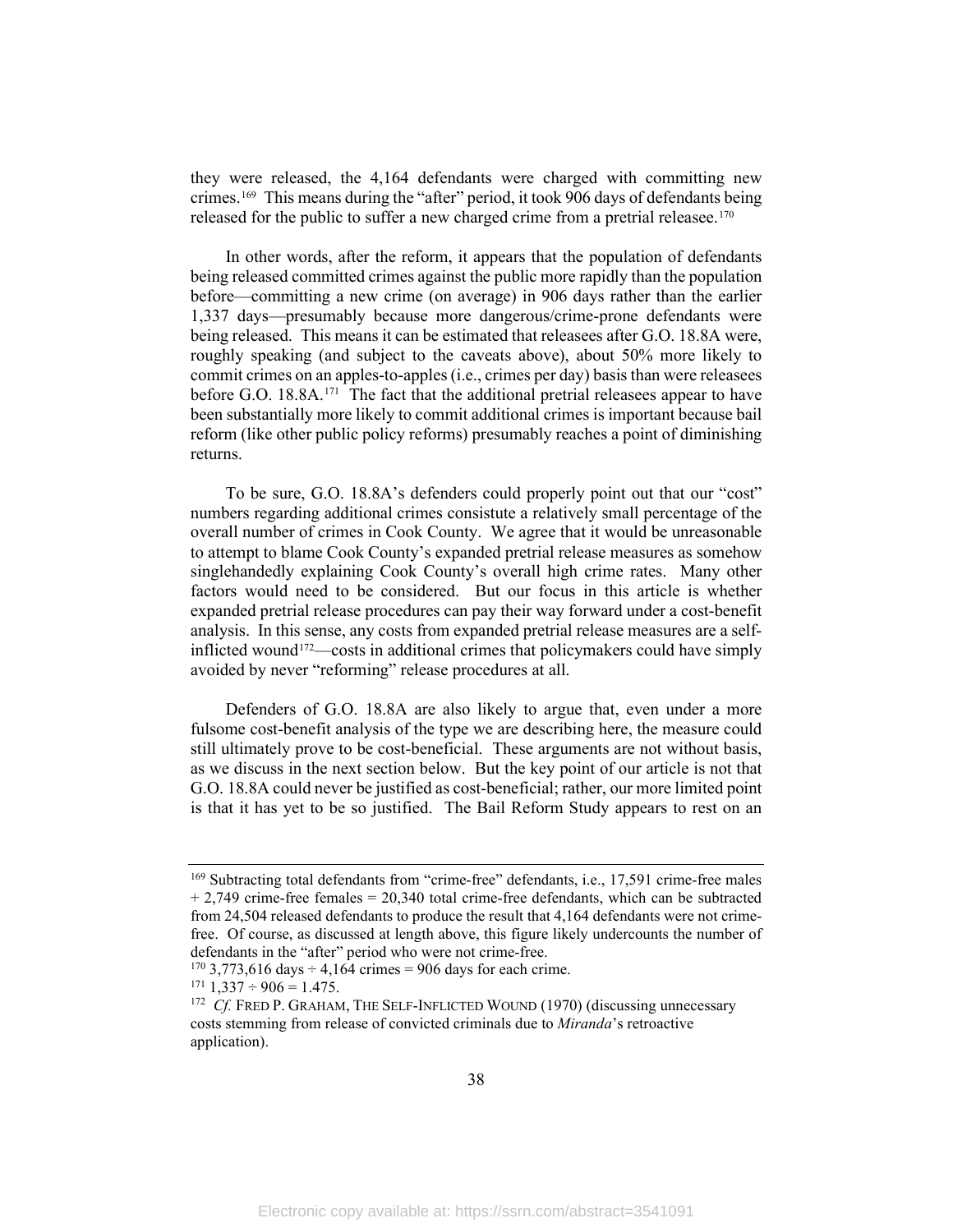illusion that G.O. 18.8A is entirely without costs<sup>[173](#page-41-1)</sup>—i.e., that it did not in any way increase crimes committed against the public. Our conclusion is that the situation is more complicated. In particular, we question the counterintuitive assertion that many more arrested defendants could be released before trial without causing the public to suffer at least some additional crimes. Instead, the analysis here suggests that at least some additional crimes—and, thus, additional costs—have to be tabulated as part of a thorough cost-benefit analysis.

#### <span id="page-41-0"></span>*2. The Benefits of Expanded Pretrial Release.*

While G.O. 18.8A's costs need to be accurately measured, the Order undeniably provided considerable benefits to the public and to the released defendants that need to be measured as well. Here again, Profesor Baughman's article provides a helpful starting point for analysis. As she explained, expanding pretrial release can be expected to produce multiple benefits, including benefits to detainees of avoiding loss of liberty, standing in the community, and disruption to family life and other relationships and of mitigating direct economic costs (lost income and lost job opportunities). [174](#page-41-2) Expanded pretrial release can also produce benefits to society, notably reduction in the direct costs associated with incarcerating defendants (i.e., the costs of building and operating jails) and the indirect costs, such as depriving children of the financial and emotional support that their detained parents would otherwise be able to provide as well as difficult-to-quantify costs related to impacts on the presumption of innocence.[175](#page-41-3)

Estimating the value of such benefits is difficult—but not impossible. Professor Baughman, for example, has made an initial stab at what such figures might look like for national levels of pretrial release decisions.<sup>176</sup> In this article, we are not in a position to calculate the value of all these benefits for the changes implemented in Cook County through G.O. 18.8A. But we tentatively suggest that, using Baughaman's approach, it may be the case that G.O. 18.8A is not costbeneficial.

As noted above,  $177$  as a jurisdiction increases the number of defendants who are released pretrial, the pool of pretrial releases will often become progressively

<span id="page-41-1"></span><sup>173</sup> *Cf.* Paul G. Cassell, *All Benefits, No Costs: The Grand Illusion of* Miranda'*s Defenders*, 90 NW. U.L. REV. 1084 (1996) (arguing that *Miranda* reforms have not been subjected to

<span id="page-41-3"></span><span id="page-41-2"></span><sup>&</sup>lt;sup>174</sup> *See Baughman, <i>supra* note [148,](#page-36-3) at 5-6, 16-17.<br><sup>175</sup> *See id.* at 6-7, 16-17

<span id="page-41-5"></span><span id="page-41-4"></span><sup>&</sup>lt;sup>176</sup> *See id.* at 16-17.<br><sup>177</sup> *See supra* not[e 171](#page-40-4) and accompanying text.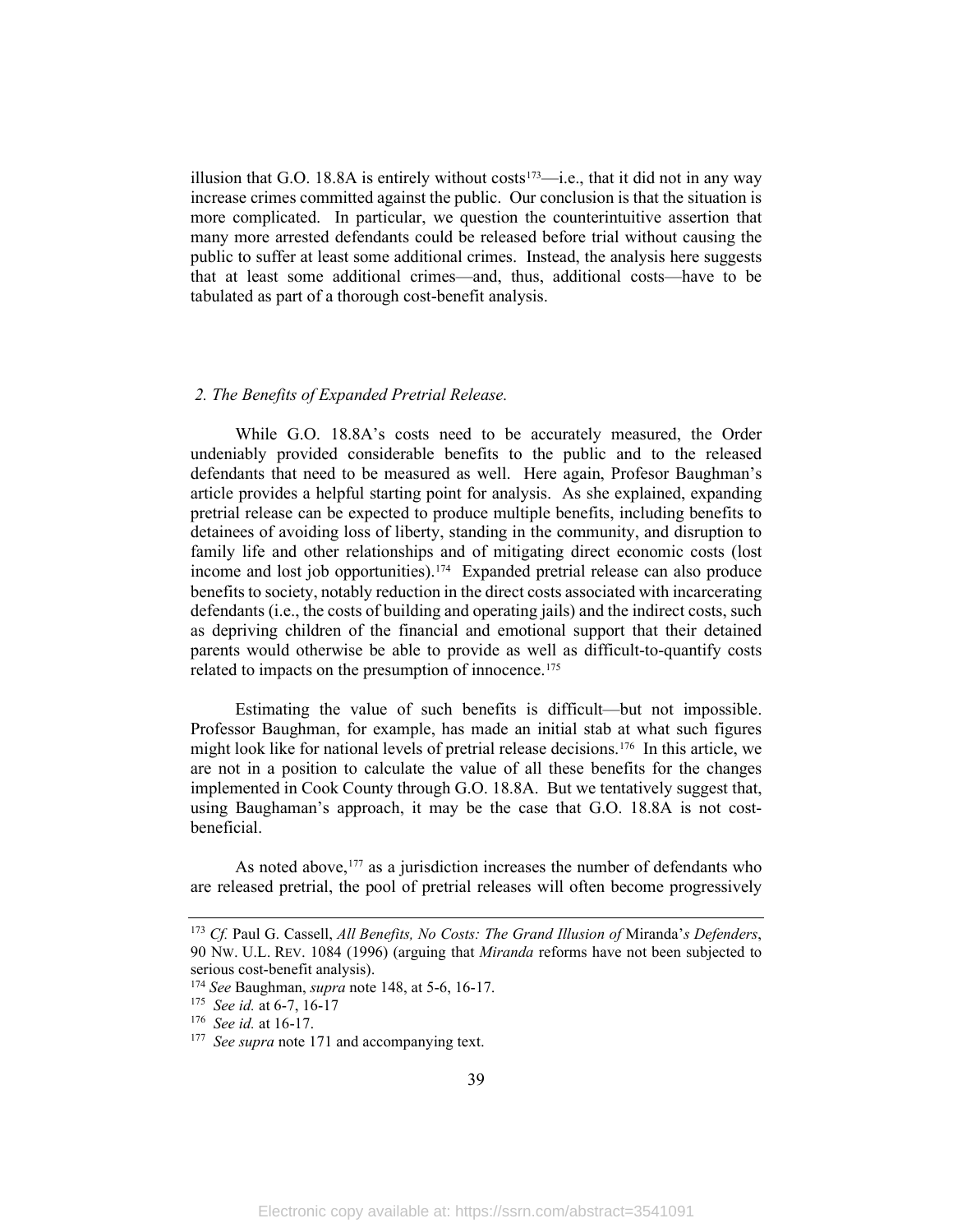more dangerous. Professor Baughman has quantified this important point with her cost-benefit calculations about pretrial release decisions, based on data from multiple jurisdictions across the country. Her data suggest that initially a societal net benefit exists to increasing the percentage of defendants who are released pretrial but at some point, releasing more defendants becomes too dangerous and further releases are not net beneficial.[178](#page-42-0) Using her data, Professor Baughman derives a figure for the optimal level of pretrial releases. She estimates that releasing defendants until the point at which about 31% of all defendants are detained produces a net societal benefit—compared to the 38% rate at which judges around the country currently detain defendants. [179](#page-42-1)

Professor Baughman's estimate has important public policy implications for bail reform efforts in this country. If her estimate is correct, pretrial releases could be expanded around the country and produce a net societal benefit in the average jurisdiction. But Baughman's calculation of an optimal national release rate becomes quite interesting when compared to Cook County's rate. Before G.O. 18.8A, Cook County detained only 28.4% of felony defendants—already a higher percentage of releases than Baughman estimates would be optimal. And after the new procedures were implemented, Cook County's detention rate fell even further, to only 19.5%<sup>[180](#page-42-2)</sup>—a significantly lower percentage of defendants detained than the percentage that Professor Baughman estimates would be optimal. This suggests that Cook County may have taken its reform measures to such an extreme that, however well-intentioned, they went too far.

In addition, one cautionary note is needed about the kind of cost-benefit calculations that Baughman's article so nicely summarizes. Baughman's costbenefit calculations implicitly equate (for example) a one dollar value of a defendant's liberty with a one dollar value of the cost of a crime. While from a pure dollars-and-cents point of view, this assumption can be defended, relying on the assumption for public policy purposes creates what economists characterize as "distributional" issues.<sup>[181](#page-42-3)</sup> The benefits of expanded pretrial release are most directly conferred, of course, on the defendants who have been arrested. On the other hand, the costs of the crimes those releasees commit fall on victims who, by and large, have done nothing to warrant suffering those crimes committed. Without considering the relative entitlement to benefits of the two groups—presumptive criminals and their victims—it is difficult to argue that a simple cost-benefit analysis accurately captures the relative tradeoffs.

<span id="page-42-1"></span><span id="page-42-0"></span><sup>178</sup>*See* Baughman, *supra* note [148,](#page-36-3) at 19-23. 179 *See id.* at 21-22.

<span id="page-42-3"></span><span id="page-42-2"></span><sup>&</sup>lt;sup>181</sup> For an illustration of how distributional issues can affect cost-benefit analysis, see, e.g., Miqdad Asaria et al., *Distributional Cost Cost-Effectiveness Analysis—A Tutorial*, 36 MEDICAL DECISIONMAKING 8 (2016) (explaining how health inequality concerns can affect cost-benefit analysis when implementing medical reforms).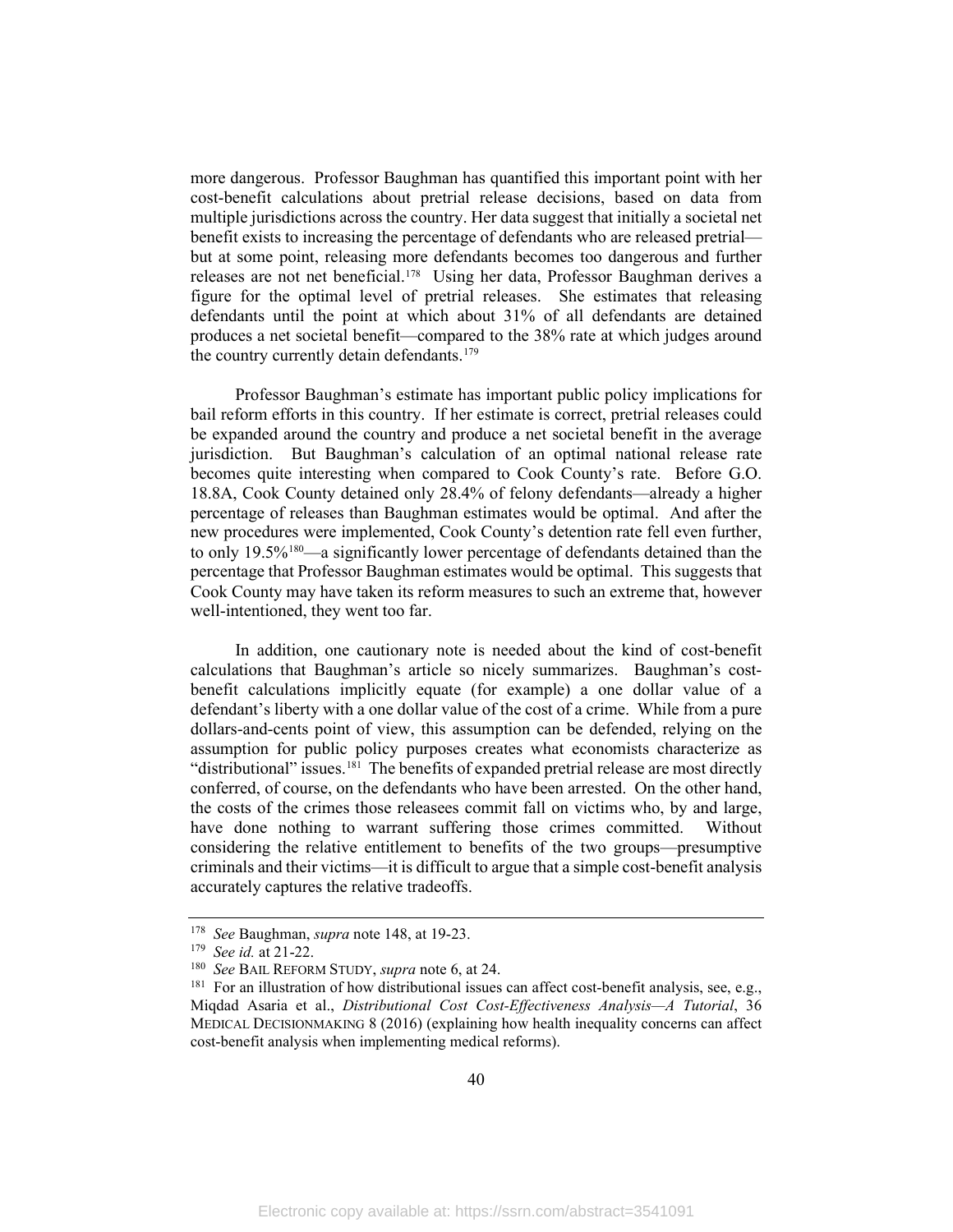It is possible to illustrate this point with a hypothetical example. Let's assume that new expanded pretrial release procedures could be implemented in our hypothetical jurisdiction—giving defendants greater liberty but at the cost of additional crimes. Let's also assume that the new procedures produce one additional murder, ten additional rapes, one hundred additional assaults, and one hundred additional robberies. The total cost of these new procedures, using (conservative) figures from Professor Baughman's table on the costs of crime, is about \$7.5 million, mostly stemming from the additional murder.<sup>[182](#page-43-0)</sup> On the other hand, let's also assume that the new procedures confer certain benefits on the released defendants, such as greater freedom, greater income, and lower strain on intimate relationships.<sup>[183](#page-43-1)</sup> Let's further assume that our hypothetical jurisdiction's expanded pretrial release procedures will release 500 defendants for an additional 100 days each. The total benefit conferred on defendants of the new procedures, using Professor Baughman's figures is about \$9,000,00[0184](#page-43-2)—a million dollars more than the cost. And yet we are uncertain whether many policy makers would be convinced to adopt the new measure based on the greater benefits conferred on the pool of defendants. After all, the one thing that we do know for certain about every pretrial detainee is that, even though he is presumed to be innocent, he has done something that led a judge to find probable cause for believing the defendant committed a serious crime justifying detention. [185](#page-43-3) Giving equal weigh to the benefits the pool of such defendants receive when compared to the costs inflicted on crime victims seems dubious.

To be sure, this hypothetical example would require additonal examination before determining whether it was cost-beneficial. Most obviously, the general public also incurs costs if defendants are detained—e.g., the significant costs of jailing detainees. But here again, distributional issues arise. The costs of crime appear to fall most heavily on impoverished communities;[186](#page-43-4) benefits of tax savings will, of course, extend disproportionately to upper-income taxpayers who pay the most taxes. In addition, some of the distributional issues will involve other innocent persons. Pretrial detention of parents, for example, imposes costs on children who lose financial and emotional support<sup>[187](#page-43-5)</sup> (not to mention the costs to taxpayers who may have to provide financial assistance to such children). The basic point remains that without some assessment of the relative entitlement of the recipients of the cost and benefits of bail reform, the cost-benefit analysis is incomplete.

<span id="page-43-0"></span><sup>&</sup>lt;sup>182</sup> *See id.* at 11 (table 2) (providing "low" estimate of the cost of murder at \$4,602,326; of rape at \$136,191; of assault at \$14,715; and of robbery at \$12,523).

<span id="page-43-2"></span><span id="page-43-1"></span><sup>&</sup>lt;sup>183</sup> See Baughman, *supra* note 148, at 16-17.<br><sup>184</sup> 500 defendants released x 100 days per defendant x \$180 benefit from release = \$9 million.

<span id="page-43-3"></span><sup>185</sup> *See Gerstein v. Pugh*, 420 U.S. 103 (1975) (requiring judicial determination of probable cause as a prerequisite to any prolonged period of detention).

<span id="page-43-4"></span><sup>186</sup>*See* Cassell & Fowles, *supra* [no](#page-36-3)te [14,](#page-5-3) at 1587-89. 187 *See* Baughman, *supra* note 148, at 7.

<span id="page-43-5"></span>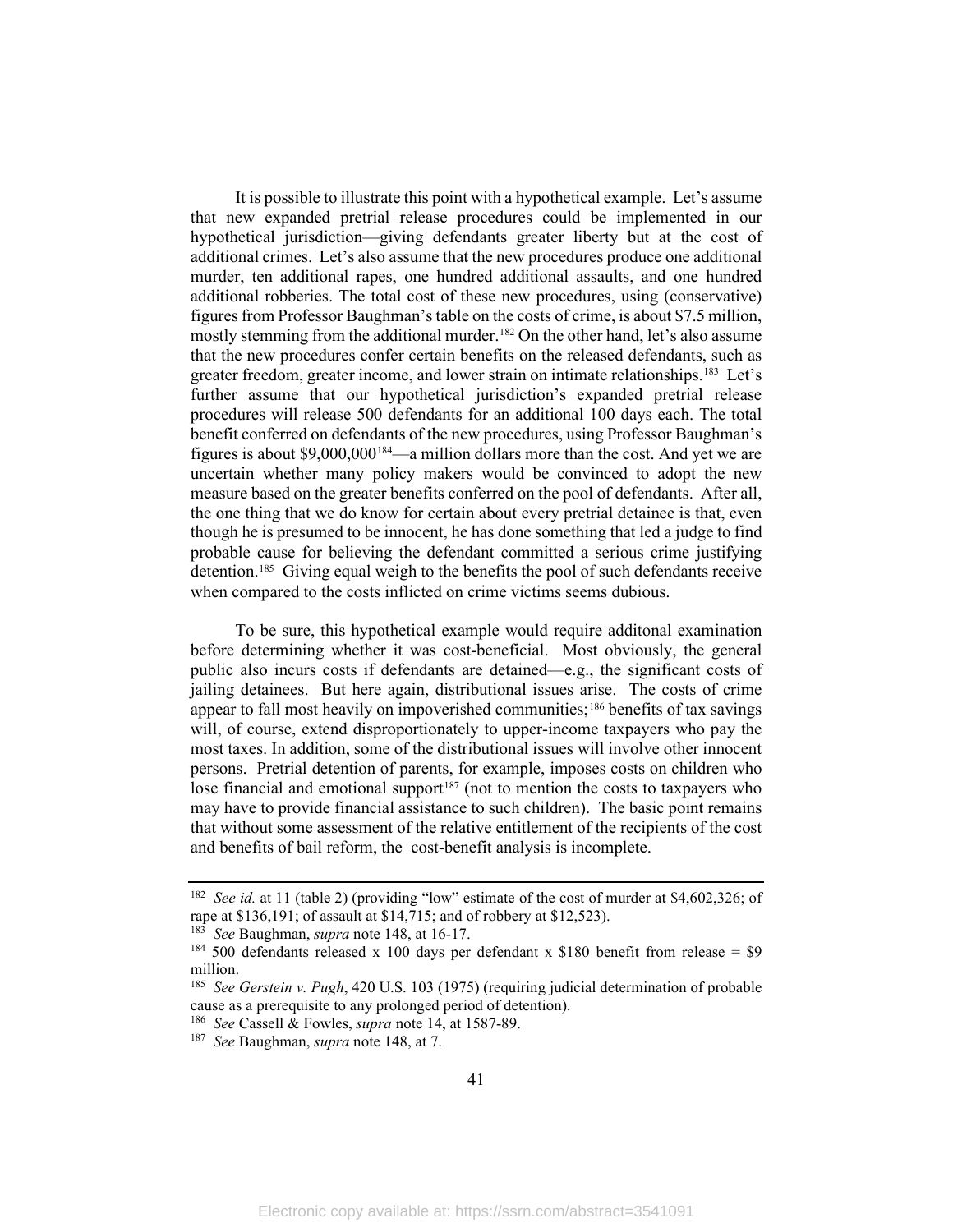Other distributional issues also exist with the benefits of bail reform. As the Bail Reform Study repeatedly noted, the additional persons who received release under G.O. 18.8A were disproportionately members of racial minority groups (particularly African-Americans and Hispanics).[188](#page-44-0) But as corolllary to this point, it is virtually certain that the costs of the additional crimes committed as the result of the changes are not distributed evenly throughout Cook County, but rather are heavily concentrated among minority crime victims. The victims of crime in Cook County (and particularly violent crimes) do not mirror Cook County's population. On the contrary, the vast majority of the victims were racial minorities.<sup>[189](#page-44-1)</sup> For example, of the 2018 Chicago homicide victims, 79.9% were African-American, 13.7% were Hispanic, and 5.7% were white.<sup>[190](#page-44-2)</sup> Additionally, of the 2018 Chicago aggravated assault and battery victims, at least<sup>[191](#page-44-3)</sup> 69.1% were African-American, 19.6% were Hispanic, and  $8.9\%$  were white.<sup>192</sup>

A related point can be made about another commonly cited benefit of bail reform. Proponents of expanded pretrial release have often noted that defendants who are held pretrial are more likely to be convicted. From 1990 to 2004, 78 percent of pretrial detainees were eventually convicted, but only 60 percent of alleged criminals released were convicted of a crime.<sup>[193](#page-44-5)</sup> A conventional narrative offered to explain these differences is that defendants who are detained are less able to assist with their defense.<sup>[194](#page-44-6)</sup> This may, of course, may explain part of the difference; but other explanations seem important, particularly in Cook County. As suggested by the increased "drop" rate in domestic violence cases after G.O. 18.8A, some released defendants take advantage of their liberty to intimidate their victims into dropping charges. For these defendants, the lower conviction rate should not be regarded as a social benefit but a social cost. And these costs are not distributed equally. Instead,

<span id="page-44-1"></span><span id="page-44-0"></span><sup>&</sup>lt;sup>188</sup> See BAIL REFORM STUDY, *supra* not[e 6,](#page-4-8) at 2, 12.<br><sup>189</sup> See Dahleen Glanton, *With 500 Homicides in Chicago, Time for African-Americans to Get Tough on Crime*, CHI. TRIB., Sept. 7, 2016, http://www.chicagotribune.com/news/columnists/ct-violence-african-americans-glanton-20160907-column.html (discussing disproportionate number of African-American victims, as well as perpetrators, in Chicago in 2016).

<span id="page-44-3"></span><span id="page-44-2"></span><sup>&</sup>lt;sup>190</sup> CHICAGO POLICE DEPARTMENT, 2018 ANNUAL REPORT 52 (2019).<br><sup>191</sup> Of the reported cases of aggravated assault and battery, 6.3% had an unknown or undisclosed victim race/ethnicity, thereby creating the possibility that the minority victimization rates for this offense are higher than indicated.<br><sup>192</sup> CHICAGO POLICE DEPARTMENT, 2018 ANNUAL REPORT 53 (2019).

<span id="page-44-5"></span><span id="page-44-4"></span><sup>&</sup>lt;sup>193193</sup> See THOMAS H. COHEN & BRIAN REAVES, PRETRIAL RELEASE OF FELONY DEFENDANTS IN STATE COURTS, STATE COURT PROCESSING STATISTICS 1990-2004 (2007), available at https://www.bjs.gov/content/pub/pdf/prfdsc.pdf, *cited in* Baughman, *supra* note [1,](#page-3-6) at 83.

<span id="page-44-6"></span><sup>194</sup> *See, e.g.,* Stephanos Bibas, *Designing Plea Bargaining from the Ground Up: Accuracy and Fairness Without Trials as Backstops*, 57 WM. & MARY L. REV. 1055, 1071 (2016).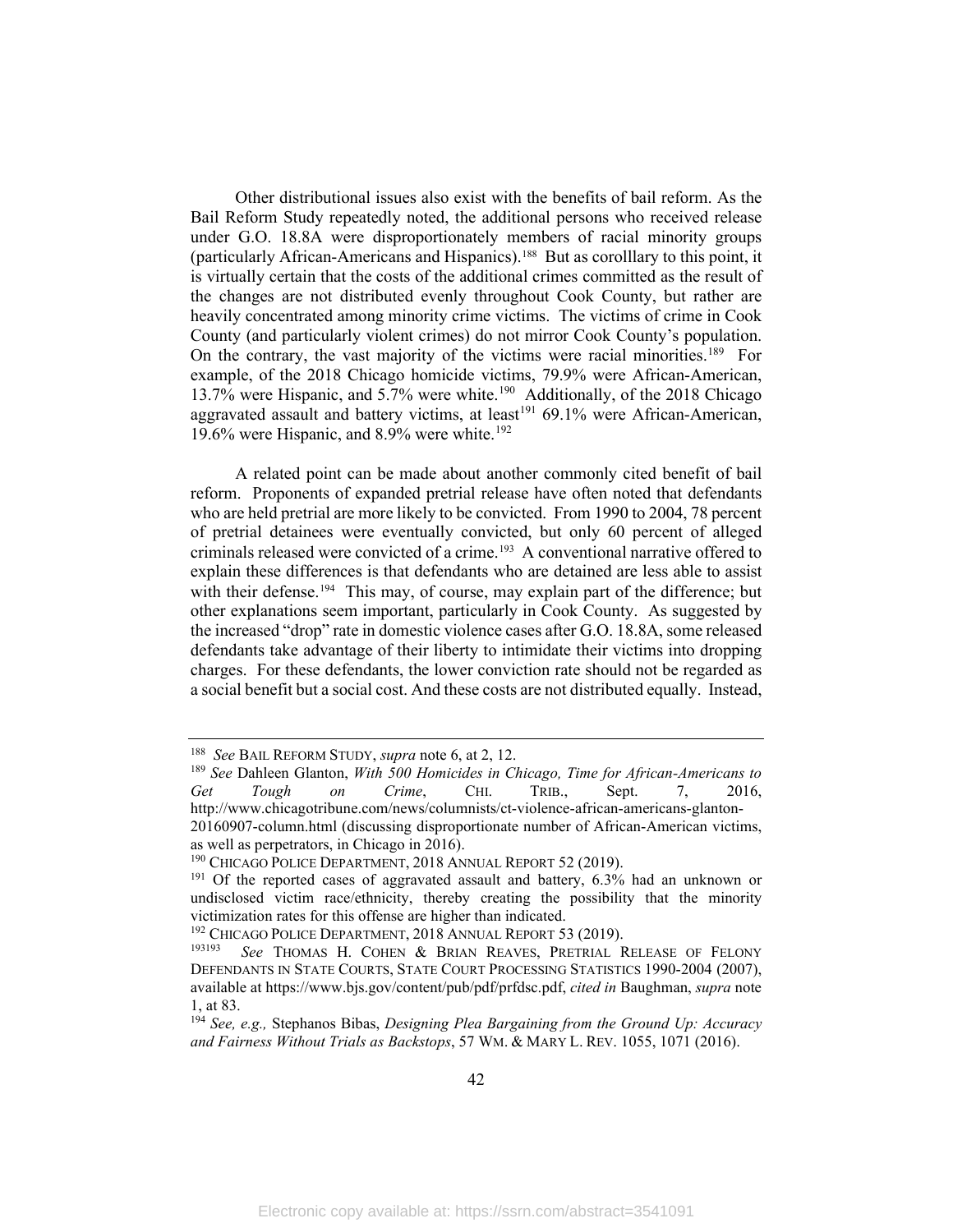the costs are concentrated among women, particularly among lower-income minority women.<sup>[195](#page-45-0)</sup>

Another point that appears to have often been overlooked in discussions about bail reform is that a defendant who is released pretrial will often be convicted and then sentenced to a term of incarceration. If that defendant had been detained pretrial, he would receive credit for time served as part of his sentence. Unless bail reform is coupled with lower terms of imprisonment (a separate issue) the mere fact of pretrial release does not necessarily equate with cost savings from shorter terms of imprisonment.

For example, if one defendant is charged with armed robbery and obtains pretrial release for six months while his case adjudicated, he might upon conviction be sentenced to two years in prison. A defendant facing an identical charge who does not obtain pretrial release might also ultimately be sentenced to two years in prison, but receive credit for the six months of pretrial detention. From a cost-of-incarceration perspective, the costs of the two cases are roughly the same<sup>[196](#page-45-1)</sup>—both defendants are incarcerated for two years. But a simplistic bail reform calculation might calculate the cost of incarceration to be six months shorter for the second defendant, ignoring the issue of credit for time served.

Transferring this point to the Bail Reform Study, distributional issues may arise. If the first defendant faces two years in prison, it may be the case that the taxpayers of Illinois pay for his incarceration in state prison. For the second defendant, it may be the case that taxpayers in Cook County pay for his six months of detention in jail while Illinois taxpayers pay for his eighteen months in prison.[197](#page-45-2)  Thus, from a societal point of view, while there is no difference between the costs of the two cases, County County will claim a cost "saving" that is really merely a cost transfer—a transfer of the cost to another set of taxpayers.

To be clear, we are fully prepared to consider arguments that shorter terms of incarceration are cost-beneficial. Indeed, one of us (Cassell) has very publicly criticized certain lengthy mandatory minimum sentences.[198](#page-45-3) But the point here is that if total terms of incarceration remain equal both before and after a bail reform, it is not accurate to attribute cost saving to a mere transfer of expense.

<span id="page-45-1"></span><span id="page-45-0"></span><sup>&</sup>lt;sup>195</sup> *See* CHI. TRIB. DOMESTIC VIOLENCE INVESTIGATION, *supra* note 123.<br><sup>196</sup> We assume that jail costs and prison costs are equal, although there may be some marginal differences between the two.

<span id="page-45-3"></span><span id="page-45-2"></span> $197$  We are not familiar with the details of how Illinois finances incarceration, but the point made in text would be the case in our home state of Utah and, we believe, many other states. 198 *See, e.g.,* Erik Luna & Paul G. Cassell, *Mandatory Minimalism,* 32 CARDOZO L. REV. 1 (2010).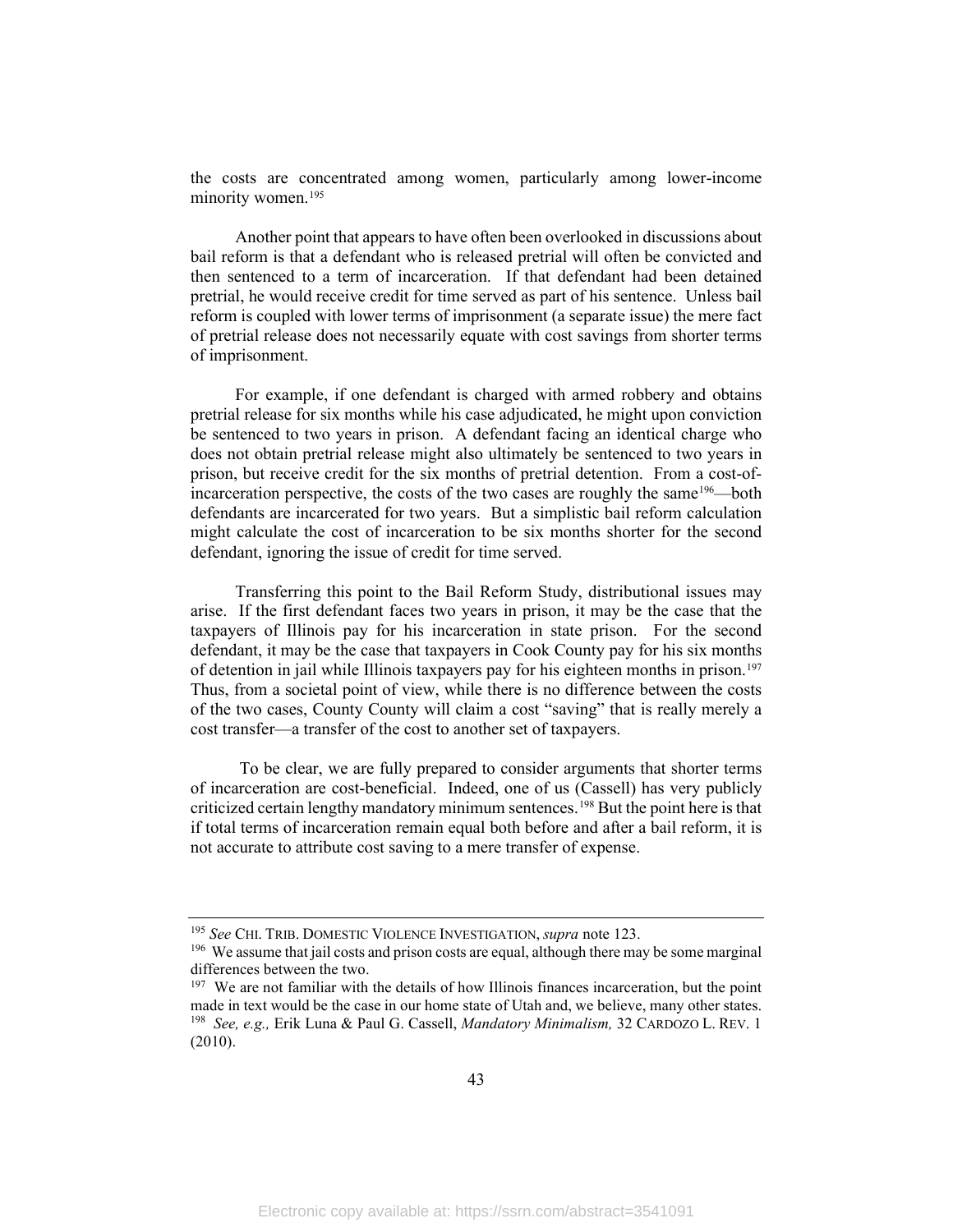As a final point, some readers may wonder whether all of this discussion of costs and benefits is academic, because of the constitutional rights of pretrial detainees. After all, if a defendant has a constitutional right to pretrial release, then any debate about whether their detention is cost-beneficial is beside the point. This brief article is not the place for an extended discussion of the constitutionality of pretrial detention.[199](#page-46-1) It is enough to note that many other researchers in this area have assumed the pretrial detention can be implemented constitutionally.<sup>[200](#page-46-2)</sup> And the Chief Judge who promulgated G.O. 18.8A does not believe that, as currently drafted, his Order is constitutionally required. Instead, as disclosed in the end of the Bail Reform Study, the Chief Judge is considering modifications that might "strengthen public safety" in connection with (for example) firearms offenses.<sup>201</sup> We simply follow in that vein to consider whether other alterations of the G.O. might also be appropriate.

Again, we emphasize we are not arguing that bail reform measures such as G.O. 18.8A will ultimately fail a rigorous cost-benefit assessment. Instead, we offer these points as cautionary counterweights to be considered before one accepts the Bail Reform Study's optimistic conclusions that the 2017 changes were, indeed, costbeneficial. More careful analysis considering the points raised here is necessary before any definitive conclusions can be reached.

#### VI. CONCLUSION

<span id="page-46-0"></span>This article examines the conclusions of the Cook County Bail Reform Study, which offered data suggesting that Cook County's recent bail reform efforts expanded pretrial release without any increase in crime. The Study's presentation of empirical evidence on this crucial issue regarding bail reform is commendable. [202](#page-46-4) But a concern about bias always lurks when an entity implementing a reform later studies whether that reform was successful. In this case, it appears that many dangers stemming from the Cook County court's expansion of pretrial release were not carefully assessed by the court's own subsequent study.

A more careful analysis of the Study's underlying data challenges the Study's upbeat conclusions. Contrary to the Study's assertion that bail reform did not increase crimes by pretrial releasees, its data suggest that quantifiable and significant increases in crimes occurred. Based on reanalysis of the data, after the Cook County courts implemented more expansive pretrial release procedures, the number of released defendants who were charged with committing new crimes increased by

<span id="page-46-2"></span><span id="page-46-1"></span><sup>&</sup>lt;sup>199</sup> Cf. U.S. *v* Salerno, 481 U.S. 739 (1987) (upholding federal pretrial detention practices).<br><sup>200</sup> See, e.g., Baughman, *supra* note 148.<br><sup>201</sup> BAIL REFORM STUDY, *supra* not[e 6,](#page-4-8) at 37.<br><sup>202</sup> See generally Megan Stev

<span id="page-46-4"></span><span id="page-46-3"></span><sup>303, 312-14 (2018) (</sup>describing benefits of evidence-based criminal justice policymaking).